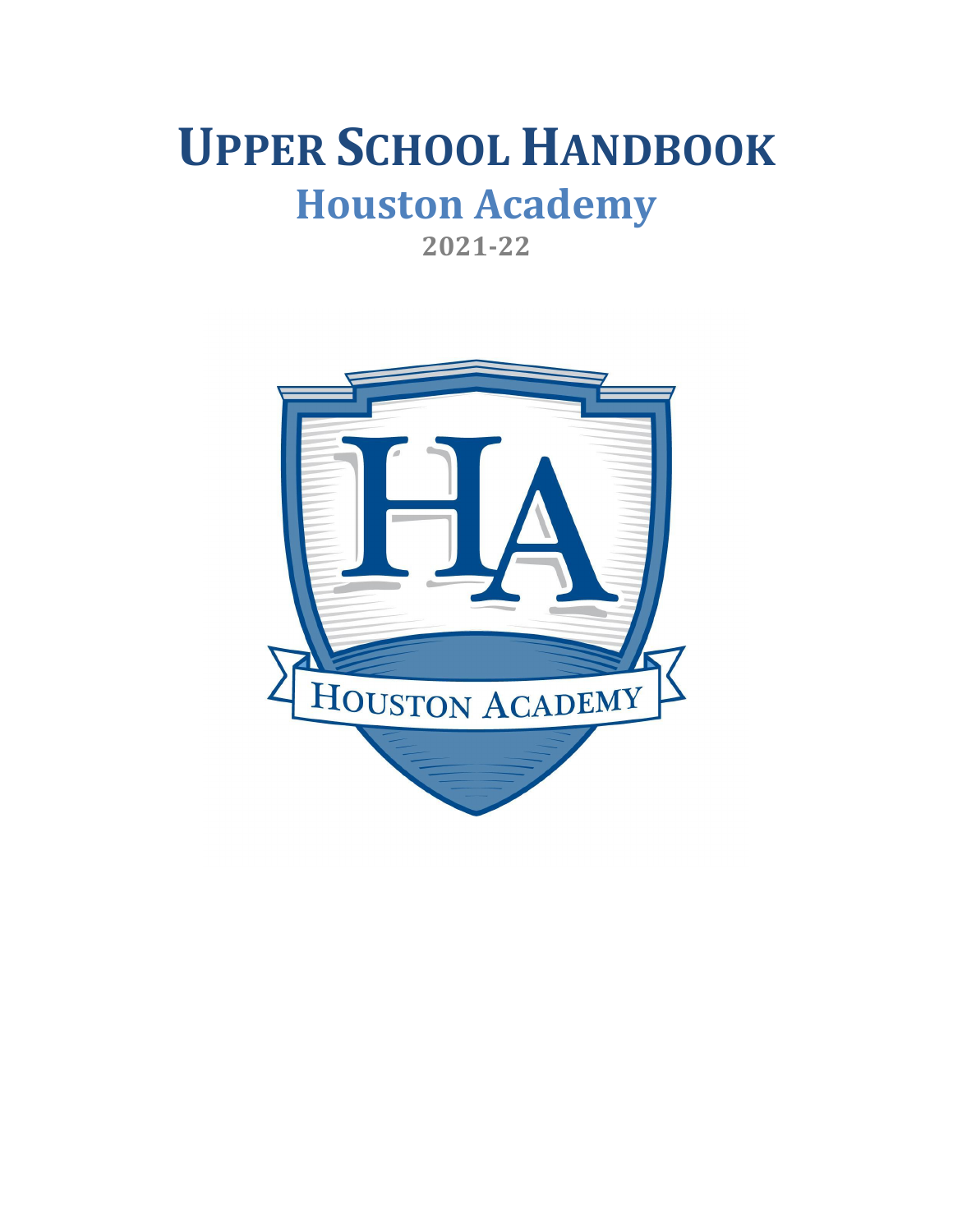# **TABLE OF CONTENTS**

| 2021-2022 Yearly School Calendar of Important Dates          | $\tau$         |
|--------------------------------------------------------------|----------------|
| <b>Important Houston Academy Links</b>                       | 7              |
| <b>HA Student/Parent Handbook</b>                            | 8              |
| <b>Mission Statement</b>                                     | 8              |
| Philosophy                                                   | 8              |
| Communication/Chain of Command                               | 8              |
| Honor Code & Honor System                                    | 9              |
| Types of Honor Offenses                                      | 9              |
| Organization of the Honor Council                            | 10             |
| Membership/Eligibility                                       | 10             |
| Honor Code Violation Proceedings                             | 10             |
| <b>Student Rights</b>                                        | 11             |
| Honor Council Hearing and Consequences                       | 11             |
| <b>Student Code of Conduct</b>                               | 11             |
| Respect/Harassment/Bullying/Hazing                           | 12             |
| Discipline System                                            | 12             |
| Minor Infractions                                            | 12             |
| Major Infractions                                            | 14             |
| Disciplinary Probation and Dismissal/Expulsion               | 15             |
| Discipline Committee                                         | 15             |
| Organization of the Discipline Committee                     | 16             |
| Student eligibility                                          | 16             |
| Process for Selection of Student and Faculty Representatives | 16             |
| <b>Committee Member Duties and Responsibilities</b>          | 16             |
| <b>Regular Discipline Committee Procedures</b>               | 17             |
| <b>Extraordinary Discipline Committee Procedures</b>         | 17             |
| <b>Student Rights</b>                                        | 17             |
| Academic Programs and Policies                               | 18             |
| <b>Graduation Requirements</b>                               | 18             |
| <b>Community Service</b>                                     | 18             |
| Courses                                                      | 19             |
| <b>Course Credits</b>                                        | 19             |
|                                                              | $\overline{2}$ |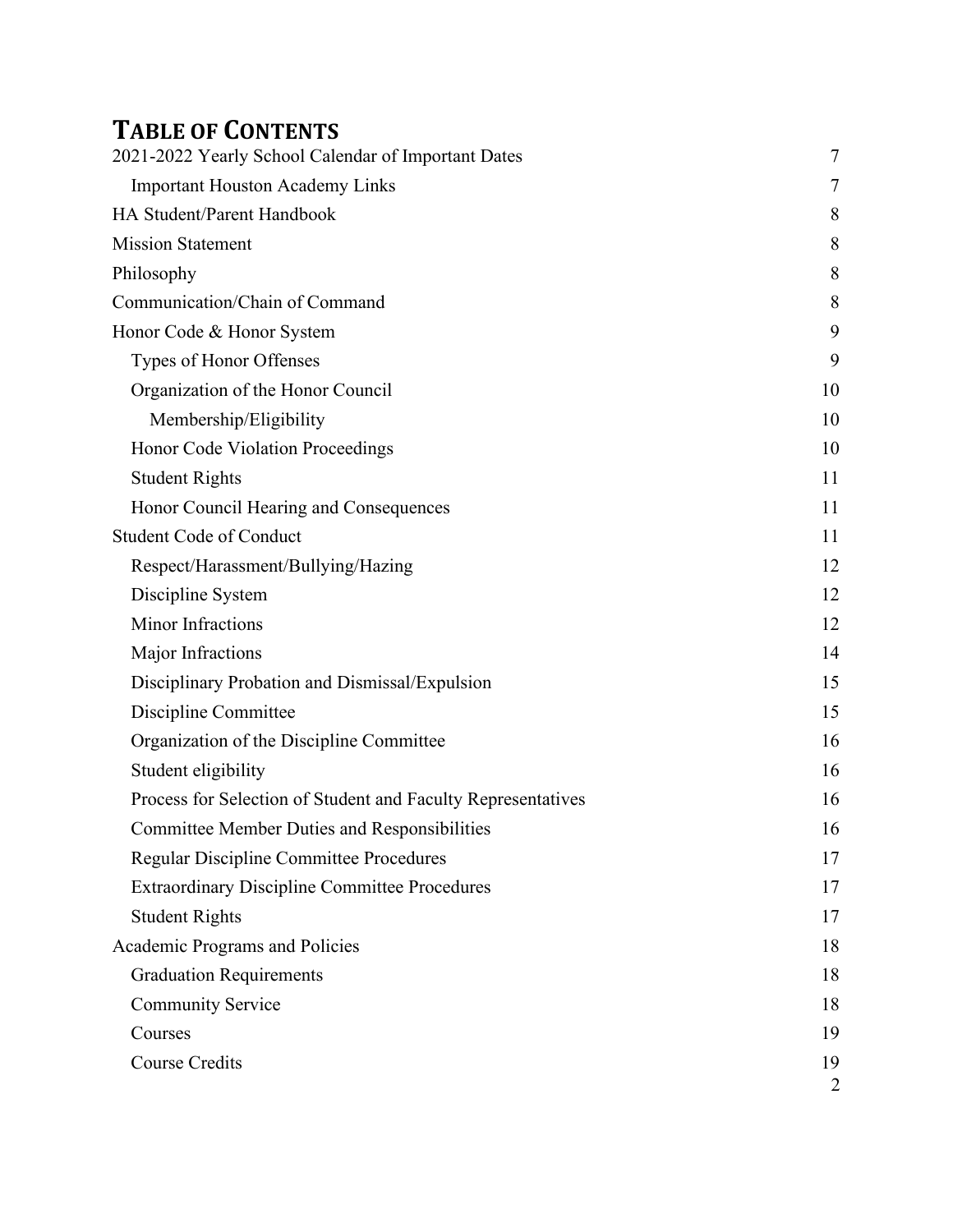| Daily Schedule                                      | 19 |
|-----------------------------------------------------|----|
| <b>Independent Study Credits</b>                    | 19 |
| Advisory                                            | 20 |
| Study Hall                                          | 20 |
| <b>Online Credits</b>                               | 20 |
| <b>Summer Credits</b>                               | 20 |
| <b>Calculating Semester Grades</b>                  | 21 |
| Cumulative GPA vs. All Courses GPA                  | 21 |
| <b>Regular Tests and Testing Schedule</b>           | 21 |
| Homework and At Home Assignments                    | 22 |
| Make Up Work                                        | 22 |
| <b>Exams and Capstone Experiences</b>               | 22 |
| Exam Exemptions (grades 9-11)                       | 23 |
| Senior Exam Exemptions                              | 23 |
| <b>Standardized Testing</b>                         | 23 |
| Academic Support (Tutorials)                        | 24 |
| <b>Learning Services</b>                            | 24 |
| <b>Failed Courses</b>                               | 24 |
| Academic Probation                                  | 25 |
| Transcripts                                         | 25 |
| <b>Report Cards</b>                                 | 25 |
| <b>Student Parent/Teacher Conferences</b>           | 25 |
| <b>Counselor and College Counseling Conferences</b> | 26 |
| <b>Honor Rolls</b>                                  | 26 |
| End of the Year Awards                              | 26 |
| Graduation Cords and Honors                         | 26 |
| <b>Graduation Honors</b>                            | 26 |
| Valedictorian and Salutatorian:                     | 26 |
| Academic Honors:                                    | 27 |
| Athletics:                                          | 27 |
| Houston Academy Athletics Stole                     | 27 |
| Fine Arts:                                          | 27 |
| <b>Visual Arts</b>                                  | 27 |
|                                                     | 3  |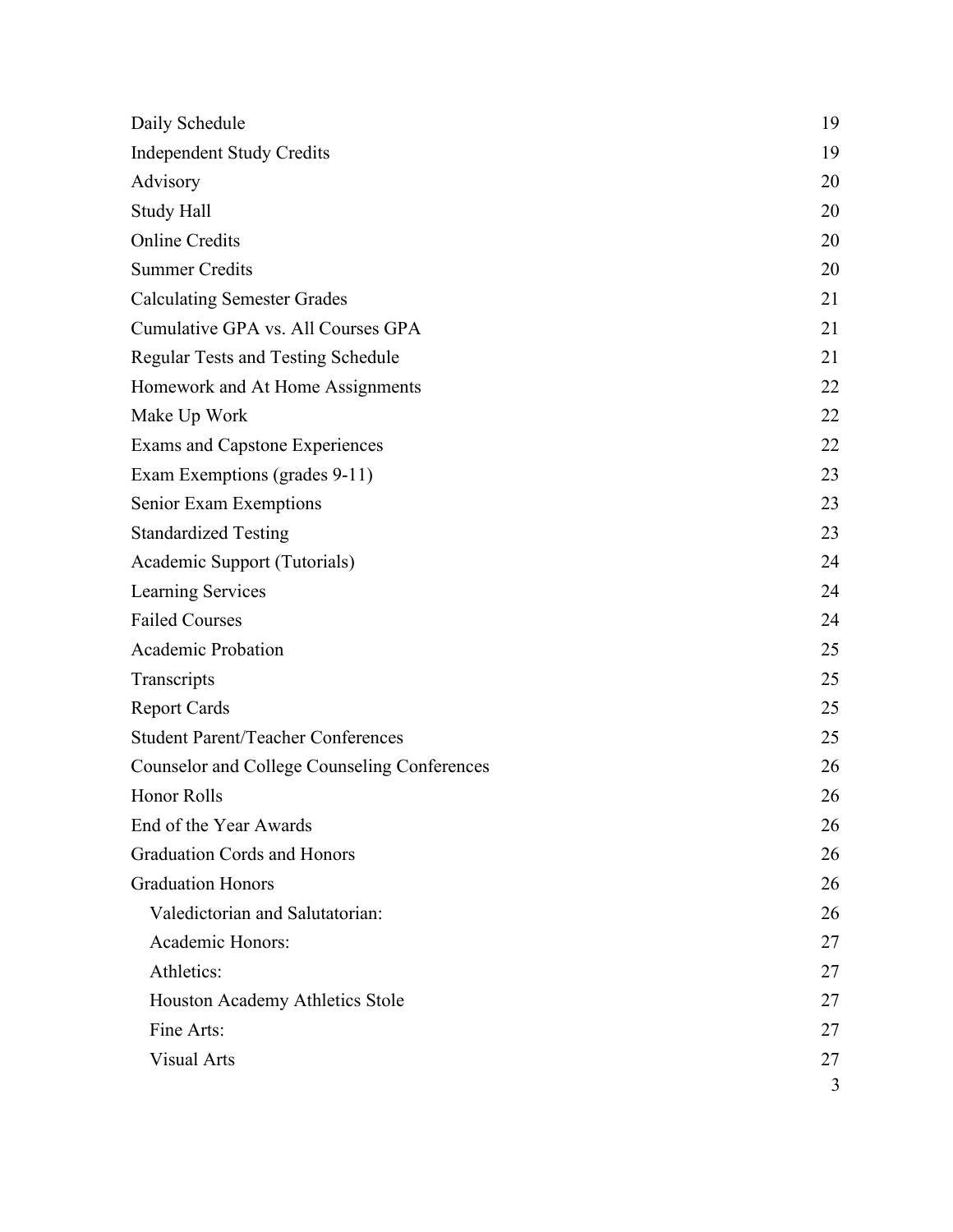| Chorus                                        | 28             |
|-----------------------------------------------|----------------|
| Band                                          | 28             |
| Majorettes                                    | 28             |
| Dance                                         | 28             |
| Drama                                         | 28             |
| Print Design                                  | 28             |
| Houston Academy Fine Arts Stole               | 28             |
| National Honor Society:                       | 29             |
| <b>Community Service:</b>                     | 29             |
| <b>Student Government Association:</b>        | 29             |
| <b>Student Ambassadors:</b>                   | 29             |
| Discipline Committee:                         | 29             |
| Honor Council                                 | 29             |
| Houston Academy Leadership Stole              | 29             |
| <b>Course Selection Policy</b>                | 30             |
| Drop/Add Period:                              | 30             |
| Honors and Advanced Placement (AP) Classes:   | 30             |
| Students Requesting to move to Honors Courses | 31             |
| Foreign Language Placement for New Admissions | 31             |
| Foreign Language Advancements                 | 31             |
| Summer Reading and Assignments Policy         | 32             |
| Short-Term Policy                             | 32             |
| <b>Attendance Policy</b>                      | 32             |
| <b>Synchronous Learning</b>                   | 33             |
| Appointments                                  | 34             |
| Tardiness                                     | 34             |
| Absences                                      | 34             |
| Pre-arranged Absences:                        | 35             |
| <b>School Related Absences:</b>               | 36             |
| Illness                                       | 36             |
| Inclement Weather and Force Majeure           | 36             |
| Senior Off-Campus Privileges                  | 37             |
| Checking In/Out                               | 37             |
|                                               | $\overline{4}$ |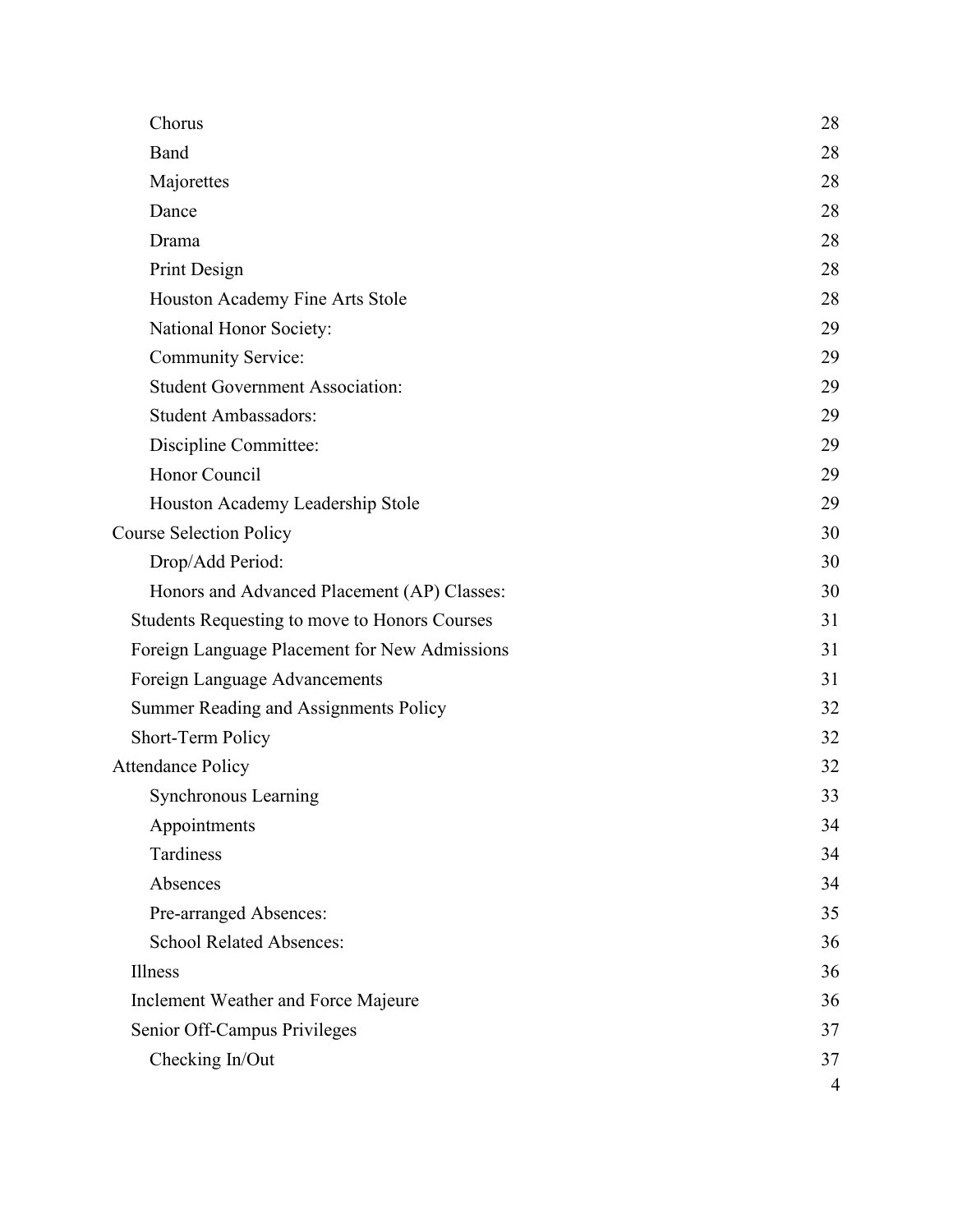| General Policy                                           | 37 |
|----------------------------------------------------------|----|
| Visitors to Campus                                       | 37 |
| <b>Student IDs</b>                                       | 38 |
| Lockers                                                  | 38 |
| Cars / Parking                                           | 38 |
| Lunch                                                    | 39 |
| Raider Retail                                            | 39 |
| Medication                                               | 40 |
| <b>Water Bottles</b>                                     | 40 |
| <b>Library Policy</b>                                    | 40 |
| Copy Machines and Printing                               | 41 |
| Challenging Curriculum Content                           | 41 |
| <b>Textbooks and School Supplies</b>                     | 41 |
| Chewing Gum                                              | 41 |
| <b>Technology Policy</b>                                 | 41 |
| Electronic Devices / Cell Phones / Wearable Devices      | 42 |
| <b>Uniform Policy</b>                                    | 44 |
| Outerwear                                                | 44 |
| Females' 9-12                                            | 44 |
| Females' General Guidelines                              | 45 |
| Males' 9-12                                              | 46 |
| Males' General Guidelines                                | 46 |
| Physical Education                                       | 47 |
| Raider Days                                              | 47 |
| <b>Spirit Days</b>                                       | 47 |
| School Related Extra-Curricular Events Off Campus        | 47 |
| Special Events During Regular School Hours               | 48 |
| Special Events Outside Regular School Hours              | 48 |
| <b>Student Organizations and Clubs</b>                   | 48 |
| <b>School Organizations</b>                              | 48 |
| Raider Ambassadors                                       | 48 |
| National Honor Society and National Junior Honor Society | 49 |
| <b>Student Government Association</b>                    | 49 |
|                                                          | 5  |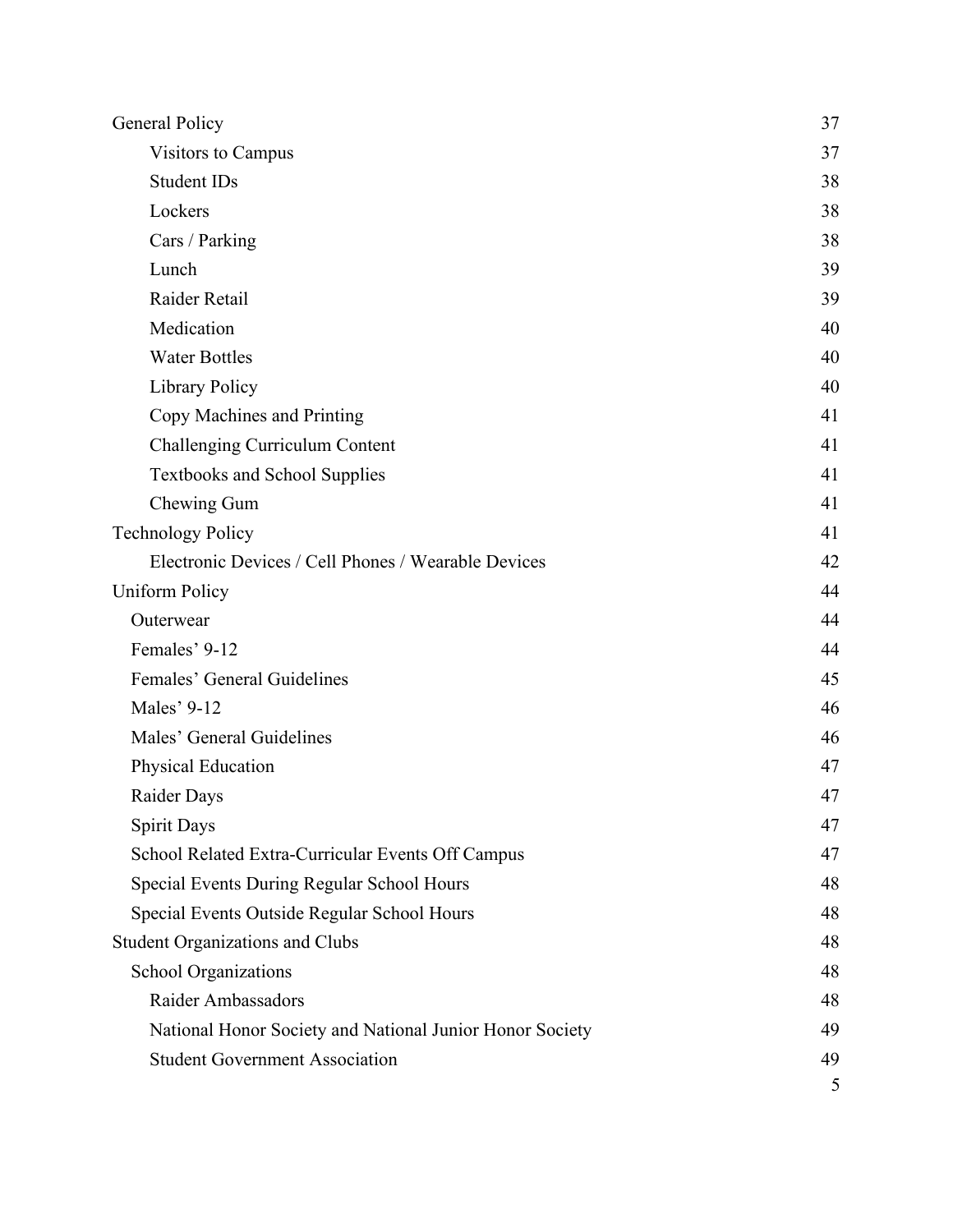| Other School Clubs                                       | 49 |
|----------------------------------------------------------|----|
| The Blue Zone                                            | 49 |
| <b>Community Service Clubs</b>                           | 49 |
| Language Clubs                                           | 49 |
| Archery Club                                             | 49 |
| Chess Club                                               | 49 |
| Fellowship of Christian Athletes and First Priority      | 50 |
| <b>Model United Nations</b>                              | 50 |
| Robotics                                                 | 50 |
| Scholars' Bowl                                           | 50 |
| Math Team                                                | 50 |
| Specific Athletic Policies and Procedures                | 50 |
| Anticipated Athletic Teams for the 2020-2021 School Year | 50 |
| <b>AHSAA Student Requirements</b>                        | 51 |
| Directions for Sportsmanship Requirement                 | 51 |
| Academic Rule and Eligibility                            | 51 |
| Transfer Rule and Eligibility                            | 51 |
| <b>Tryouts</b>                                           | 51 |
| School Attendance on Game Day and Practice Day           | 52 |
| Game Scheduling                                          | 52 |
| <b>Tutorials and Regular Classes</b>                     | 52 |
| <b>Summer Workouts</b>                                   | 53 |
| <b>Athletic Fees</b>                                     | 53 |
| <b>Banquets</b>                                          | 53 |
|                                                          |    |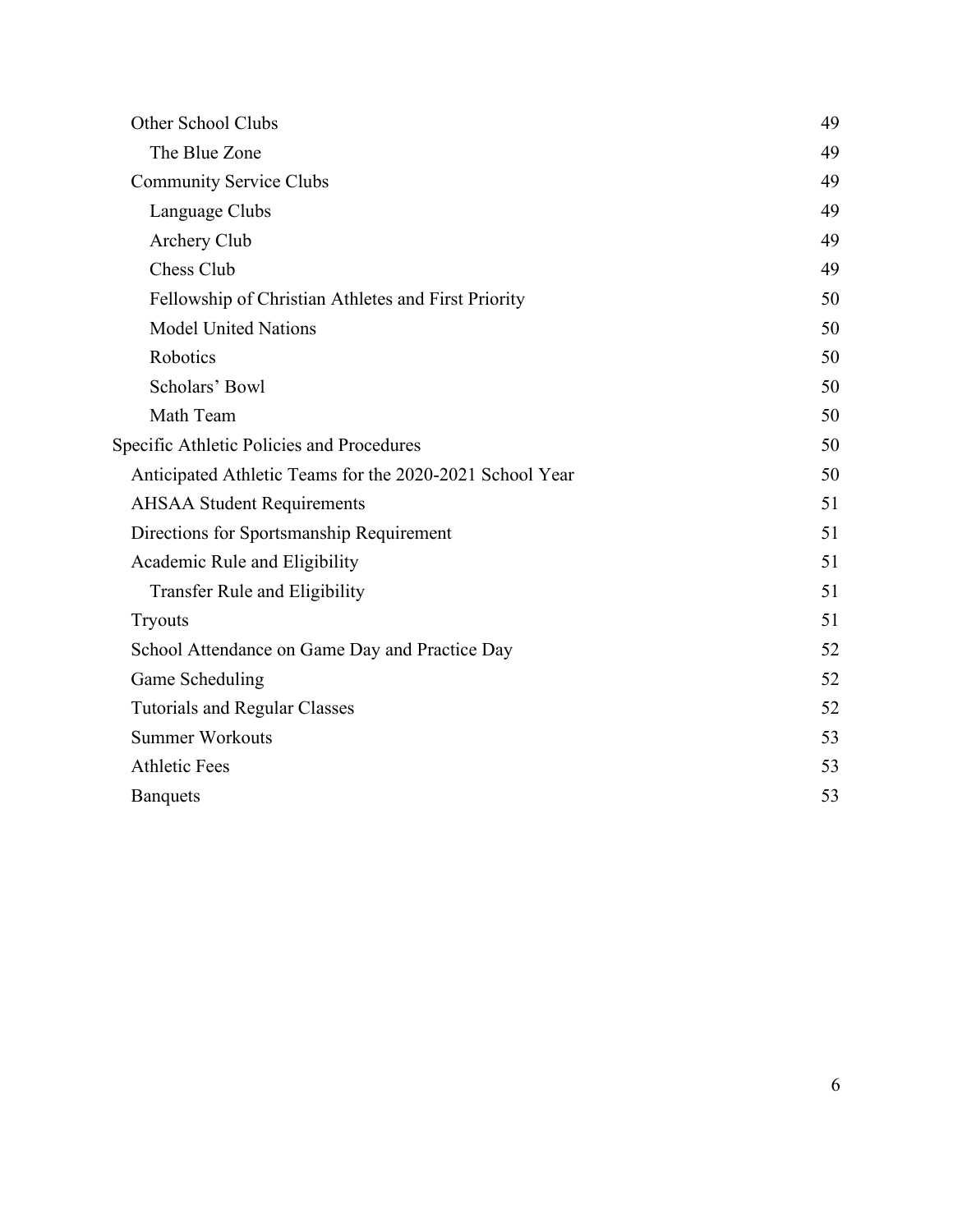| 2021-2022 YEARLY SCHOOL CALENDAR OF IMPORTANT DATES |  |
|-----------------------------------------------------|--|
|-----------------------------------------------------|--|

| New Student Technology Training                                     | August 4-6         |
|---------------------------------------------------------------------|--------------------|
| Freshmen and New US Student Orientation                             | August 16          |
| First Day of School                                                 | August 17          |
| Booster Night (5:30 PM)                                             | August 17          |
| Open House (6:00 PM)                                                | August 24          |
| Labor Day (no school)                                               | September 6        |
| <b>NJHS Induction Ceremony</b>                                      | September 21       |
| NHS Induction Ceremony (8:00 AM)                                    | September 22       |
| Teacher Collaboration Day/Early Dismissal @ 12:00 (Grades 9-12)     | September 22       |
| End of Quarter 1                                                    | October 8          |
| <b>Fall Break</b>                                                   | October 11-12      |
| Teacher Collaboration Day/Early Dismissal @12:00 (Grades 9-12)      | October 27         |
| Veterans Day (no school)                                            | November 11        |
| Thanksgiving Holidays                                               | November 22-26     |
| End of Quarter 2                                                    | December 10        |
| Review Day Early Dismissal                                          | December 14        |
| Semester 1 Exams                                                    | December 15-17     |
| <b>Holiday Break</b>                                                | December 20 - 31   |
| <b>School Resumes</b>                                               | January 3          |
| Martin Luther King, Jr. Day (no school)                             | January 17         |
| Faculty/Staff Professional Development Day (no school for students) | February 17        |
| <b>Winter Break</b>                                                 | February 18-21     |
| End Quarter 3                                                       | March 11           |
| Short-Term                                                          | March 14-18        |
| <b>Spring Break</b>                                                 | <b>March 21-25</b> |
| Jr./Sr. Prom (5:00 PM)                                              | April 8            |
| Good Friday                                                         | April 15           |
| Senior Recognition [11:00 AM]                                       | April 27           |
| Teacher Collaboration Day/Early Dismissal @ 12:00 (Grades 9-12)     | April 27           |
| <b>AP Exams</b>                                                     | May 2-14           |
| Last Day for Seniors                                                | May 13             |
| Senior Award Ceremony (2:00 PM)                                     | May 13             |
| <b>Senior Exams</b>                                                 | May 16-18          |
| End of Quarter 4                                                    | May 20             |
| <b>US Award Ceremony</b>                                            | May 23             |
| Review Day Early Dismissal                                          | May 23             |
| US Graduation (6:00 PM)                                             | May 26             |
| Semester 2 Exams                                                    | May 24-27          |

# **IMPORTANT HOUSTON ACADEMY LINKS**

- Houston Academy website: http://www.houstonacademy.com
- We Lunch It (Subs & More): http://www.welunchit.com/
- PowerSchool: https://houstonacademy.powerschool.com/public/home.html
- Uniforms: http://www.landsend.com
- Naviance: link in through the HA homepage
- ACT: http://www.act.org/content/act/en/products-and-services/the-act/registration.html
- College Board (AP, SAT, etc.): https://www.collegeboard.org/
- ACT/SAT Test Prep: login occurs through student Naviance account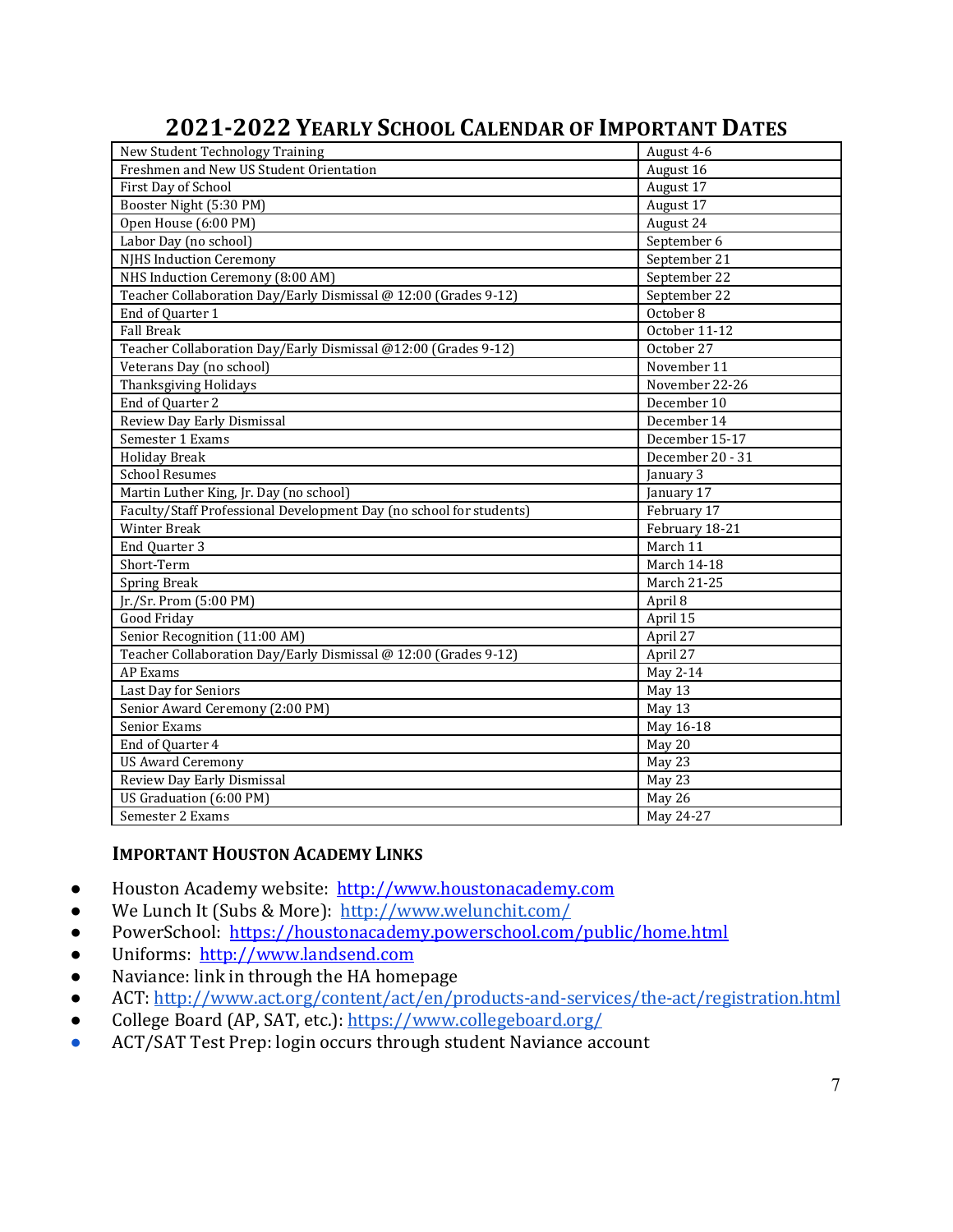# **HA STUDENT** / **PARENT HANDBOOK**

Houston Academy is a student-centered institution that educates students within the Wiregrass Area. This handbook is intended to define the rights and responsibilities of school members, enabling all members to learn and function in harmony within the community.

# **MISSION STATEMENT**

Houston Academy is an independent college preparatory institution. Our mission is to prepare all our students for responsible participation in a global society by providing an excellent learning environment and opportunities to achieve their highest academic, social, and creative potential.

# **PHILOSOPHY**

Houston Academy is a college preparatory school. As such, the curriculum is implemented with the goal of developing our students into outstanding scholars and citizens. The teachers who implement the educational program maintain high academic standards to insure the development of skills and the mastery of ideas requisite for matriculation at higher levels of learning. Driven by the ideals of the mission statement, Houston Academy seeks to prepare its students to participate in the increasingly global world. HA strives to help individual students to develop their personal, intellectual, physical, artistic, and social selves to their utmost capability. We endeavor to develop students who enjoy thinking, analyzing, and expressing. We intend for our students to make a significant difference in their community.

Admission to Houston Academy is without regard to race, color, sex, religion, national origin, age, gender, sexual orientation, handicap or disability. Houston Academy does not discriminate on the basis of actual or perceived race, creed, color, religion, alienage or national origin, ancestry, citizenship status, age, disability or handicap, sex, marital status, veteran status, or any other characteristic protected by applicable federal, state or local laws. Houston Academy has zero tolerance for any such discrimination against students, faculty and all other employees. Houston Academy respects and honors the civil and privacy rights of all students, faculty and other personnel. Any person at Houston Academy who believes he/she has been discriminated against must report such discrimination to the Assistant Head of School or Headmaster.

# **COMMUNICATION/CHAIN OF COMMAND**

Houston Academy establishes and communicates policies and procedures to ensure the effective administration of the school. Community members are required to use the established communication channels and to follow the chain of command. Issues will be resolved as privately as possible and with the best interest of the student(s) at heart.

Upper School students are encouraged to speak directly to their teacher(s) when they have an academic issue or concern, to the counselor for emotional concerns, and any teacher or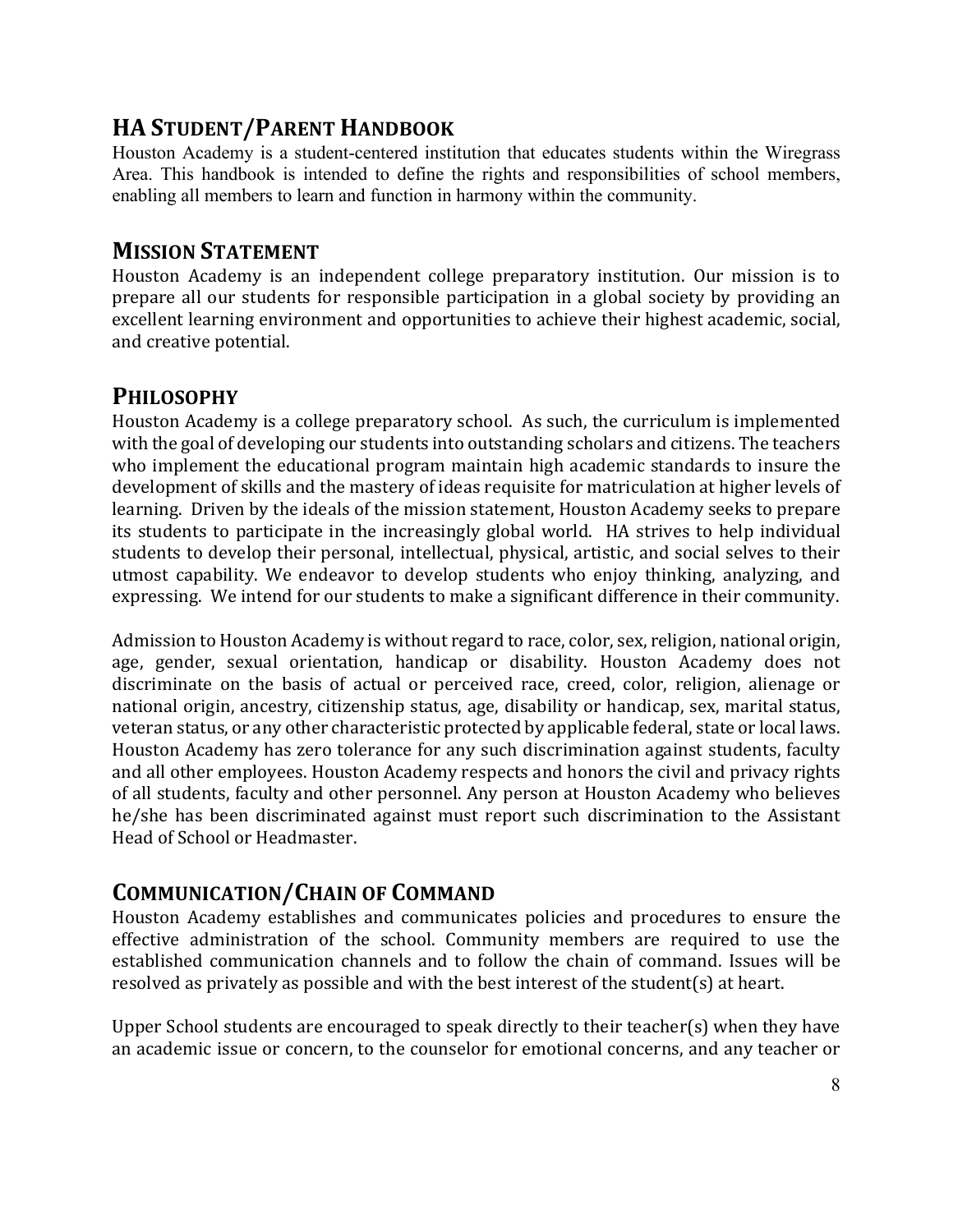administrator if they have a disciplinary concern. Parents should only become involved after the student has attempted to resolve the issue independently. If a student is unable to resolve the issue or are dissatisfied with the appropriate faculty member's response, the parent should request a meeting with the teacher and student. If the issue remains unresolved, a joint meeting between the Head of School and the involved parties will be scheduled. As a last resort, the parent may request the intervention of the Headmaster. The Board of Trustees is not involved in the daily operations of the school and exists to create plans and to set policies that ensure the long-term future of the school.

# **HONOR CODE & HONOR SYSTEM**

Honesty is a fundamental principle upon which our society is based. It is required to create the atmosphere in which friendship, scholarship, and trust can grow. In the strictest sense, honor is a uniquely personal matter. The Honor System cannot and will not force the student to become honorable. It does, however, aid the student in realizing the benefits of integrity to the individual and to the academic community.

The Honor System embodies the concept of personal honor in a framework of law and practice. The result is a system of conducting examinations, writing papers, and performing other academic endeavors with regard to individual honor and without faculty proctoring. The system promotes trust between students and their teachers and peers. The responsibility for maintaining the validity of academic work is placed on all students. It is upon these goals and principles that the Houston Academy Honor Code is based.

All Houston Academy Upper School students are expected to uphold specific standards of conduct:

- Students will exhibit honesty in all endeavors and encourage active participation in the spirit and ethics of the Honor Code.
- Honor Pledges: At the beginning of each test or quiz and at the bottom of each assignment or student piece of work, students will sign the following statement pledging that they have not received, given or used unauthorized assistance of any kind: "My signature affirms my honor."

Students should always assume that **ALL** assignments are "pledged" unless the teacher specifically states otherwise. Any infraction of the Honor Code will be referred to the Honor Council, which will serve as the mediator for the Honor Code.

# **TYPES OF HONOR OFFENSES**

No document or set of procedures can cover every possible contingency, and not set of guidelines for conduct ensures that the standards of the school community will be upheld. In the final analysis, good will, compassion, and common sense should guide in dealings with all students. Any honor violation witnessed by a faculty member or student should be reported to the Dean of Students who will report it to the Honor Council. Honor violations include but are not limited to: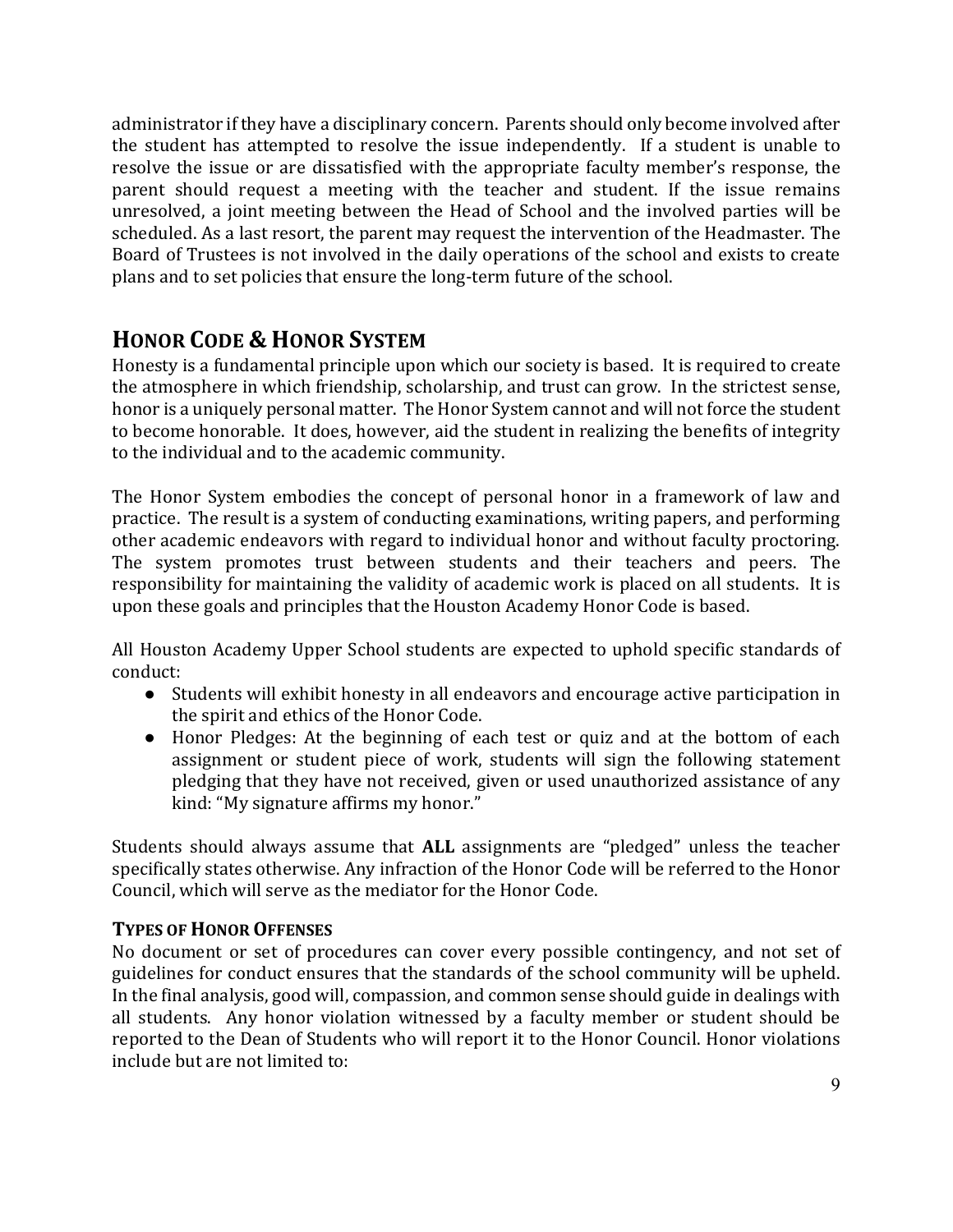- Plagiarism
- $\bullet$  Cheating of any kind
- Unauthorized sharing or receiving of another student's work without authorization or teacher approval
- Sabotage
- Falsification
- Lying
- Stealing
- Unauthorized use of another person's property

The Honor Council will not regard claims of ignorance, unintentional error, or academic or personal pressures as an adequate defense for violations of the Honor Code.

# **ORGANIZATION OF THE HONOR COUNCIL**

The Honor Council will operate independently of all other student organizations and will consist of the following:

- 5 Senior Representatives (the four Juniors from the previous year and one member elected at large)
- 4 Junior Representatives
- 4 Sophomore Representatives
- Dean of Students

The Chief Justice, a Senior, will be elected by majority vote of the elected Honor Council. New students must wait one year before being eligible for the Council.

A quorum of 9 student representatives must be met in order to hold any meeting or trial.

#### **MEMBERSHIP/ELIGIBILITY**

To be eligible for election to the Honor Council, a student must have attended Houston Academy for the two previous semesters and have an exemplary disciplinary and honor code record. Annual elections will take place during the last month of school. Members of the Discipline Committee cannot be members of the Honor Council.

If a member of the Honor Council commits a Major Infraction, they will automatically be dismissed from the Council and the Dean of Students will name a replacement based on the results of the original voting process.

# **HONOR CODE VIOLATION PROCEEDINGS**

Prior to any hearing, a preliminary investigation of any violation will be held. After the investigation, the Dean of Students will contact parents, and a trial date will be scheduled. The students and faculty advisors will work closely with the Dean of Students to ensure confidentiality and to protect the rights of the student(s).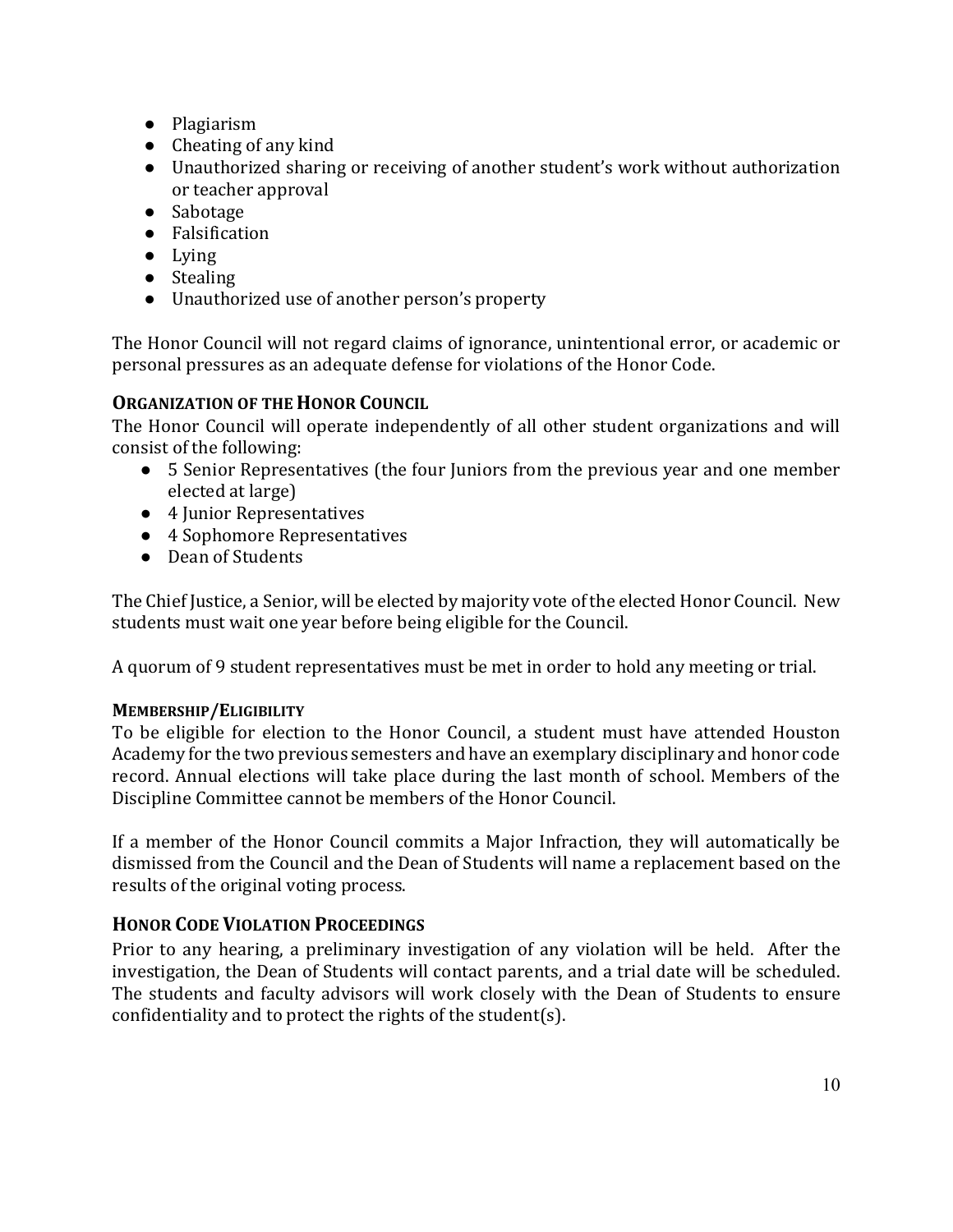# **STUDENT RIGHTS**

All students have been given notice of this Honor Code by virtue of its publication. Regardless of whether a student has actually read the handout or handbook, a student is charged with the knowledge of it. Ignorance of rules is never a defense.

Students who appear before the Honor Council will be granted certain rights:

- They will be provided statements describing the charges against them and their rights and responsibilities.
- The Dean of Students will work with the Honor Council and the accused student to ensure confidentiality and to protect the rights of the student(s) including civil and privacy rights.

# **HONOR COUNCIL HEARING AND CONSEQUENCES**

The Council will determine guilt through a majority vote. In the case of a tie, the Chief Justice will cast a vote to break the tie. The Honor Council will come to consensus on the consequences and those consequences will be presented to the Head of Upper School except in the case of Expulsion in which the Headmaster gives final approval. In addition to the consequences assigned, if the guilty party is a member of the National or the Junior National Honor Society, the violation will be reported to the Faculty Council for consideration. Consequences may include, but are not limited to:

- Academic Consequence: Zero for part or all of an assignment/assessment and/or loss of credit for the course.
- Detention
- Saturday School
- Honor Probation
- Alternatives: an approved apology, redoing work, revocation of senior privileges, community service, etc.
- Loss of privilege (exam, free period, etc.);
- In-School-Suspension (ISS)\*
- Out-of-School-Suspension (OSS)\*
- Dismissal
- Expulsion

*\*Students that are suspended may not participate or be a spectator at any school related activities (practice/game/etc.).*

# **STUDENT CODE OF CONDUCT**

The concept of respect is at the heart of Houston Academy's expectations concerning the behavior of its students. As a college preparatory institution, HA offers and honors a setting in which all students can learn in a safe and caring environment. At Houston Academy, we embrace the diversity of our community, learn from our differences, and build on our students' and faculties' individual strengths. In short, respect for each other's rights and respect for our institution affirms the ethic central to our school's culture and ethos. In the final analysis, good will, compassion, kindness, respect for individuality, and common sense should guide in dealings with all students.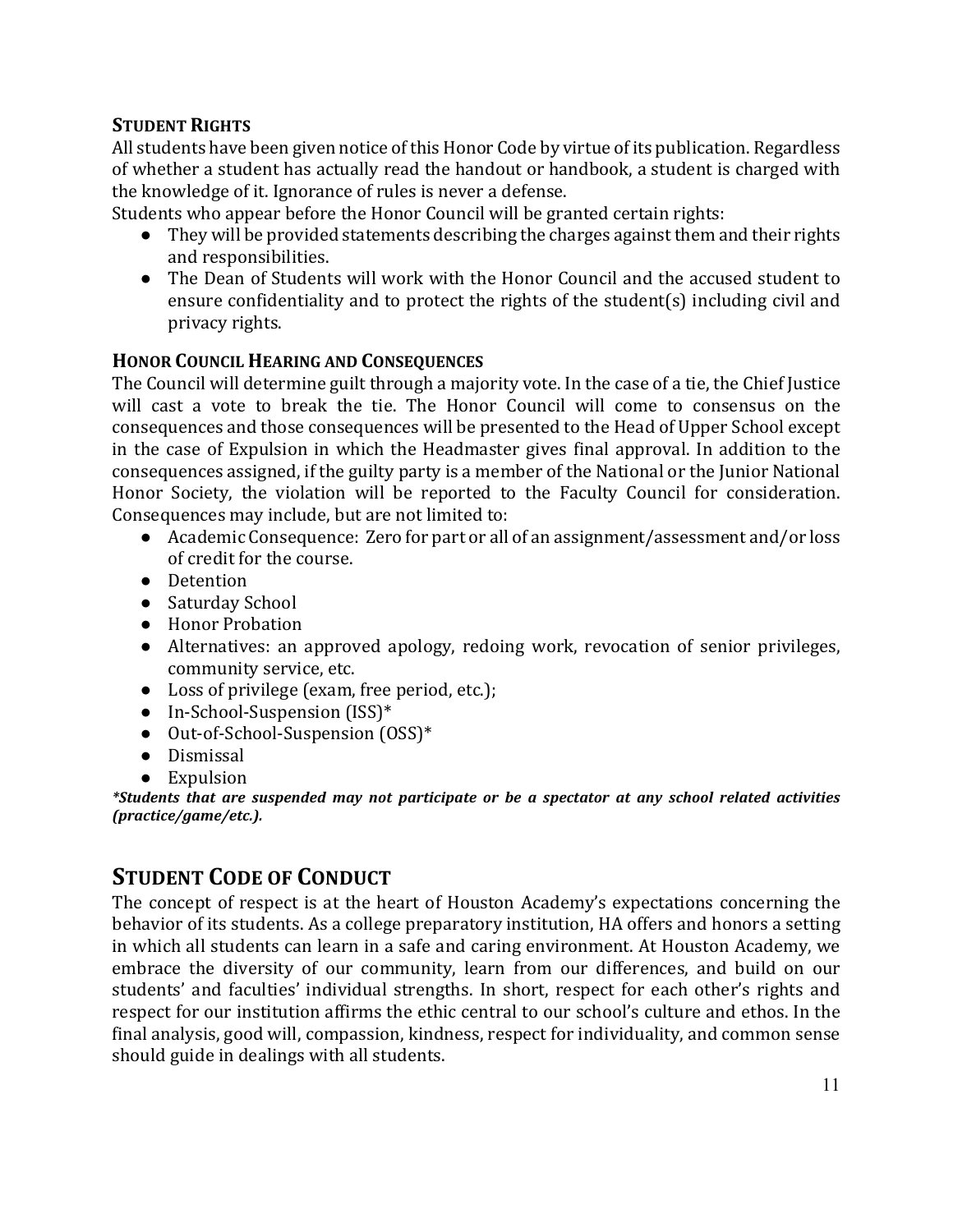#### **RESPECT/HARASSMENT/BULLYING/HAZING**

As a school community, we aspire to maintain an environment where all members may work, study, and enjoy freedom from harassment, discrimination, hazing, and bullying of any kind. Harassment, bullying, and hazing are prohibited, and violations will be considered major infractions resulting in discipline.

Harassment may include, but is not limited to verbal abuse (oral or written); obscene or suggestive remarks; display of sexually explicit content or offensive materials; or comments which are demeaning with respect to race, religion, ethnic or national origin, physical characteristics or abilities, appearance, family or parental situation, sex, sexual orientation, or gender.

Bullying is defined as unwanted, aggressive behavior (threatening, intimidating, or demeaning) that involves a real or perceived power imbalance. Bullying may include any written, verbal, or implied communication (including communication on the internet, or social networking sites, via email, through text message, or on personal blogs), whether or not it originates on the Houston Academy campus.

Hazing is any action taken or any situation created intentionally that causes embarrassment, harassment, or ridicule and risks emotional and/or physical harm to members of a group or team, regardless of the person's willingness to participate. Hazing often involves some sort of power difference between those in a group and those who want to join a group, or between senior and junior members of a group and is often justified in the name of "tradition." However, an act may be defined as hazing, whether or not the victim is new to the team or organization. Any and all acts of hazing will be treated as a Major Infraction, at a minimum. Furthermore, hazing may result in a student being separated from the school and is a violation of Alabama Law under Alabama Code Title 16, Education § 16-1-23.

HA students are expected to be UPSTANDERS, not BYSTANDERS. Bystanders may be assigned an infraction for not taking actions to intervene during any conflict or destructive situation. Any retribution taken against students that report incidents will be treated as Major Infractions.

#### **DISCIPLINE SYSTEM**

The HA Student Code of Conduct is based on a tier system with all infractions classified as Minor or Major Infractions. Students must be aware that they are representatives of Houston Academy on and off campus and as such are answerable to the school and held to high standards at all times.

#### **MINOR INFRACTIONS**

The primary responsibility for classroom and school management lies with the teachers, administrators, and adults on campus or supervising activities held off campus. Teachers will manage and assign discipline consequences for Minor Infractions of class/school rules and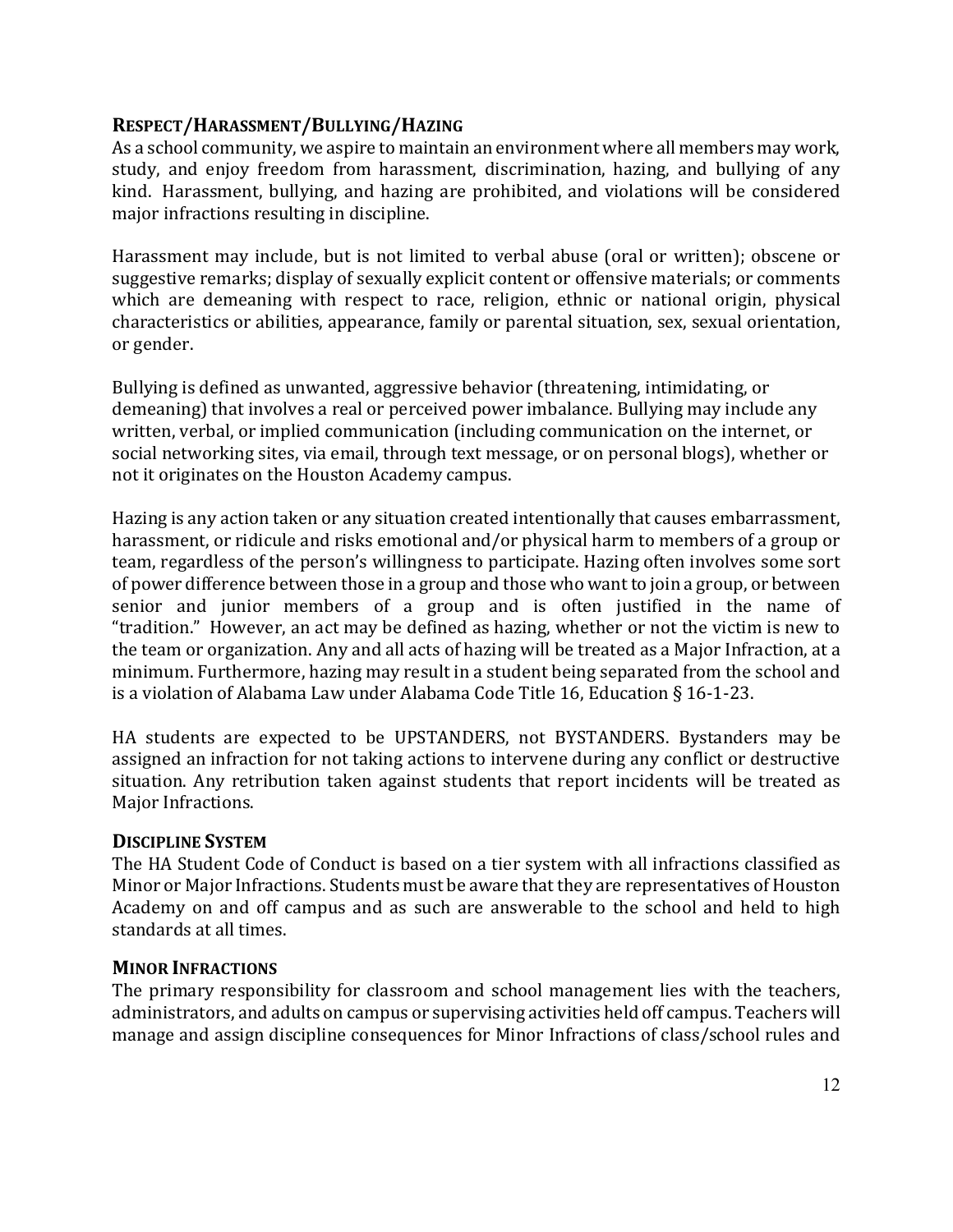report the infraction to the Dean of Students. The Dean of Students will assign consequences for general violations of school rules (uniform, cell phone, tardies, etc.).

Minor Infractions include but are not limited to:

- Accumulation of tardies
- Minor classroom misbehavior/disruptions
- Minor disruptions of any school activity
- Not complying with general school rules
- Inappropriate language or gestures
- Minor misuse of technology
- Not being prepared for class (HW, appropriate materials/books, etc.)
- Not disposing of waste appropriately
- Driving or parking violation
- Dress code violation
- Minor public display of affection (handholding, sustained embraces, sitting or standing with any part of the body draped on, around, or over another's, etc.)
- Chewing gum in non-designated areas
- Food/drink in a non-designated area
- Being present in an unsupervised area or area off limits to students
- Violation of cell phone or Acceptable Use of Technology policy
- Failing to return any communication in a timely manner
- Failing to attend assigned tutorial
- Missing an assigned detention
- Other minor actions that are not consistent with the mission of the school

Consequences for Minor Infractions include but are not limited to:

- Detention(s)
- Saturday School
- Restitution
- Revoking privileges
- Application of a Contract (discipline, academic, uniform, attendance, etc.)
- Counseling
- Reflection papers or assignments

The teacher or the Dean of Students will assign one or more consequence from the list above depending upon the severity of the infraction. Please note that consequences will vary depending upon the infraction and/or extenuating/aggravating circumstances.

The student and the Dean of Students must be notified of all Minor Infractions. Detentions will be served before, during, after school, or on a Saturday. In order to arrange transportation or to notify coaches, a student and their guardian will be given a minimum of one day's notice before the time of any detention to be served outside of regular school hours.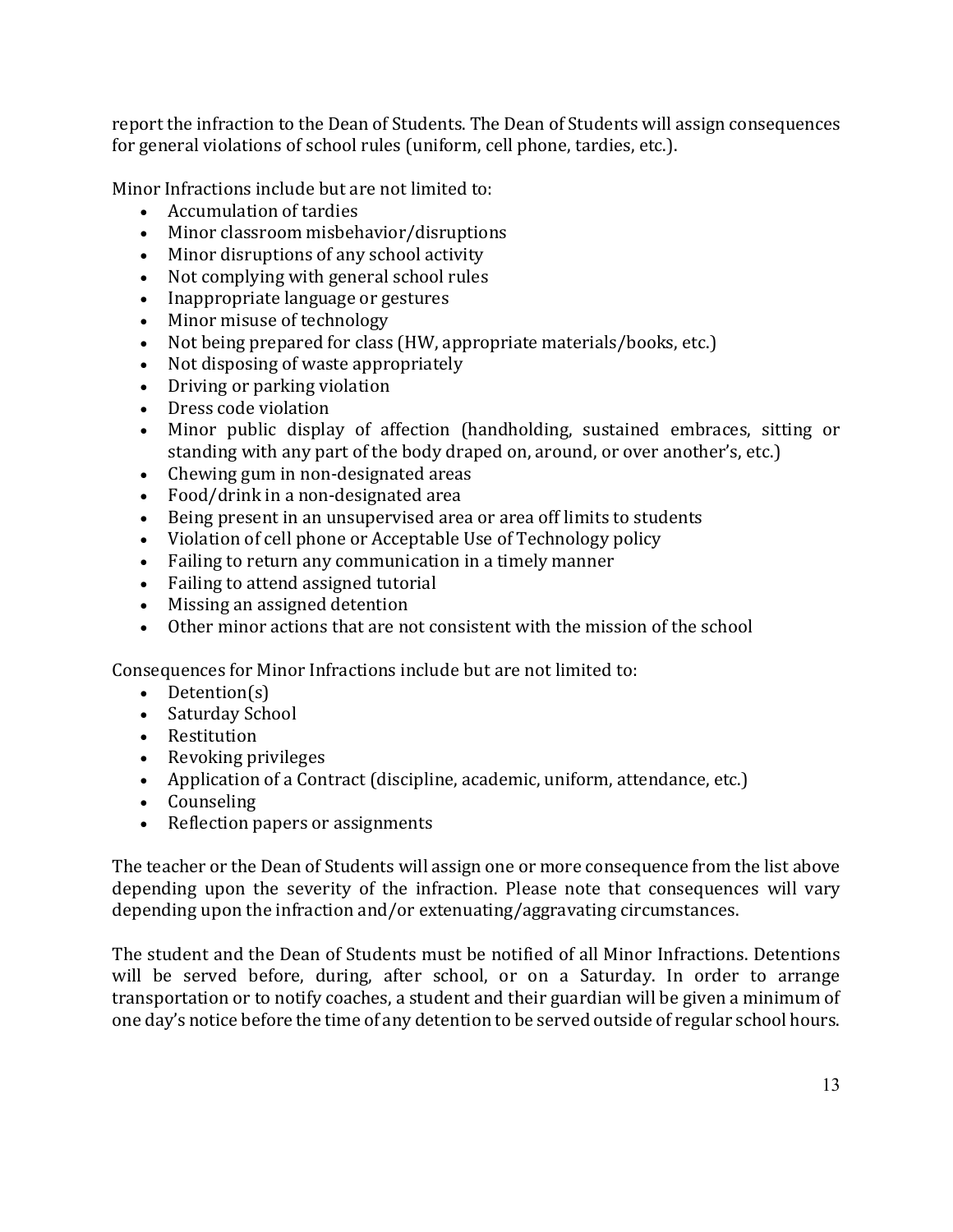If the same Minor Infraction is repeated more than three times in a semester or if five or more Minor Infractions are accumulated in any given semester, it will be treated as a Major Infraction.

# **MAJOR INFRACTIONS**

For repeated behaviors or more serious rule violations, the Dean of Students and Head of the Upper School will meet with all parties involved and complete a preliminary investigation into the incident. If the Administrative Team deems that a Major Infraction occurred, the student and the guardian will be informed and the case will be managed by the Administrative Team or sent to the Discipline Committee or Honor Council (depending upon the nature of the situation). A student may be suspended from regular schooling processes during the investigation and as they go through the discipline process.

Major Infractions include but are not limited to:

- Repetition of minor infractions (3 of the same Minor Infraction or 5 total Minors in a semester)
- Possession or consumption of alcohol, tobacco or tobacco products including electronic cigarettes
- Possession or consumption of illegal or harmful drugs or drug paraphernalia;
- Possession of weapons (firearms, knives, fireworks, etc.)
- Dishonesty/Lying/Insubordination
- Fighting
- Stealing/willful destruction/vandalism/theft
- Disrespect
- Harassment/bullying/hazing/racism/intimidation of any kind
- Sexual harassment
- Inappropriate public displays of affection (kissing, inappropriate touching, etc.)
- Misuse of technology and or accessing inappropriate online content at school
- Taking still images, video/audio recording of a community member without their knowledge or consent
- Use of school logo without permission or the creation of fake school or community member social media accounts without permission
- Leaving campus without permission or skipping class
- Failing to report or intervene in a situation that causes harm to an HA community member
- Violation of any Contract (admission, attendance, uniform, discipline, probation, etc.) assigned by the school
- Violations of the Honor Code
- Any action that significantly disturbs the learning environment
- Any action that causes harm to an individual or the community's/school's integrity
- Any additional action that is deemed a Major Infraction by the Administration

Should the Head of School, Headmaster, Discipline Committee, or Honor Council conclude that a Major Infraction was committed, one or more consequences from the list below will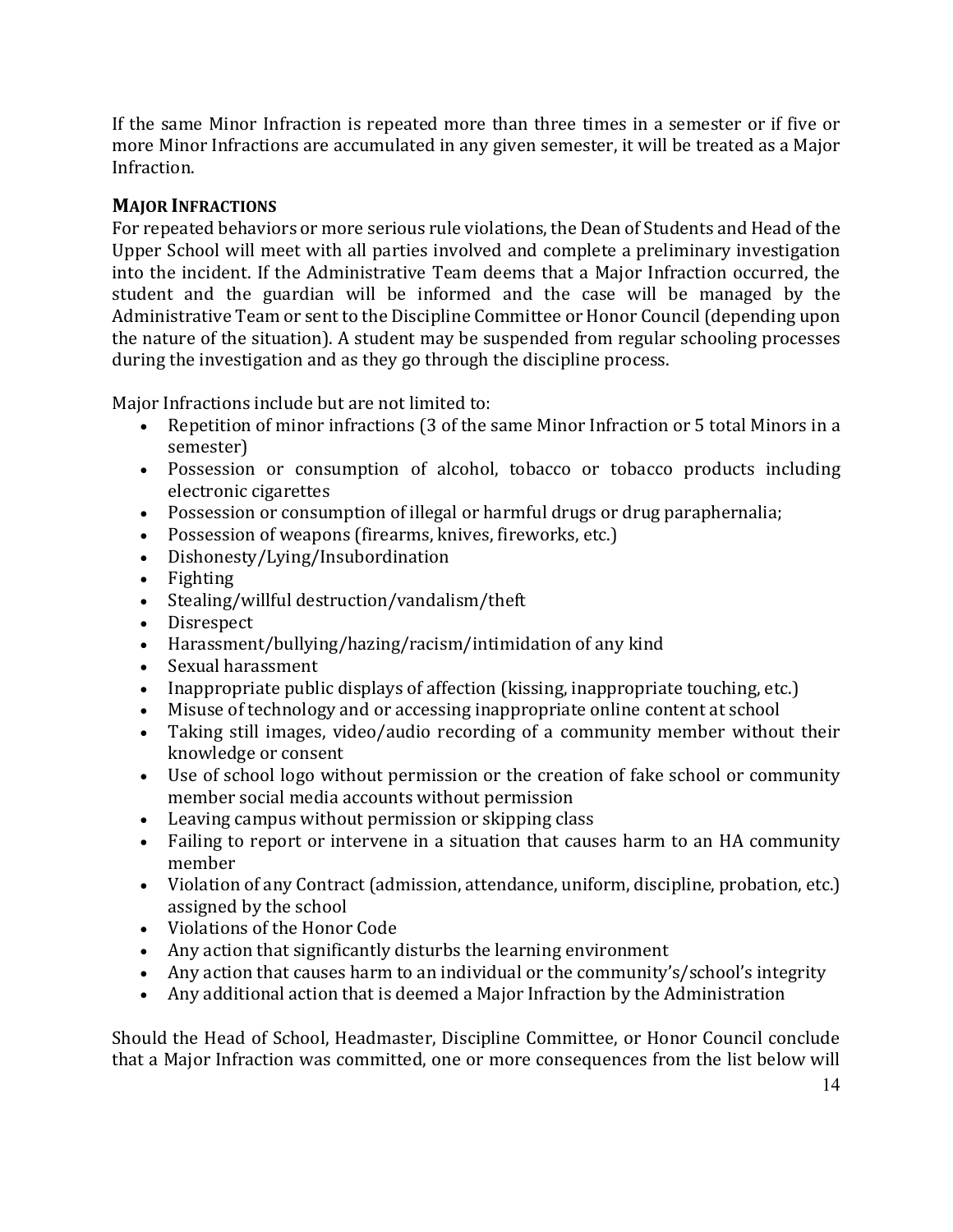be implemented taking into consideration extenuating and aggravating situations. Consequences for Major Infractions may include but are not limited to:

- $\bullet$  Revoking of privileges
- Restitution
- External Counseling
- Saturday School
- Loss of privilege (exam, free period, etc.)
- Community Service
- In-School Isolation (ISI)
- In-School Suspension  $(ISS)^*$
- Out-of-School Suspension (OSS)\*
- Suspension and or removal from extracurricular activities/teams
- Application of a Contract (discipline, academic, uniform, attendance, etc.)
- Disciplinary Probation

• Recommendation for Dismissal or Expulsion (must be approved by the Headmaster) *\*Students that are suspended may not participate in any school related or extracurricular activities (practice/game/etc.).*

Please note:

- One or more consequences from the list may be assigned depending upon the severity of the situation.
- Consequences will vary depending upon the infraction and/or extenuating/aggravating circumstances.
- If a member of the National Junior Honor Society or the National Honor Society commits any Major Infraction (Student Code of Conduct or Honor Code), it will be reported to the NJHS/NHS Faculty Council. Upon review, the student may be separated from the Honor Society.
- Major Infractions will be reported to Coaches and they may apply additional consequences in accordance with the HA Athletic Code of Conduct.
- Students that are suspended, dismissed, or expelled from school during the upper school career  $(9-12)$  are responsible for reporting the incident to universities when applying. Houston Academy will report significant disciplinary incidents as well.

#### **DISCIPLINARY PROBATION AND DISMISSAL/EXPULSION**

All students that commit a Major Infraction will be placed on Disciplinary Probation for a specified period of time unless the act is so serious that the Discipline Committee recommends and the Headmaster approves dismissal or expulsion. Being on probation means that further violations of the Student Code of Conduct (Discipline or Honor) may result in the expansion of the existing contract for that student and/or his/her dismissal/expulsion from school.

#### **DISCIPLINE COMMITTEE**

The Discipline Committee is the representative voice of the Upper School community on disciplinary matters. The Head of the Upper School must approve and ensure the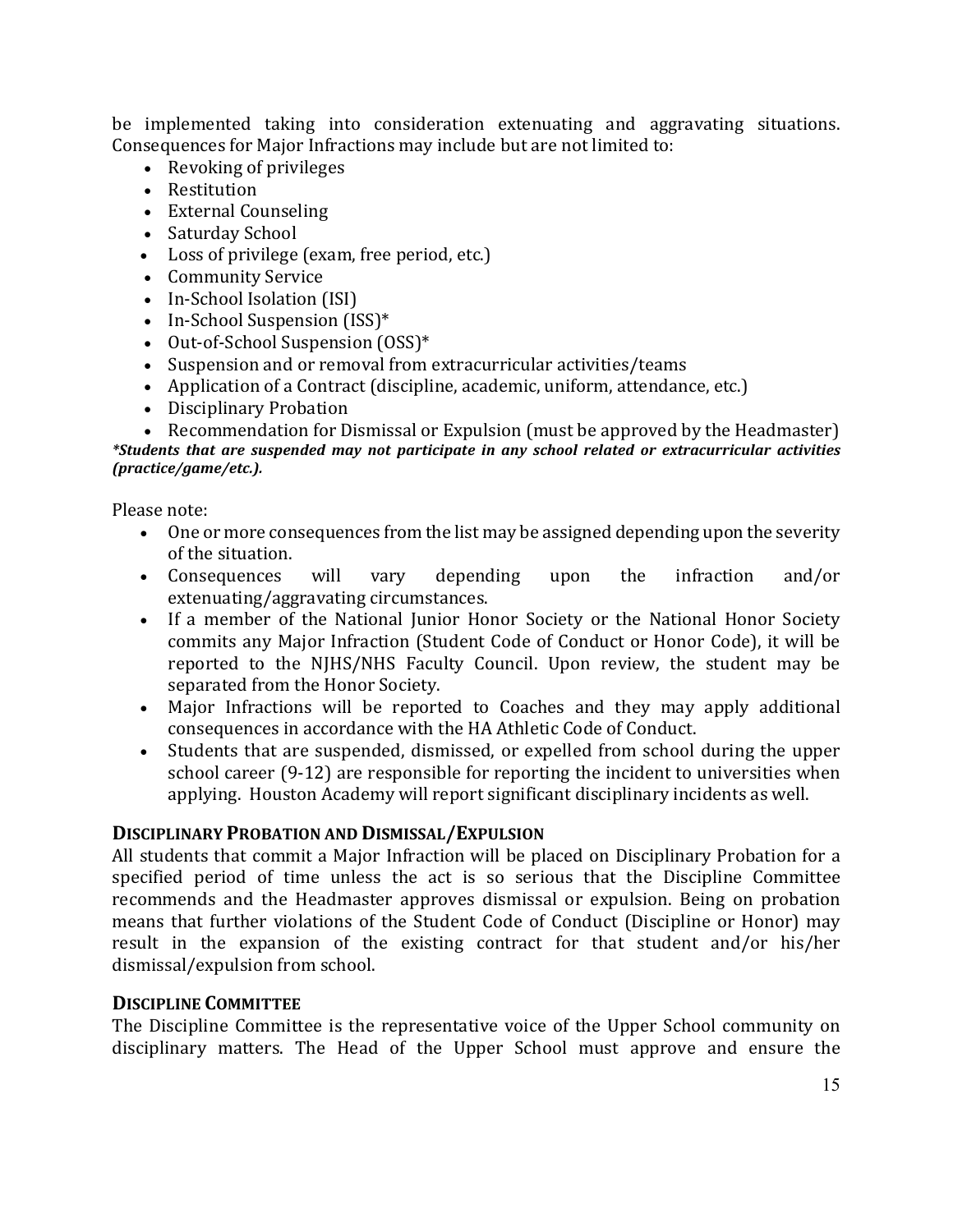implementation of all recommendations of the Disciplinary Committee with the exception of dismissal or expulsion which is managed by the Headmaster.

### **ORGANIZATION OF THE DISCIPLINE COMMITTEE**

The Discipline Committee will be formed by four student representatives (three students to hear cases and an alternate), four faculty members (three teachers to hear cases and an alternate), and the Dean of Students who acts as the Chair. Of the four students selected, one will be a Senior, two will be Juniors (one member and one alternate), and one will be a Sophomore.

# **STUDENT ELIGIBILITY**

To be eligible for selection to the Discipline Committee, a student must have attended Houston Academy for the two previous semesters and have excellent character and exemplary discipline and attendance records. In order to create more leadership opportunities for US students, students cannot serve on the Honor Council and the Discipline Committee simultaneously.

If a member of the Discipline Committee commits a Major Infraction during their term, they will automatically be dismissed from the Discipline Committee and the Dean of Students will name a replacement.

#### **PROCESS FOR SELECTION OF STUDENT AND FACULTY REPRESENTATIVES**

Each grade level Advisor will nominate a maximum of two students (that meet the aforementioned criteria) to potentially serve and be selected to the Discipline Committee. During the last month of the regular school year, current Freshmen and Junior students will vote and select one representative. Sophomore students will vote for two representatives (the highest vote getter will be the representative and the other will be the alternate). A student cannot simultaneously serve on both the Discipline Committee and the Honor Council.

Faculty representatives on the Discipline Committee will be selected by the Upper School Head and Dean of Students.

#### **COMMITTEE MEMBER DUTIES AND RESPONSIBILITIES**

It is the duty of all members of the Discipline Committee to be positive leaders within the community and to model exemplary behavior at all times. If a committee member does not fulfill their responsibilities or if they are brought before the Discipline Committee or Honor Council and are found to have committed a Major Infraction, he/she will be removed from the Committee.

The Dean of Students will call and preside over the meeting. One member of the Discipline Committee will serve as secretary at each meeting and record decisions.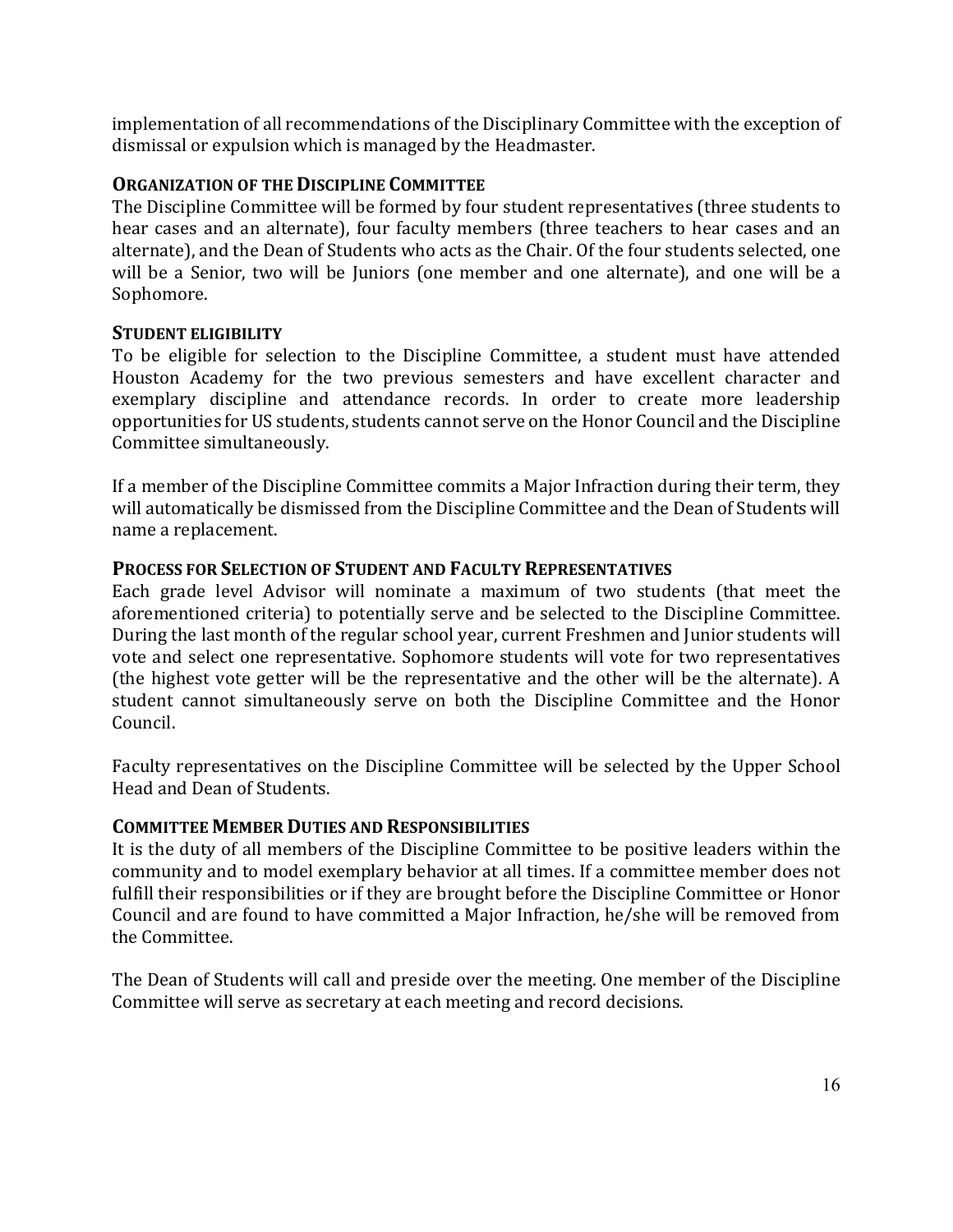It is the responsibility of each member of the Discipline Committee to maintain confidentiality. If the Dean of Students believes that a member of the committee has broken confidentiality, they may be removed from the Committee, and the Dean of Students will name a replacement.

### **REGULAR DISCIPLINE COMMITTEE PROCEDURES**

Prior to any Discipline Committee meeting, the Dean of Students or the Head of Upper School will perform a preliminary investigation into any discipline incident to determine if a Major Infraction was committed. The Dean of Students will schedule the Discipline Committee Meeting and inform the student and his/her guardian that the student will be brought before the Discipline Committee to review a possible Major Infraction of the Student Code of Conduct. The Dean of Students will present his/her findings, and the accused student will be provided the opportunity to explain his/her actions. Having heard all of the testimonies, the Discipline Committee will decide and assign consequences in accordance with the Student/Parent Handbook. The Dean of Students will communicate the conclusions to the Head of the Upper School for approval and subsequently to the student and guardian. In the case of a recommendation for expulsion, the result will be communicated to the Headmaster for consideration. If the Discipline Committee determines that a Major Infraction was not committed, they may either dismiss the case or recommend the assessment of a Minor Infraction(s). The decisions of the Discipline Committee and school administrators are final.

# **EXTRAORDINARY DISCIPLINE COMMITTEE PROCEDURES**

If the Dean of Students determines that a discipline case requires a closed-door session due to the nature of the incident, only faculty members will hear the case and recommend consequences.

# **STUDENT RIGHTS**

All students are expected to understand and to comply with the Student Code of Conduct at all times. Additionally, if a student's actions outside of school creates a significant disruption of the learning environment, compromises the integrity of the school or another individual, or causes harm of any kind (physical or emotional), they will be held accountable for his/her behavior and will be called before the Discipline Committee.

Students who appear before the Discipline Committee will be granted certain rights:

- They will be informed of the infraction they are accused of committing as well as their rights and responsibilities.
- They will be provided the opportunity to explain their actions.
- The Dean of Students will work with the Committee and the accused student to ensure confidentiality and to protect the rights of the student(s).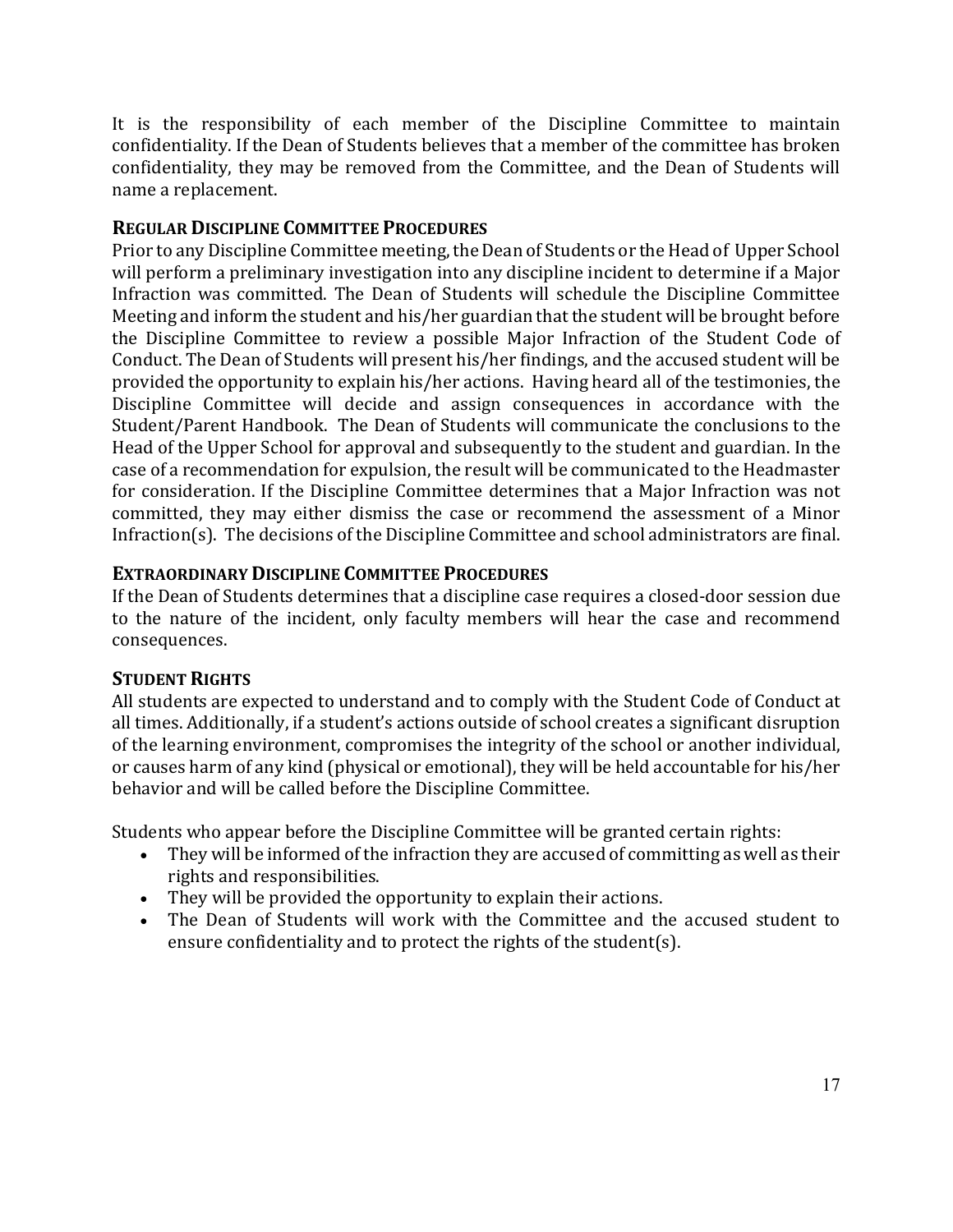# **ACADEMIC PROGRAMS AND POLICIES**

#### **GRADUATION REQUIREMENTS**

| <b>DEPARTMENT/DISCIPLINE</b>           | # OF UNITS | <b>SPECIFIC COURSE REQUIREMENTS *</b>                                        |
|----------------------------------------|------------|------------------------------------------------------------------------------|
| <b>English</b>                         | 4          |                                                                              |
| <b>Social Sciences</b>                 | 3          | World History II, US History, Gov./Econ.                                     |
| <b>Science</b>                         | 4          | Biology, Chemistry                                                           |
| <b>Mathematics</b>                     | 4          | Algebra I, Geometry, Algebra II                                              |
| <b>World &amp; Classical Languages</b> | 3          | 3 units of the same language                                                 |
| <b>Fine Arts</b>                       |            | Art, Band, Chorus, Drama, Print Design,<br>Digital Media, Maker Tech, Debate |
| <b>Physical Education</b>              |            | Athletics and Fitness, Chorus, Drama, Band,<br><b>Print Design</b>           |
| <b>Electives</b>                       | 4          |                                                                              |
| <b>TOTAL</b>                           | 24         | *HA reserves the right to modify or change graduation requirements.          |

Please note the following:

- Credit toward graduation is given to  $8<sup>th</sup>$  graders for successful completion any Language I class  $(1A & 1B)$ ; however, the grade is not factored into a student's Upper School (US) GPA.
- Credit is also given to  $8<sup>th</sup>$  graders for successful completion of Algebra I, and the grade is factored into the student's US GPA.

#### **COMMUNITY SERVICE**

All students in grades 9-12 must complete a minimum of 40 hours of service to graduate. Houston Academy partners with community organizations to provide students with opportunities to participate in service-based learning experiences. HA students may complete community service independently and/or through school clubs and organizations. Students will only receive hours for independent service if the activity is completed through an HA approved organization (the list of Pre-Approved organization available on the HA US Webpage), or if they receive special permission from the Head of Upper School. Students must complete and hand in a signed Community Service Form within one month of completion of the service activity. Students will only earn hours for the direct service performed (no hours will be awarded for travel time, etc.), and in some cases, hours will be capped by a maximum daily/weekly/monthly allotment. It is also important to note that students may not earn service hours for any activity that occurs within the regular school or organization schedule.

If a student transfers to HA after the beginning of their freshmen year, the total number of hours that they are required to complete for graduation will be prorated.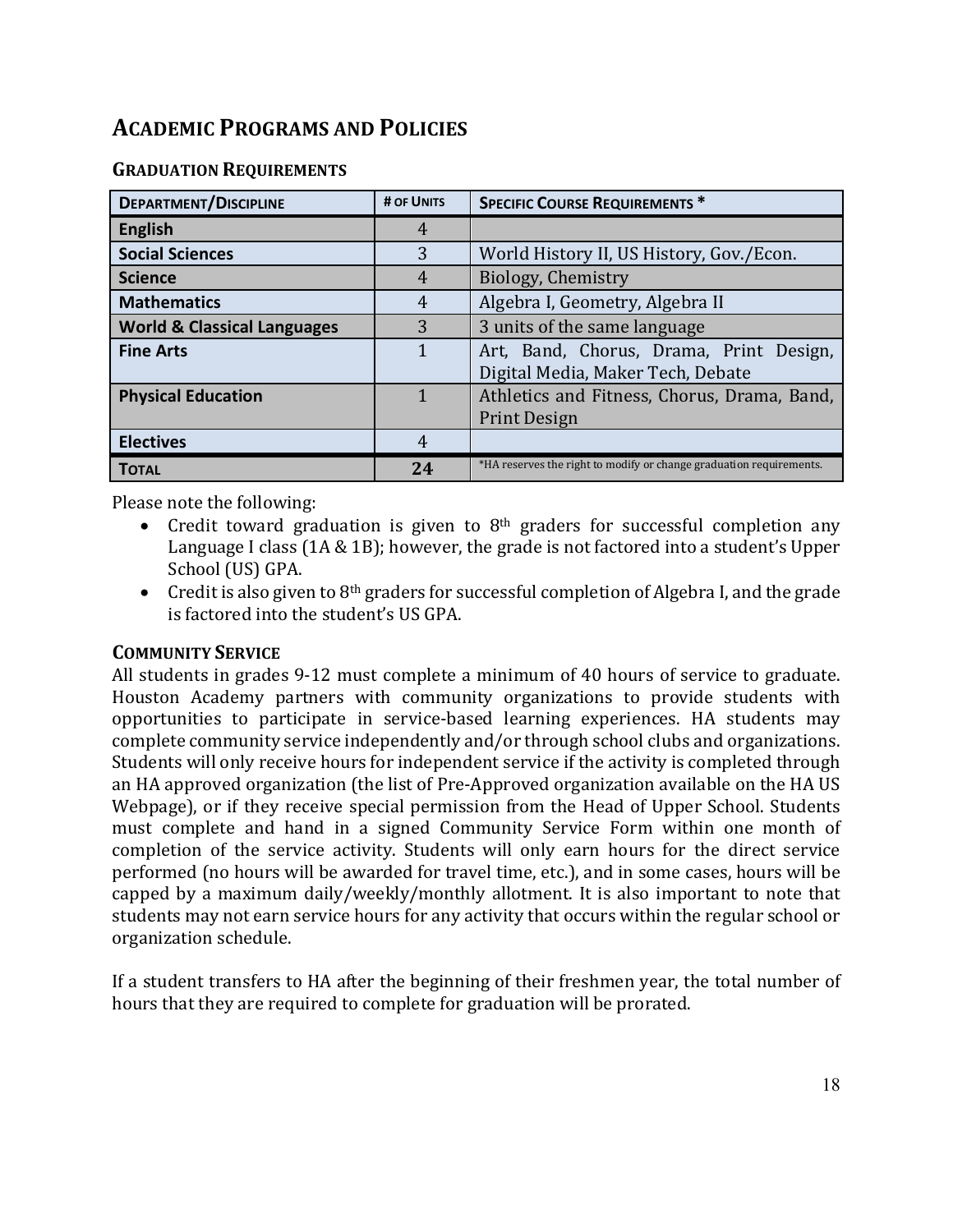# **COURSES**

All students in grades 9-11 must be enrolled in seven classes each semester and take math, science, and English every year. Of the seven courses, one may be a Study Hall; however, students that aspire to top tier universities are encouraged to strengthen their transcript by taking a greater number of academic courses in lieu of a study hall.

Senior students must be enrolled in a minimum of six classes each semester and may select to take one "free" block within the schedule provided that they do not have any academic or disciplinary issues during the school year.

# **COURSE CREDITS**

Course credits and letter grades are assigned on a semester basis. Only courses completed at Houston Academy are posted on the Houston Academy transcript with the exception of a credit recovery course or a course taken online to replace a course that is normally part of the HA Program of Study (prior approval required).

# **DAILY SCHEDULE**

The Upper School implements a six-day rotating cycle of seven periods. The first six classes meet at a different time each day while the seventh period meets at the same time every day.

| Period             | <b>Time</b>     |                   | П                    | Ш                  | $\overline{\mathbf{IV}}$ | $\overline{\mathbf{V}}$ | VI        |
|--------------------|-----------------|-------------------|----------------------|--------------------|--------------------------|-------------------------|-----------|
| 1 <sup>st</sup>    | $8:00 - 8:50$   | A                 | B                    | C                  | D                        | Е                       | F         |
| 2 <sub>nd</sub>    | $8:54 - 9:44$   | B                 | $\subset$            | D                  | E                        | F                       | A         |
| <b>US Advisory</b> | $9:47 - 10:04$  | Meeting<br>(Mon.) | Super A-F<br>(Tues.) | Advisory<br>(Wed.) | Super A-F<br>(Tues.)     | Advisory<br>(Fri.)      |           |
| <b>US Break</b>    | $10:04 - 10:20$ |                   |                      |                    |                          |                         |           |
| 3 <sup>rd</sup>    | $10:24 - 11:14$ | $\mathsf{C}$      | D                    | Е                  | F                        | A                       | B         |
| 4 <sup>th</sup>    | $11:18 - 12:08$ | D                 | E                    | F                  | A                        | B                       | $\subset$ |
| 5 <sup>th</sup>    | $12:12 - 1:02$  | E                 | F                    | A                  | B                        | $\subset$               | D         |
| <b>US Lunch</b>    | $1:02 - 1:27$   |                   |                      |                    |                          |                         |           |
| 6 <sup>th</sup>    | $1:31 - 2:21$   | $\mathbf{F}$      | A                    | B                  | $\subset$                | D                       | E         |
| 7th                | $2:25 - 3:15$   | G                 | G                    | G                  | G                        | G                       | G         |
| Tutorial           | $3:15 - 3:45$   |                   |                      |                    |                          |                         |           |

# **INDEPENDENT STUDY CREDITS**

Students may request permission from the Upper School Head to enroll in an Independent Study course if they wish to broaden their learning experience. This privilege is usually only granted to Senior students for a maximum of one semester of study. Interested students must complete an application process, and if approved, they will be assigned an instructor/mentor to facilitate the independent course. Grades and credit on the HA transcript will be awarded using specific grading criteria established by the Administration in accordance to the nature of the independent study and the learning objectives that are established.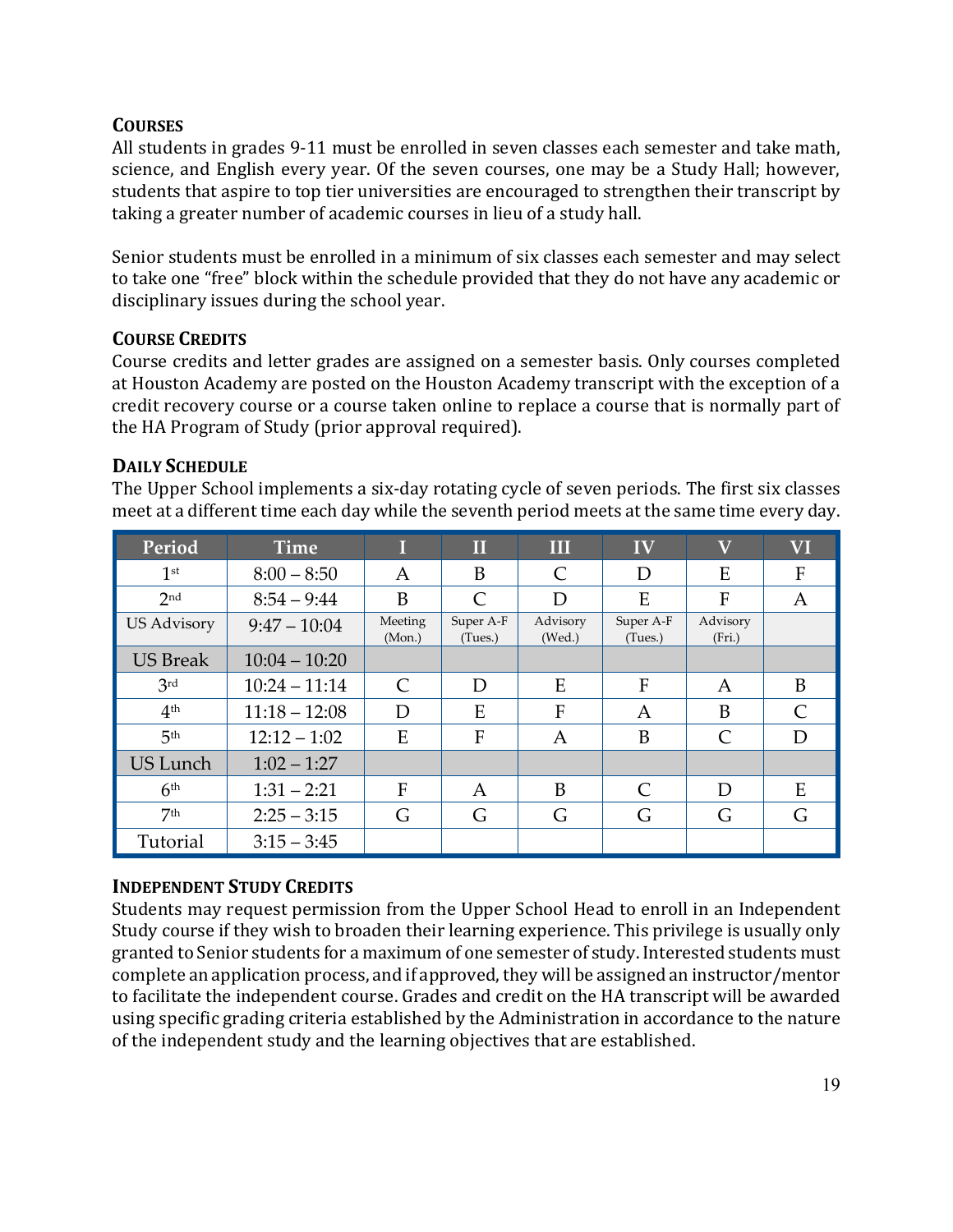# **ADVISORY**

At Houston Academy, all students are assigned an Advisor and an advisory group. Advisory provides teachers and students the opportunity to build relationships that foster a greater sense of community and belonging. The purpose and goals of the advisory program include:

- ensure that each student is known by at least one adult
- review student academic and social progress
- promote leadership skills
- promote college and career readiness
- facilitate communication and collaboration between students, the school, parents, and school organizations/teams and clubs

Note - Unlike the regular schedule that runs on a 6-day cycle, Advisory runs on a Monday-Friday schedule.

#### **STUDY HALL**

All students that have study halls are assigned a teacher and a defined meeting place. Students **MUST** be engaged in academic work during study hall. Students must take materials to the assigned class to work on during the period of study. Students that do not bring material will be sent to their lockers to find it and marked tardy in the class or receive a Minor Infraction for not being prepared for class. Students will receive an "engagement" grade in the class; however, that grade does not count toward the student's GPA nor does it appear on the student's transcript.

If a student arranges to meet with another teacher during their study hall, they must check in with their study hall teacher, and the subject area teacher must communicate with the study hall teacher to provide an excuse for the student to be absent for part or all of the study hall.

#### **ONLINE CREDITS**

Students may request permission from the Upper School Head to enroll in an online course if they wish to expand their learning experience or advance in a subject area. Courses that are completed online will not be placed on the HA transcript or count toward the student's GPA. Students cannot complete courses online that are provided through school unless it is for advancement purposes.

#### **SUMMER CREDITS**

Students may apply to complete an academic course during the summer in order to advance levels in specific subject areas (usually math). Only pre-approved courses, offered directly by HA, will be noted on the student's HA Transcript.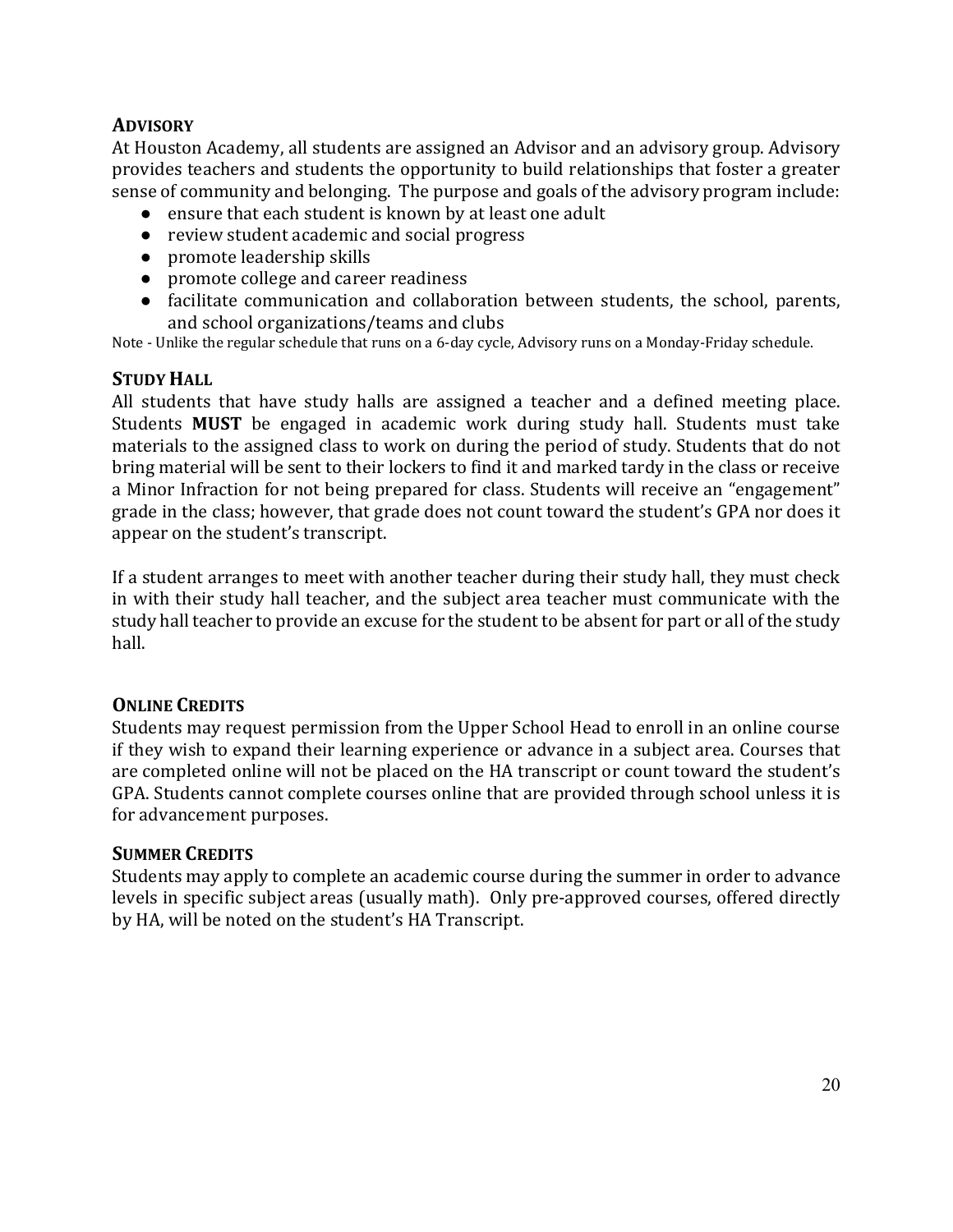# **GRADING SYSTEM**

Houston Academy reports Semester Grades using a Letter Grade system with the following equivalencies: 

| <b>Letter Grade</b> | <b>Numerical</b><br><b>Equivalent</b> | Grade Point<br><b>Average</b> |
|---------------------|---------------------------------------|-------------------------------|
| $A+$                | 100-98                                | 4.3                           |
| A                   | 97-93                                 | 4.0                           |
| А-                  | 92-90                                 | 3.7                           |
| B+                  | 89-87                                 | 3.3                           |
| B                   | 86-83                                 | 3.0                           |
| <b>B-</b>           | 82-80                                 | 2.7                           |
| $C +$               | 79-77                                 | 2.3                           |
| $\mathbf c$         | 76-73                                 | 2.0                           |
| $C -$               | 72-70                                 | 1.7                           |
| D                   | 69-65                                 | 1.0                           |
| F                   | Below 65                              | 0.0                           |

# **CALCULATING SEMESTER GRADES**

Houston Academy reports letter grades that are based on a numerical average. Semester grades are calculated in the following manner:

- Cumulative GPA courses: Quarter  $1(40\%)$  + Quarter  $2(40\%)$  + Semester Exam (20%)
- All Courses GPA Courses: Quarter  $1(50\%) +$  Quarter  $2(50\%)$

# **CUMULATIVE GPA VS. ALL COURSES GPA**

- **Cumulative Grade Point Averages** (GPA) are calculating using the final grades in all core courses (Math, Science, English, Social Studies, and Foreign Languages) as well as grades from any elective courses that have a capstone experience (exam or portfolio). Please note that the Cumulative GPAs also includes Algebra I which is normally taken in grade eight but is considered and evaluated using US Grading Policies.
- All Courses Grade Point Averages (GPA) include all courses taken during a student's Upper School career with the exception of any Study Hall.

#### **REGULAR TESTS AND TESTING SCHEDULE**

All HA instructional staff are required to schedule tests in advance to ensure that students are adequately prepared and not required to complete more than two tests on any given day. Students should be given a minimum of two days' notice before any test. A test is defined as any summative evaluation that requires more than half of an academic period. If a student misses a test for any reason, they are expected to make up the test on the day that they return to school (during class or after school) or on the day indicated by the teacher. Failure to make up a test on the date and time decided upon by the teacher can result in a 0.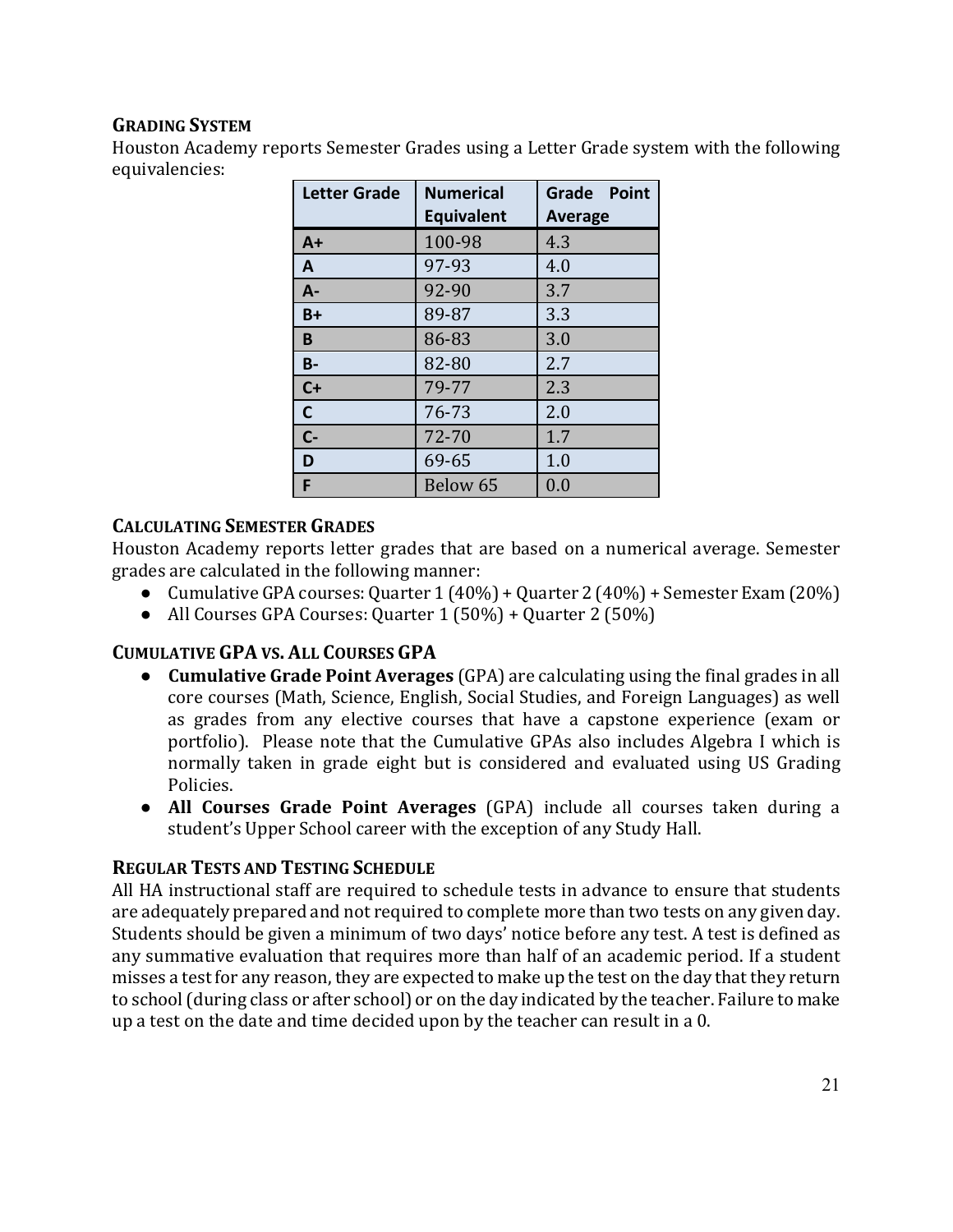#### **HOMEWORK AND AT HOME ASSIGNMENTS**

Homework is a significant and meaningful part of the curriculum at HA. It serves to instill in students the formation and development of good study habits as well as to reinforce the learned skills and concepts taught in class. Homework will be assigned regularly in all academic classes. If a student misses a class for any reason, they are expected to send in homework electronically whenever possible or must hand in the assignment upon their return to school. If a student fails to hand in the homework in a timely manner, they will have points deducted in accordance with the classroom teacher's policy.

Teachers also will regularly assign at home assignments (projects, essays, etc.). This work is designed to provide students alternative ways to express their learning. If a student is absent from class on the day that an assignment is due, they are expected to submit the work electronically. If a student fails to hand in the work in a timely manner, points will be deducted in accordance with the classroom teacher's policy.

#### **MAKE UP WORK**

Work missed due to an absence, including school related activities, MUST be made up; however, it is the student's responsibility to provide documentation justifying the absence, and he/she must also contact the teacher or a classmate to determine what work is required. The teacher will set a timeline for the completion of any missed work. Completion of work missed due to unexpected absences should take approximately the same time as the time missed from class (i.e., one day missed, one day to make up work).

If a student is knowingly going to miss a class for any reason, they are required to complete a Pre-Arranged Absence Form. Failure to complete the Pre-Arranged Absence Form may result in the absence being considered "Skipping School", and a grade of 0 may be assigned for all schoolwork that is missed.

All make up work must be completed by the end of each quarter of study unless extenuating circumstances arise. In this case, the student may receive a grade of Incomplete (INC) and the US Head, in collaboration with the student's teachers, will establish a finite timeline for the student to complete any work.

#### **EXAMS AND CAPSTONE EXPERIENCES**

All students in grades 9-12 are required to take either a two-hour Semester Exam (some AP exams may require more time) or a culminating (Capstone) experience in each academic subject that counts toward the student's Cumulative GPA unless they fulfill the requirements and qualify for an Exam Exemption. An exam period is scheduled at the end of each Semester of study, and students take a maximum of two semester exams per day. Exams count for 20% of a student's semester grade. The two days prior to the exam period are reserved for review.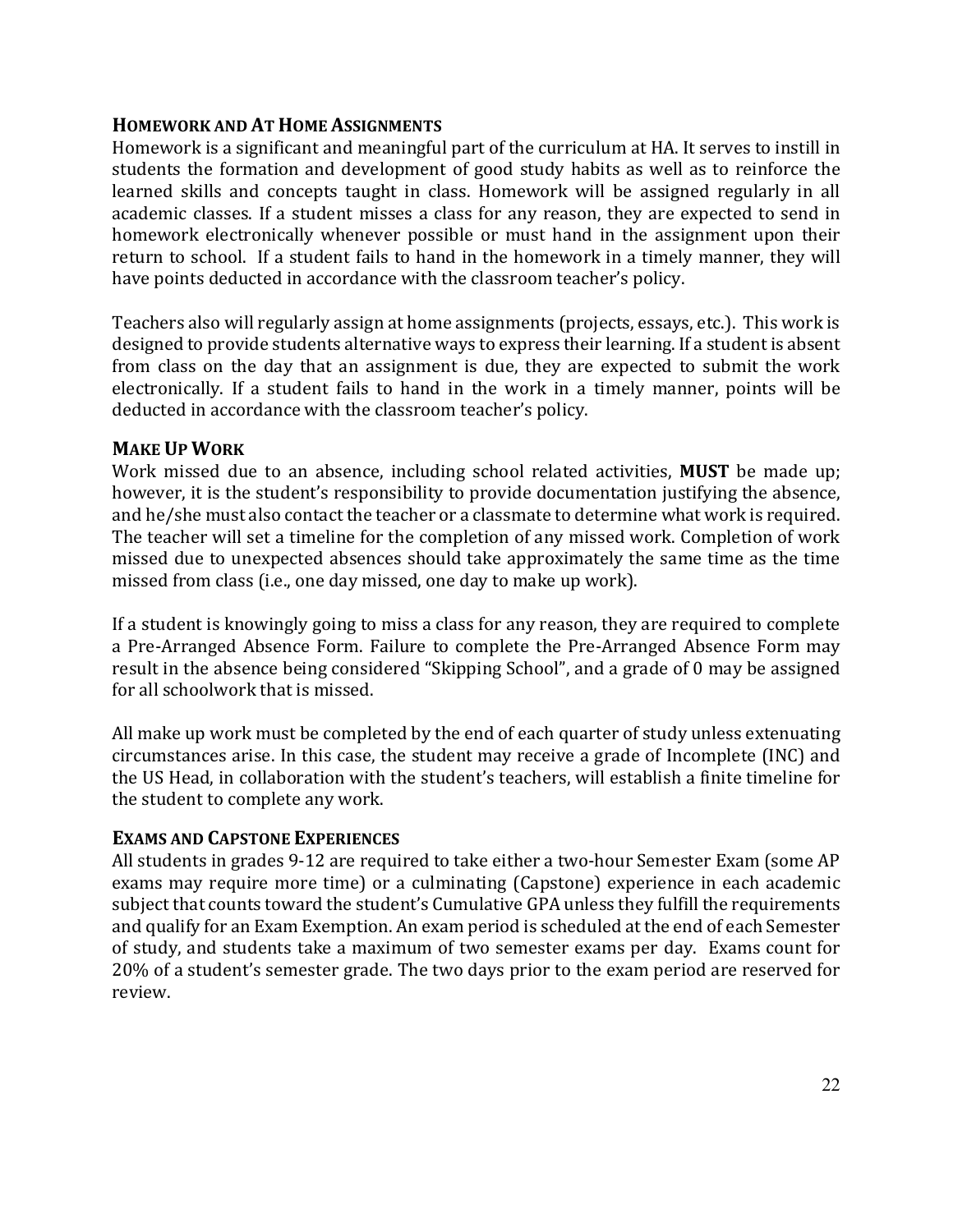# **EXAM EXEMPTIONS (GRADES 9-11)**

Students in grades 9-11 will be allowed to exempt one Semester Exam each semester if they comply with the following requirements:

- Academics: A student must have a minimum grade of 90%  $(A<sub>-</sub>)$  in both Quarters prior to the Semester Exam.
- Attendance: Students must comply with attendance policies.
- Discipline: Students may not have any Major Infractions of the Student Code of Conduct or the Honor Code.
- AP (full-year course) Exams: All AP students that are enrolled in full year AP courses may exempt the Semester 2 Exam provided that they are in good standing and are committed to taking the AP exam.  $*$

*\*If* a student does not attend study sessions leading up to the exam or clearly makes no effort to complete the *exam* to the best of his/her ability, he/she will be required to complete a HA second semester exam and may *lose the AP designation on his/her transcript.* 

Please note that the following conditions apply to Exam Exemptions:

- No exemptions will be allowed in a one semester course regardless of whether it is an AP, Honors, or college preparatory class.
- Students will not be allowed to exempt the same exam (class) both semesters.
- AP students in full-year AP courses cannot exempt the Semester 1 Exam.
- Students cannot exempt a "Capstone" experience in a class that does not have an exam.

### **SENIOR EXAM EXEMPTIONS**

Seniors must take **ALL** first semester exams; however, they may exempt Semester 2 exams in year-long courses if they earn a minimum grade of 80% (B-) in both Q3 & Q4 in addition to meeting all other requirements for general exemptions (Discipline, Honor Code, Attendance Policy, etc.). Seniors must complete second semester exams in all classes that only meet in the second semester (i.e. AP Economics, Economics, Sociology, etc.).

If a Senior violates any school policy (Attendance, Uniform, Discipline, Honor, etc.) the rules and regulations for Exam Exemptions are changed in accordance with the established policy (Grade requirement will be increased from an 80% (B-) to a 90% (A-) minimum standard for  $03$  and  $04$ ).

# **STANDARDIZED TESTING**

Standardized testing measures provide valuable data to HA teachers to assess academic progress as well as individual and program strengths and weaknesses. Data from standardized testing may also be used as a measure to determine student placement in AP and Honor courses. The dates for all standardized testing are posted on the school calendar and website.

Freshmen and Sophomores take and are billed for the cost of the ACT 9/10 and PSAT 9/10. Juniors are given and billed the cost for the PSAT (NMSQT), the ACT, and the SAT. All Juniors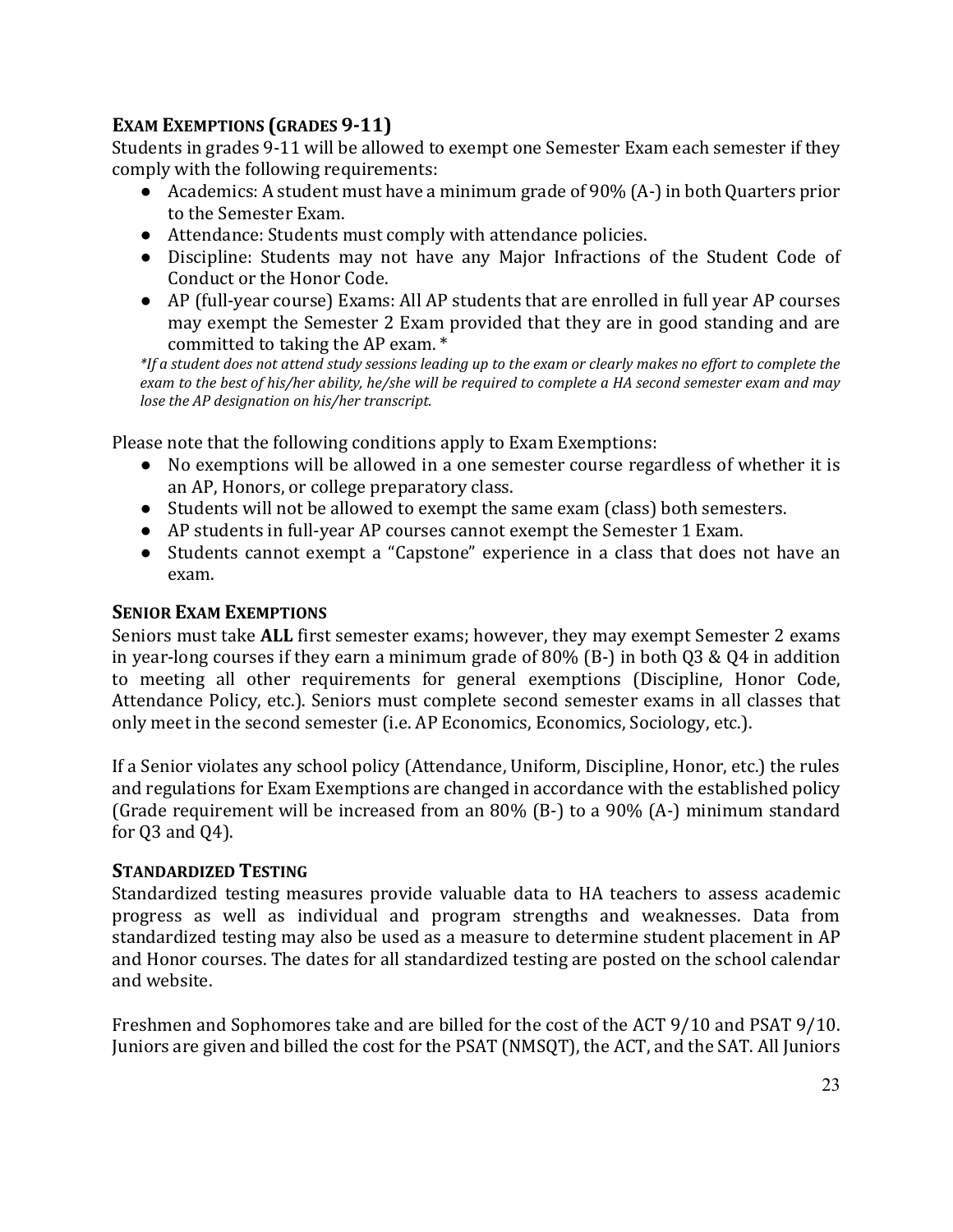and Seniors are encouraged to sign-up for additional testing dates through the ACT and College Board websites.

# **ACADEMIC SUPPORT (TUTORIALS)**

Upper School teachers are available to provide academic assistance to their students after school on Tuesday, Wednesday, and Thursday from 3:15-3:45 PM. Teachers may also schedule tutorials in the morning due to scheduling conflicts. Students that are not meeting academic expectations will be required to attend tutorial sessions. Tutorials must take priority over extracurricular activities. Failure to attend tutorials may result in the assignment of a Minor Infraction. Repeated failure to attend tutorials has natural consequences but also may result in the suspension of privileges such as participation in extracurricular activities.

#### **LEARNING SERVICES**

Learning Services are available to students that have a diagnosed learning issue based on a comprehensive battery of tests performed by an external, HA approved practitioner. The Learning Services Department will develop an Academic Support Plan for students that have updated testing/diagnosis. Only students that have approved Academic Support Plans  $(ASPs)$  can receive accommodations in HA classes. Families that wish to receive modifications on any standardized test (ACT, AP, SAT, etc.) must apply for modifications to the testing organization\*.

*\*The School Counselor will assist and guide families that wish to request modifications on standardized tests or accommodations in HA courses.*

# **FAILED COURSES**

No credit will be awarded if a student earns a grade below 65% in any class at Houston Academy. Students may recover a maximum of one full-year credit or two half credits during their career in US (grades  $9 - 12$ ). A student that has a cumulative GPA of greater than 2.0 may be afforded the opportunity to recover an additional 0.5 credits depending on the conditions of their Academic Probation. All credit recovery work must be completed within the timeline and in accordance to the parameters established by the school. Students may make-up failed courses that are graduation requirements in one of the following manners:

- Credit Recovery: The student completes a credit recovery course through Houston Academy. If the student passes the credit recovery course, the credit recovery credit and grade will be placed on the HA transcript; however, the grade will not be factored into the student's GPA.
- Repeat the Course: If the schedule permits it, a student may select to repeat a failed course at HA and both the new and old grade will be posted on the transcript and used to calculate the student's GPA.

The Head of the Upper School must approve any deviations from these guidelines. It is also important to note that all students must earn a minimum of six credits and maintain an overall average of 70% or higher in order to be eligible for AHSAA athletic teams.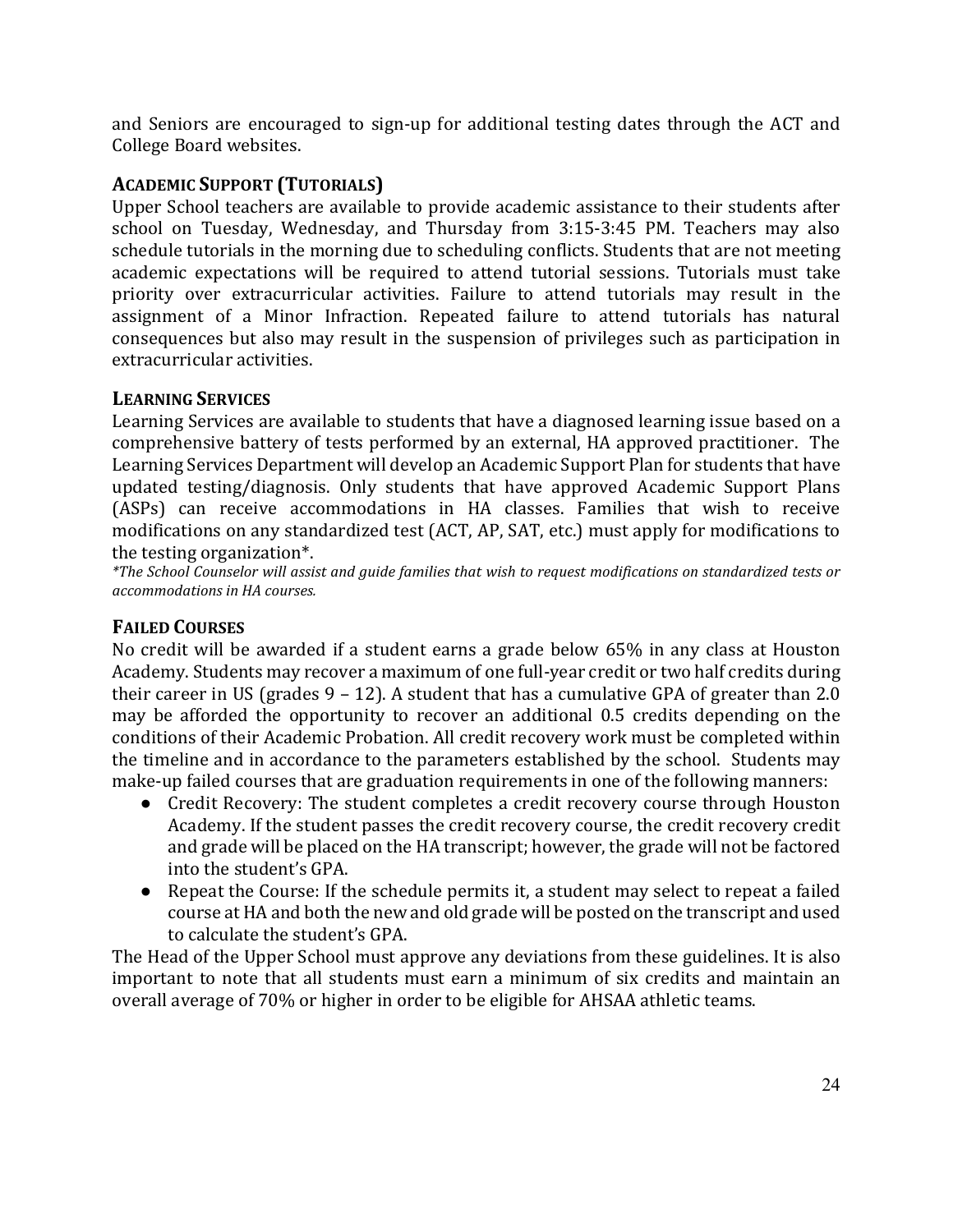# **ACADEMIC PROBATION**

A student will be placed on Academic Probation if a student earns:

- A Cumulative GPA below a 2.0 (GPA based on core courses)
- $\bullet$  an F in any class
- a D in more than one class

A student will be placed on Academic Probation at the end of any semester of study for any of the conditions listed above. If a student is placed on Academic Probation, the student will sign an Academic Contract and **MUST** demonstrate adequate progress in the class or classes in which they are not meeting the standard(s). Student privileges and participation in activities and athletics may be limited if they are placed on probation. A failure to meet any of the conditions established in the Academic Contract will result in the student's case being reviewed by the Administrative Council for possible academic separation from school.

#### **TRANSCRIPTS**

Transcripts will be printed within two days of receiving a request from the student or guardian provided that the student is in good standing at Houston Academy. Students must request a transcript a minimum of 48 hours in advance of any college application deadlines. For college counseling purposes, student transcripts are uploaded to Naviance (college counseling software), and universities subsequently download student transcripts from Naviance.

#### **REPORT CARDS**

Parents and students may access and review student grades at any time online via PowerSchool. Report cards are sent home electronically at the end of each quarter of study with the exception of the fourth quarter when a printed, paper copy is mailed home. Parents and students are responsible for continuously reviewing grades and should communicate and report any concerns to the teacher.

#### **STUDENT PARENT/TEACHER CONFERENCES**

Houston Academy encourages students, parents, and staff to schedule teacher conferences **whenever** they have questions or concerns about a student's academic progress. Students are encouraged to take ownership for their learning and to meet with teachers before or after class to review their grades and to receive assistance when required.

Parent appointments may be arranged by sending a written note or email to the appropriate faculty member. Parents are not permitted to make unannounced visits to teachers and may not enter instructional areas at any time without registering in the front office and receiving a pass. The Administrative Team also requests that parents respect faculty members' personal time and avoid contacting teachers outside of regular school hours. The preferred contact method is via email. Note - faculty emails are provided on the school website.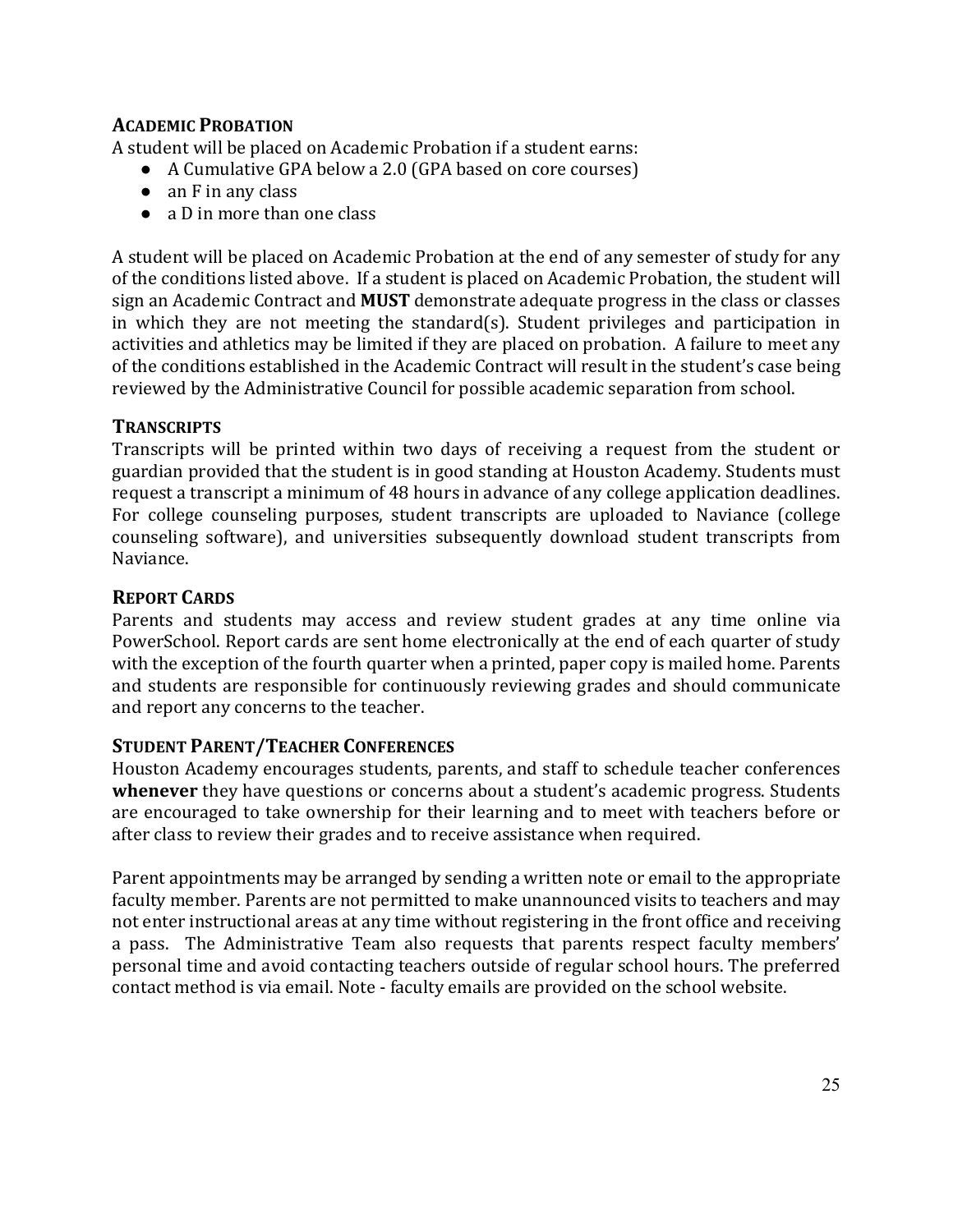#### **COUNSELOR AND COLLEGE COUNSELING CONFERENCES**

The US Counselor is available to meet with any students or parents that have social or academic questions or concerns. Regular counseling conferences (including college counseling) will be scheduled for students throughout the year. Attendance at these conferences is required unless the student has a school conflict. In the case of a conflict, the student is expected to communicate with the counselor before the appointed time in order to reschedule.

# **HONOR ROLLS**

At the end of each semester, an Honor Roll will be announced and published. The following types of Honors are recognized:

- Headmaster's List: a student must have a GPA of 4.0 or higher
- Head of School's List: a student must have between a 3.75 and 3.99 GPA
- Raider's List: a student must have between a 3.52 and 3.74 GPA

Note - Honor Roll is established using the student's semester Cumulative GPA (core academic courses).

#### **END OF THE YEAR AWARDS**

US students are eligible to receive awards at the end of the year based on their grades as of May 1st. Awards are given in each course for:

- Superior Award: highest grade
- Outstanding Award: second highest grade
- Raider Award: student that demonstrates high character and effort

#### **GRADUATION CORDS AND HONORS**

Graduating students are eligible for special recognition at the Graduation Ceremony in accordance with the following criteria:

#### **GRADUATION HONORS**

Graduating students in good standing with Houston Academy are eligible for special recognition at the Senior Awards Program and at Graduation during Commencement in accordance with the following criteria for Honor Medals, Cords, and Stoles.

#### **VALEDICTORIAN AND SALUTATORIAN:**

To be eligible for Valedictorian and Salutatorian, students must have attended Houston Academy for their Sophomore, Junior, and Senior years. Only courses taken at HA count toward determining the Valedictorian and Salutatorian: Administration will use the HA Cumulative GPA at the end of the semester of the Senior year to select the students who earned the first and second rank in the graduating class. During the third and fourth quarters, Administration will monitor the selected Valedictorian and Salutatorian closely for any changes in grades, study habits, responsibility, etc. If any negative behavior occurs during either quarter, including Student Code of Conduct infractions or Honor Code violations, the selection of Valedictorian or Salutatorian can change. Students selected are entitled to wear the Valedictorian and Salutatorian Medal.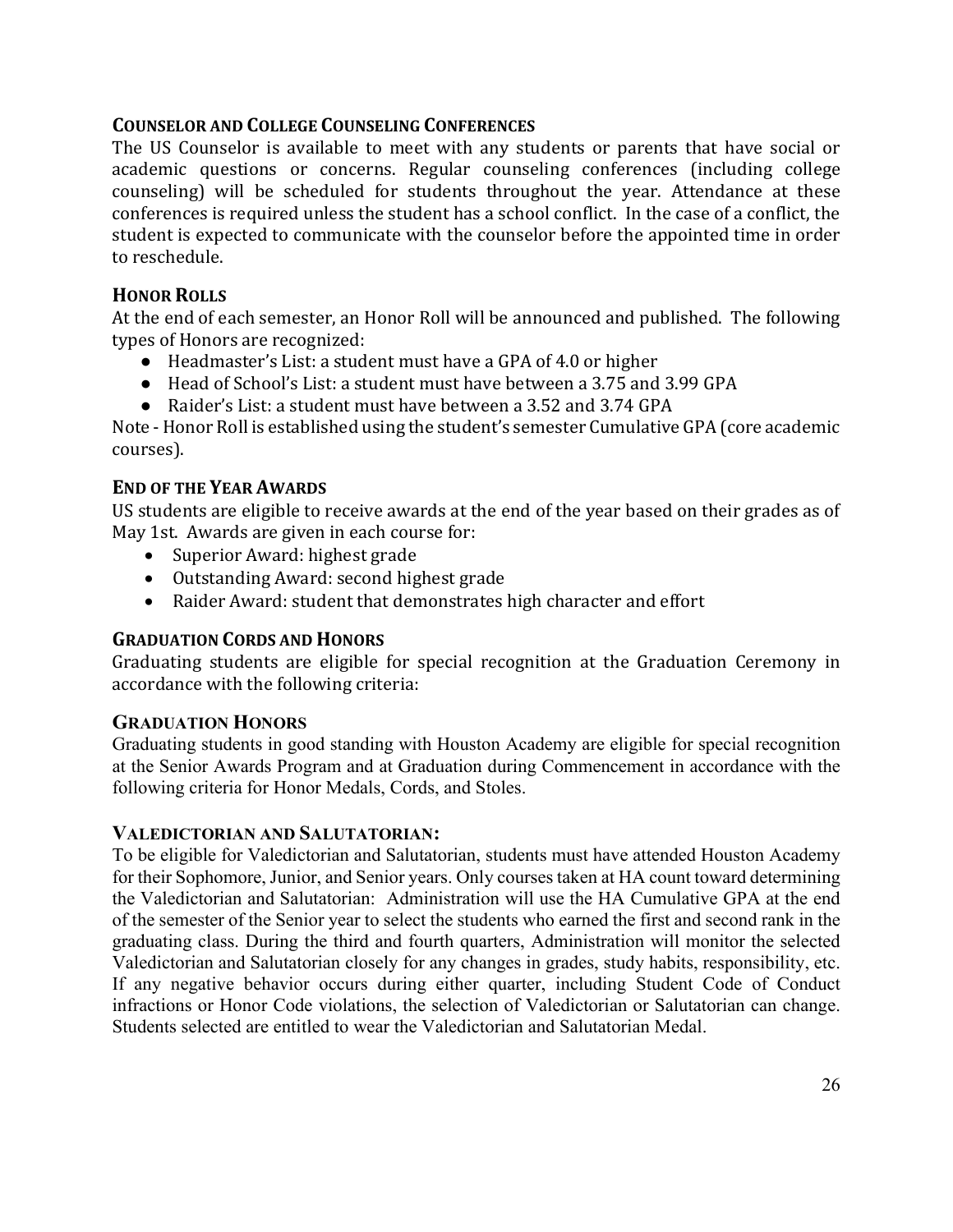# **ACADEMIC HONORS:**

To be eligible to graduate as an Honor Graduate, students must have attended Houston Academy for their Sophomore, Junior, and Senior years. Only courses taken at HA count toward determining Honors Graduates: Administration will use the HA Cumulative GPA to make the selections at the end of the third quarter of the Senior year. During the fourth quarter, Administration will monitor the selected Honor Graduates closely for any changes in grades, study habits, responsibility, etc. If any negative behavior occurs during the last quarter, including Student Code of Conduct infractions or Honor Code violations, the selection of Honor Graduates can change. Students selected are entitled to wear the Academic Honor Cord for their level of achievement.

Houston Academy recognizes three levels of Honor Graduates:

- Cum Laude: students must have earned a Cumulative GPA between 3.52 and 3.74
- Magna Cum Laude: students must have earned a Cumulative GPA between 3.75 and 3.99
- Summa Cum Laude: students must have earned a Cumulative GPA of 4.0 or higher

#### **ATHLETICS:**

Student in good standing with the Athletic Department who met any of the following criteria are eligible to wear the Athletics Honor Cord:

- Participated in two varsity sport teams per year during three of their years in Upper School
- Participated in the same varsity sport for all four years in Upper School

Note - participation is defined as being rostered for 75% of the regular season games as well as all playoff rosters.

#### **HOUSTON ACADEMY ATHLETICS STOLE**

Student who have excelled in Athletics, as demonstrated by earning at least 18 Merit Points in accordance with the following standards, are entitled to wear the Houston Academy Athletics Stole:

- 1 Merit Point per year of participation on a **varsity** sports team during grades 7-12
- 1 Merit Point for serving in a leadership role, such as Team Captain
- 2 Merit Points for making Super 12 First Team or All State in a team sport
- 2 Merit Points for an individual State Title (#1s in golf, tennis, etc.)
- 1 Merit Point for each member of a relay team that wins a State Title (track, swimming, etc.)
- 3 Merit Points for playing on a team winning an overall State Title

#### **FINE ARTS:**

The Fine Arts Department has specific criteria that students must meet in accordance with their discipline (Visual Arts, Chorus, Band, Majorettes, Dance, Drama, and Print Design) in order to merit a Fine Arts Cord.

#### **VISUAL ARTS**

Students in good standing with the Visual Arts Program who met either of the following criteria are entitled to wear the Fine Arts Honor Cord: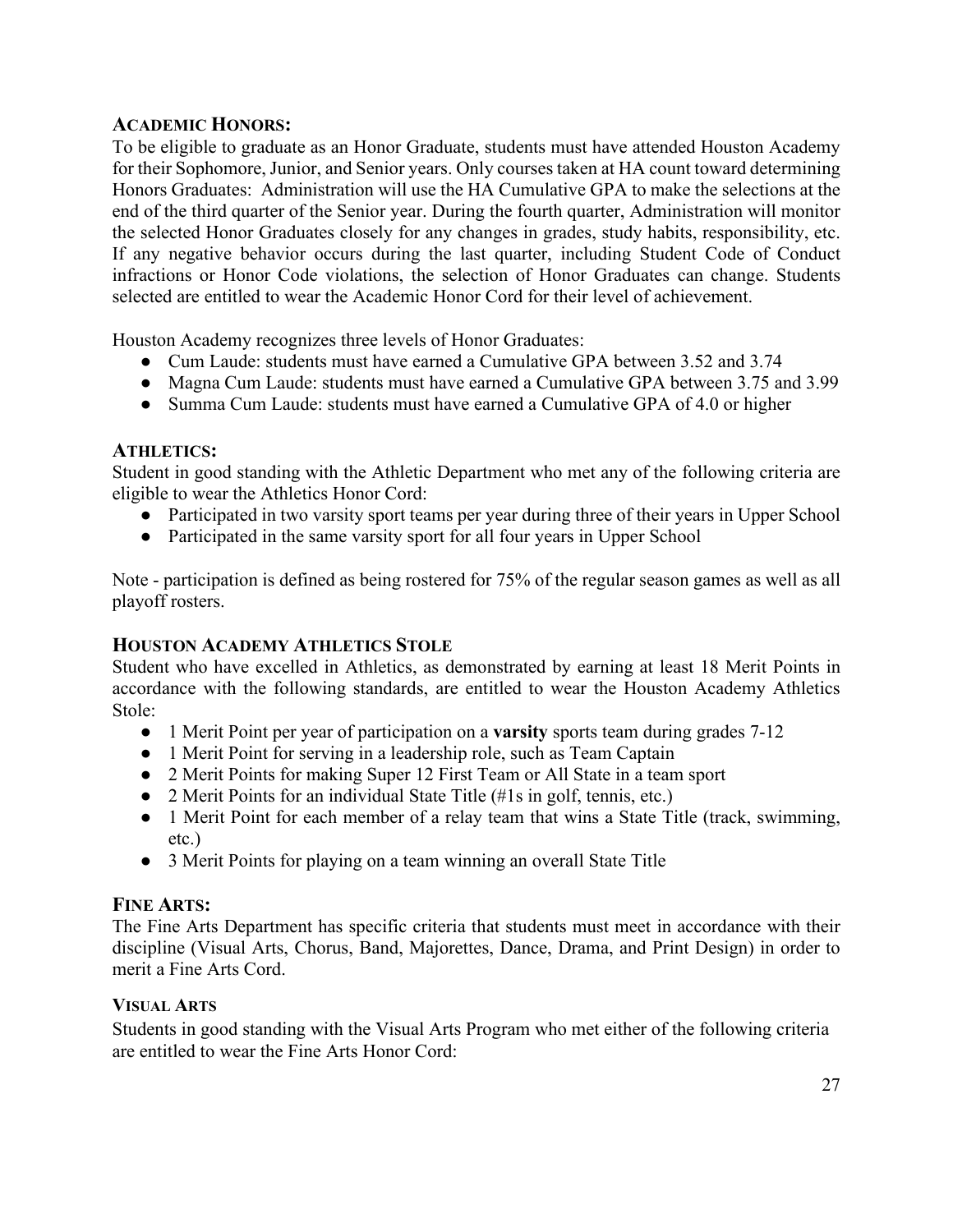- Completed Visual Arts classes at least three years during Upper School, submitting artwork to at least one regional competition each year
- Won an award at a regional or national competition at least once during Upper School

### **CHORUS**

Student in good standing with the Chorus Program who met any of the following criteria are entitled to wear the Fine Arts Honor Cord:

- Performed with the Chorus all four years during Upper School
- Performed with Chorus Club all years four years during Upper School
- Named to All State at least one year during Upper School

#### **BAND**

Students in good standing with the Band Program who met either of the following criteria are entitled to wear the Fine Arts Honor Cord:

- Performed with the Band all four years during Upper School
- Named to All State at least one year during Upper School

#### **MAJORETTES**

Students in good standing with the Band Program who performed with the Majorettes all four years during Upper School are entitled to wear the Fine Arts Honor Cord.

#### **DANCE**

Students in good standing with the Dance Team who performed with the Raiderettes all four years during Upper School are entitled to wear the Fine Arts Honor Cord.

#### **DRAMA**

Students in good standing with the Drama Program who met any of the following criteria are entitled to wear the Fine Arts Honor Cord:

- Performed in a drama production all four years during Upper School
- Performed a lead role in a drama production at least one year during Upper School
- Served in stage management and production all four years during Upper School

#### **PRINT DESIGN**

Students in good standing with the Journalism Program who met either of the following criteria are entitled to wear the Fine Arts Honor Cord:

- Served on the Yearbook staff all four years during Upper School
- Served as an Editor at least one year during Upper School

#### **HOUSTON ACADEMY FINE ARTS STOLE**

Students who have excelled in Fine Arts, as demonstrated by earning at least 16 Merit Points in accordance with the following standards, are entitled to wear the Houston Academy Fine Arts Stole:

• 1 Merit Points for each year of participation in a fine arts class and/or drama production.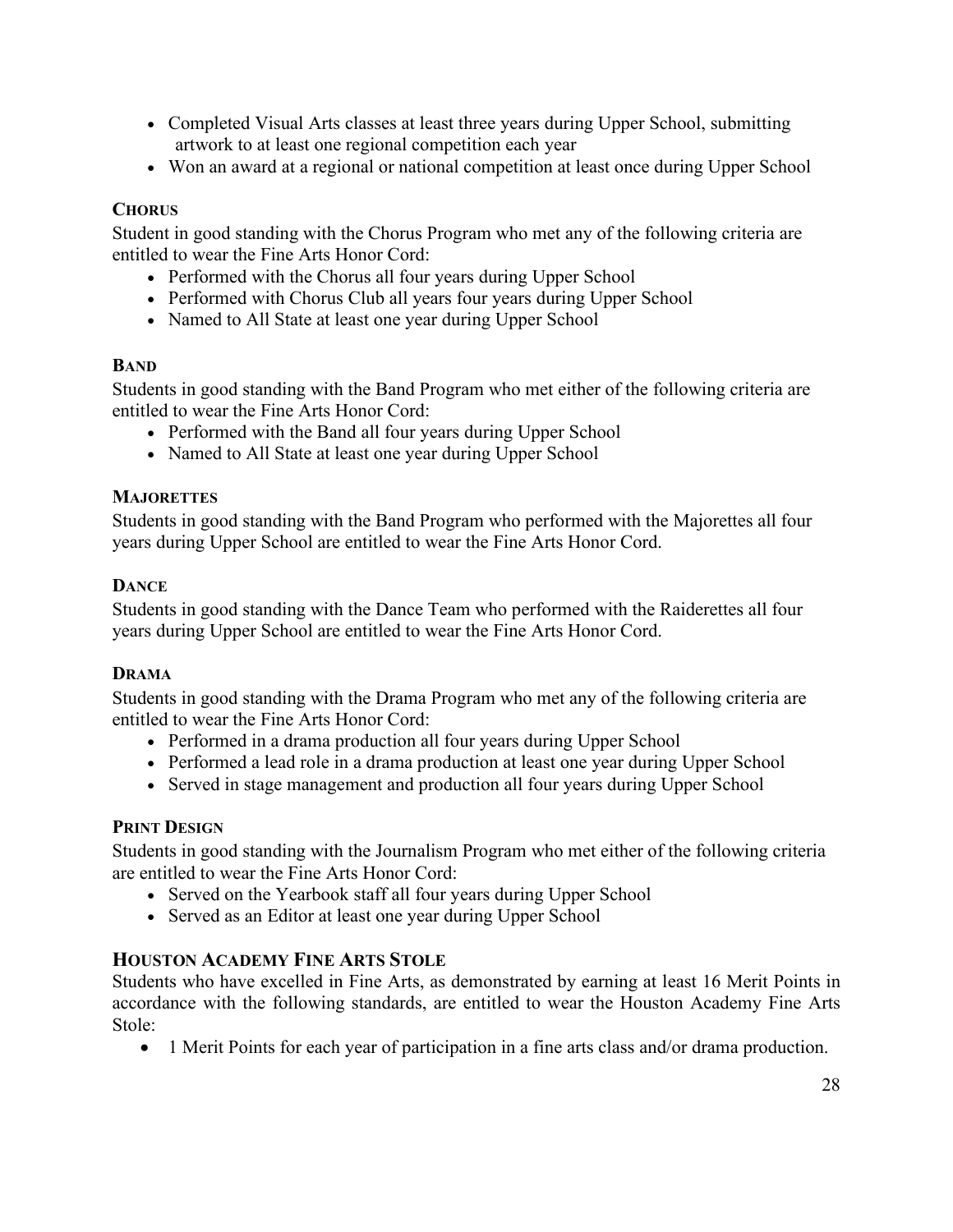- 1 Merit Point for serving in a Fine Arts leadership role, such as Editor, Drum Major, lead in a school drama production, etc.
- 2 Merit Point for winning a regional or state Fine Arts award.
- 3 Merit Points for winning a national Fine Arts award.

#### **NATIONAL HONOR SOCIETY:**

Graduating members of the National Honor Society who are in good standing by May  $1<sup>st</sup>$  in accordance with the Houston Academy NHS charter and chapter regulations are entitled to wear the NHS stole.

#### **COMMUNITY SERVICE:**

Students who earned 100 or more hours of community service during their Upper School career by May 1<sup>st</sup> are entitled to wear the Community Service Honor Cord.

# **STUDENT GOVERNMENT ASSOCIATION:**

Students in good standing by May 1<sup>st</sup> with the Student Government Association who met either of the following criteria are eligible to wear the SGA Honor Cord:

- participated as members of the Student Government Association all four years in Upper School
- participated as a member three years and/or held an executive position in Upper School

#### **STUDENT AMBASSADORS:**

Students in good standing by May 1<sup>st</sup> with the Student Ambassador Program who served at least two years as Raider Ambassadors are eligible to wear the Student Ambassadors Honor Cord.

#### **DISCIPLINE COMMITTEE:**

Students who met either of the following criteria are eligible to wear the Discipline Committee Honor Cord:

- served at least two years on the Discipline Committee
- served at least one year on the Discipline Committee and one year on the Honor Council

# **HONOR COUNCIL**

Students who served at least two years on the Honor Council are eligible to wear the Honor Council Honor Cord.

#### **HOUSTON ACADEMY LEADERSHIP STOLE**

Students who have excelled in Leadership, as demonstrated by earning at least 15 Merit Points in accordance with the following standards, are entitled to wear the Houston Academy Leadership Stole:

- 3 Merit Points for earning the National Honor Society stole
- 3 Merit Points for earning the SGA Honor Cord
- 3 Merit Points for earning the Raider Ambassador Honor Cord
- 3 Merit Points for earning the Discipline Committee Honor Cord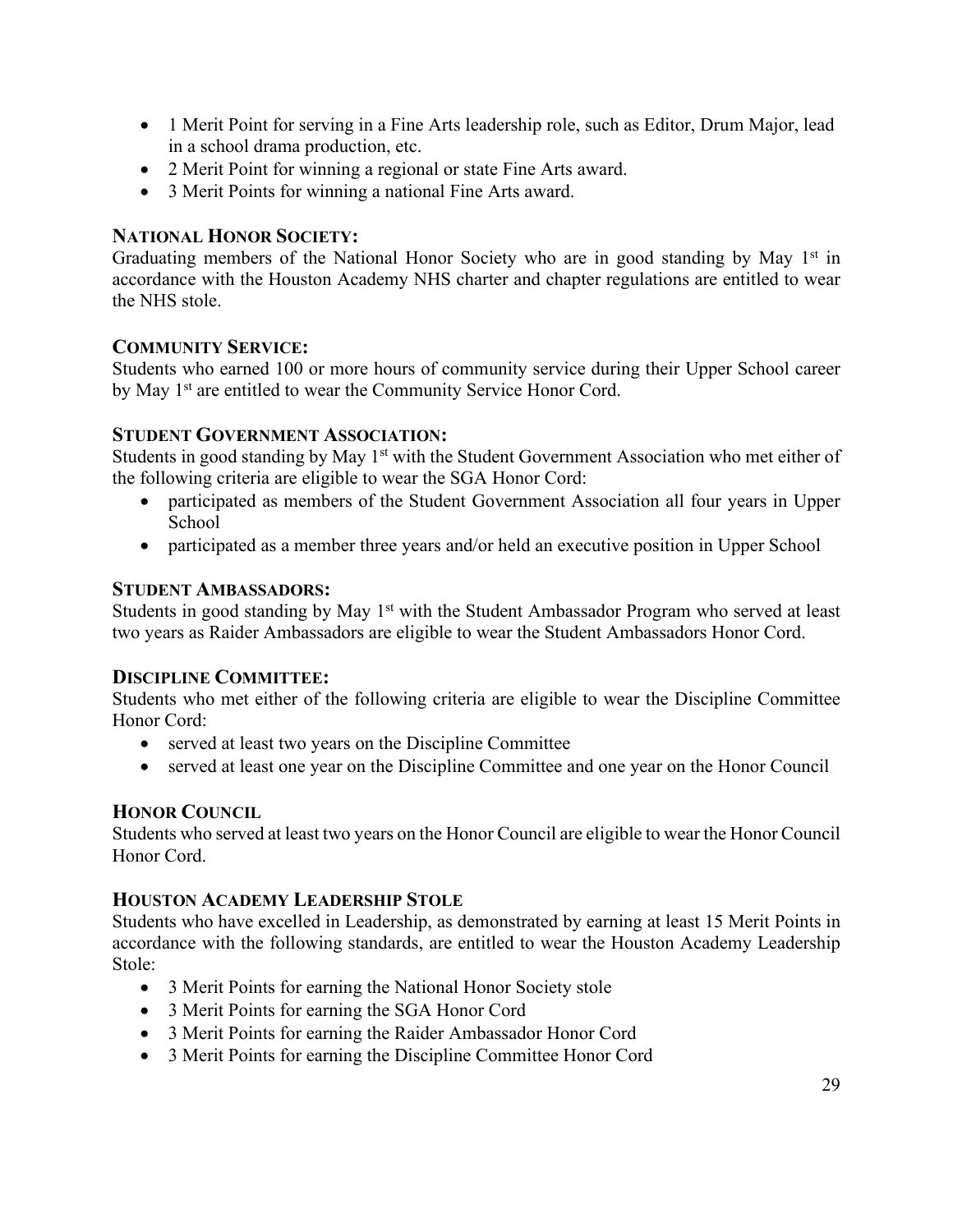- 3 Merit Points for earning the Honor Council Honor Cord
- 3 Merit Point for earning the Community Service Honor Cord
- 2 Merit Points for completing more than 200 hours of community service
- 1 Merit Point for leading in Athletics as a Team Captain
- 1 Merit Point for leading an alternative school club/organization
- 1 Merit Point for serving on the executive committee of NHS, SGA
- 1 Merit Point for serving on the Student Leadership Team
- 1 Merit Point for leading in a Fine Arts discipline as Editor, Drum Major, Team Captain, etc.

# **COURSE SELECTION POLICY**

HA is committed to offering a challenging program of study that provides students with a diverse selection of courses that prepares students to enter top universities throughout the country. Students typically make their course selections in March. Students are placed in groups in accordance with the schedule parameters and a need to balance and provide an equitable learning environment for all students. For this reason, as a rule, parents and students will not be able to request specific teachers.

#### **DROP/ADD PERIOD:**

Students have one week upon entry to class to drop/add courses. The counselor and the course teacher must approve any change in a student's schedule. The Head of Upper School will give the final approval if any changes are required outside the Drop/Add period.

Students may be removed from an Honors or Advanced Placement class due to failure to complete summer assignments, excessive absences, low grades, disruptive behavior, or any other reason deemed appropriate by the Counselor, Teacher, and/or Head of Upper School.

# **HONORS AND ADVANCED PLACEMENT (AP) CLASSES:**

Given the desire for students to pursue academic excellence and rigor, HA has developed guidelines for enrollment in Honors and Advanced Placement (AP) courses. The intent of this policy is to ensure that students can succeed in a rigorous course of study. Students considering enrolling in an Honors or AP course should do so understanding that the curriculum requires more time and commitment than a non-AP/Honors course. Performances, athletics, clubs, hobbies, work, and religious or family obligations should be weighed carefully in the decision to enroll in any Honors/AP course.

- A student who selects Honors or AP classes must have a minimum average of 85% or higher (Quarter and Test Grades will be examined) in the prerequisite course, receive a recommendation from the prerequisite teacher, and demonstrate excellence on standardized testing (above the 50th NPR).
- Honors classes receive a quality point of 0.5 while AP classes receive a 1.0 quality point when calculating GPA.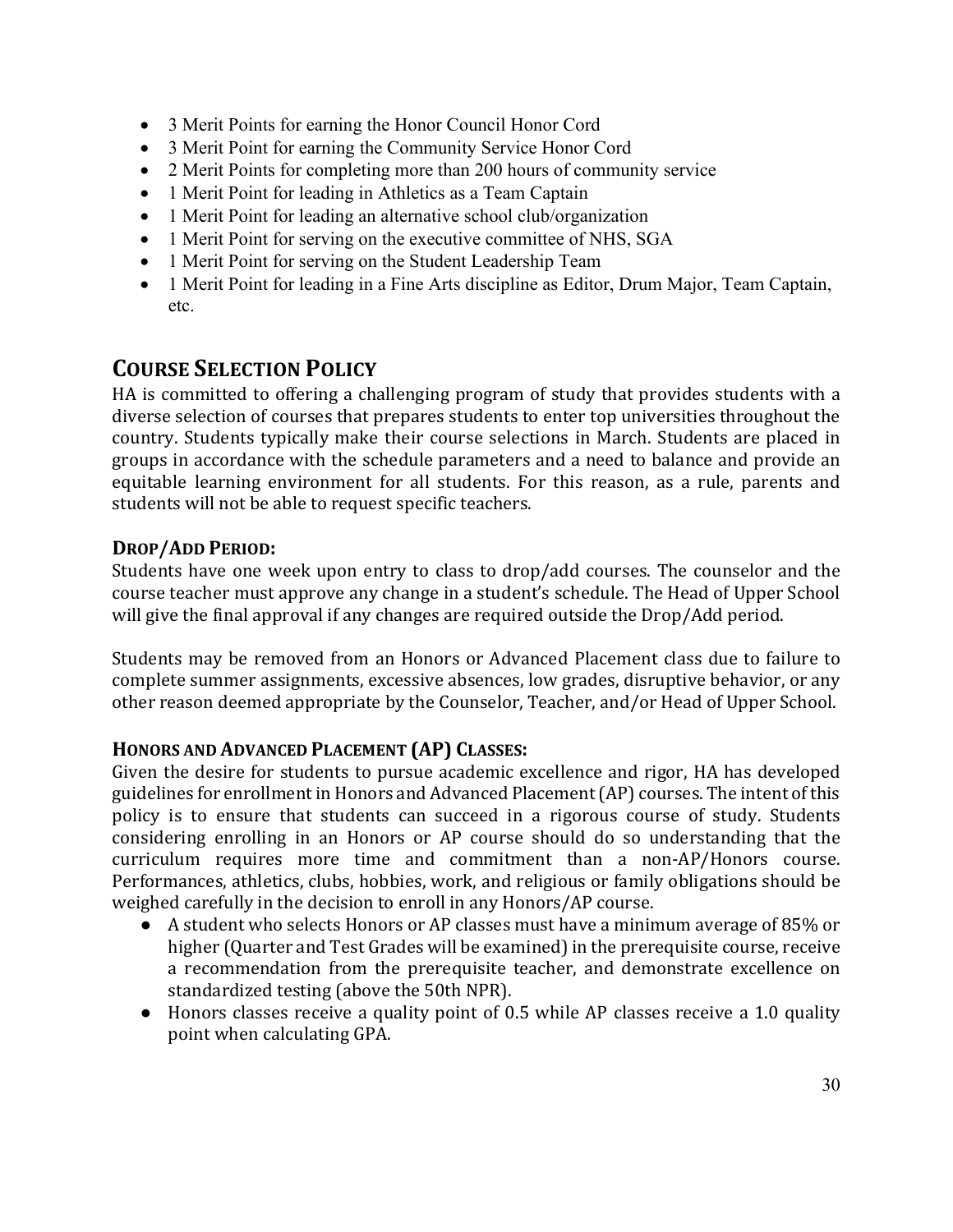- A student electing to enroll in an Honors/AP course is expected to maintain a high level of achievement, to complete the course. Students that do not maintain a minimum of a C+ average may be recommended and/or required to withdraw from the course or move to the regular academic equivalent of the course.
- A student may only withdraw from an Honors/AP course during the first two weeks of the year (or the first two weeks of the semester in the case of a one-semester AP course). Other than those times, the withdrawal must be supported by and be at the recommendation of the Department Chair and Head of Upper School.
- AP students are **REQUIRED** to take the AP test in the Spring. A fee is charged for the test. If a student does not take the AP test, the AP label will be removed from the student's transcript, and GPA weighting will also be removed.
- Should a Senior withdraw from an AP course at any time during the college application process, all colleges to which the student has made application will be notified.

# **STUDENTS REQUESTING TO MOVE TO HONORS COURSES**

Students that wish to request a move from a regular to an Honors course are required to:

- Make the request before the completion of the school year.
- Complete a designated summer program of study to prepare for an examination that will be performed on the timeline established by the school.
- Pass the advancement examinations(s) with a minimum grade established by the Department Head to show competency and readiness for advanced learning opportunities.

#### **FOREIGN LANGUAGE PLACEMENT FOR NEW ADMISSIONS**

All students that are new to the Upper School will be required to enter Spanish I or Latin I (when available) unless they completed language courses at their previous school or have alternative language experiences. In order to determine proper placement, students may be required to complete an initial foreign language placement exam. After examining the results of the placement exam, the school will make a placement recommendation. Placement recommendations may include a summer program of study, retesting, and/or being placed in an equal, lower or higher level.

#### **FOREIGN LANGUAGE ADVANCEMENTS**

Houston Academy recognizes that students are naturally gifted in languages. Students that wish to advance levels are required to:

- Make the request before the completion of the school year.
- Complete a designated summer program of study to prepare for an examination that will be performed on the timeline established by the school.
- Pass the advancement examinations(s) with a minimum grade established by the Department Head to show competency and readiness for advanced learning opportunities.
- Commit to completing the same number of foreign language credits including Advanced Placement levels.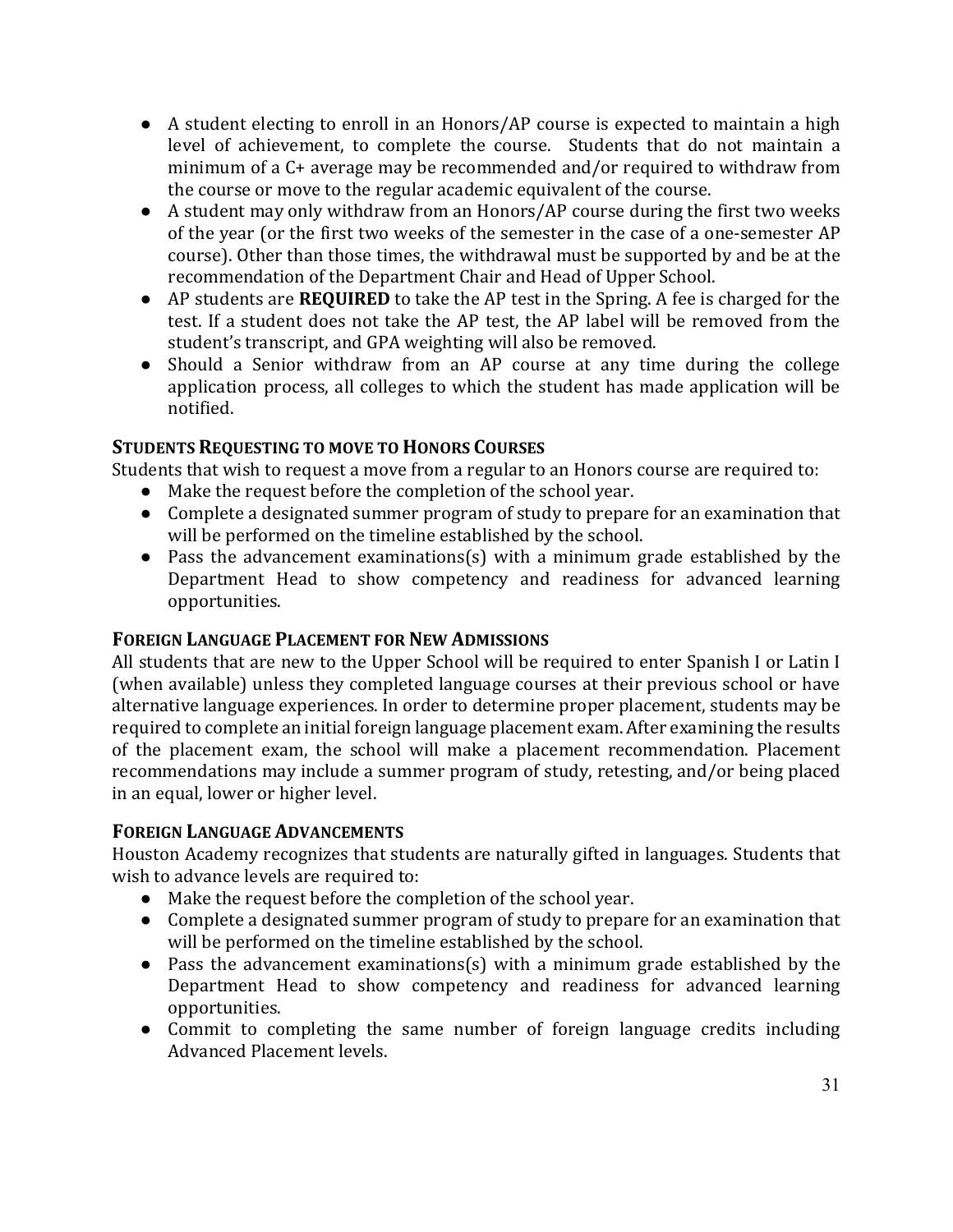#### **SUMMER READING AND ASSIGNMENTS POLICY**

All students are assigned summer reading and assignments in English, History and academic AP and Honor elective courses. Students will be evaluated on the summer work during the first week of classes and any work that is not handed in promptly will be assigned a 0 grade.

Students that are enrolled in AP or Honors course(s) that did not complete the work will be assigned a 0 and may be required to drop the course.

Note: New admission students to HA may be allotted extra time to complete summer assignments in the case of late enrollments or exempted from the work in the case of enrollments that occur after the regular start date.

#### **SHORT-TERM POLICY**

During the week prior to Spring Break, all Upper School students will participate in a Short-Term experience. During this time, all normal class activities cease and students register for a variety of educational experiences that are provided by our staff and members of the community. Students may select to attend educational field trips or to complete unique courses of study on campus.

Short-Term is considered a vital part of the school curriculum and participation is mandatory. Most Short-Term experiences require additional payments, especially those that include travel outside of Dothan.

During Short-Term, all Junior students are required to perform an internship (job shadows) with professionals in the community.

In rare cases, Sophomore and Senior students may propose "alternative" Short-Term projects. Proposals for alternative projects must be completed by March 1<sup>st</sup> to be considered by the Administrative Council. Only proposals that provide students with quality learning experiences will be considered, and students that have their proposals accepted will be required to document and present their learning to Administrative Council upon their return to the school.

# **ATTENDANCE POLICY**

Research shows a strong link between school attendance and academic achievement. Each day a student is absent or late is a missed opportunity to learn, and it deprives the student the of the opportunity to interact with both teachers and fellow students. For this reason, whenever possible, trips and dental or medical appointments should be scheduled so that students do not miss class.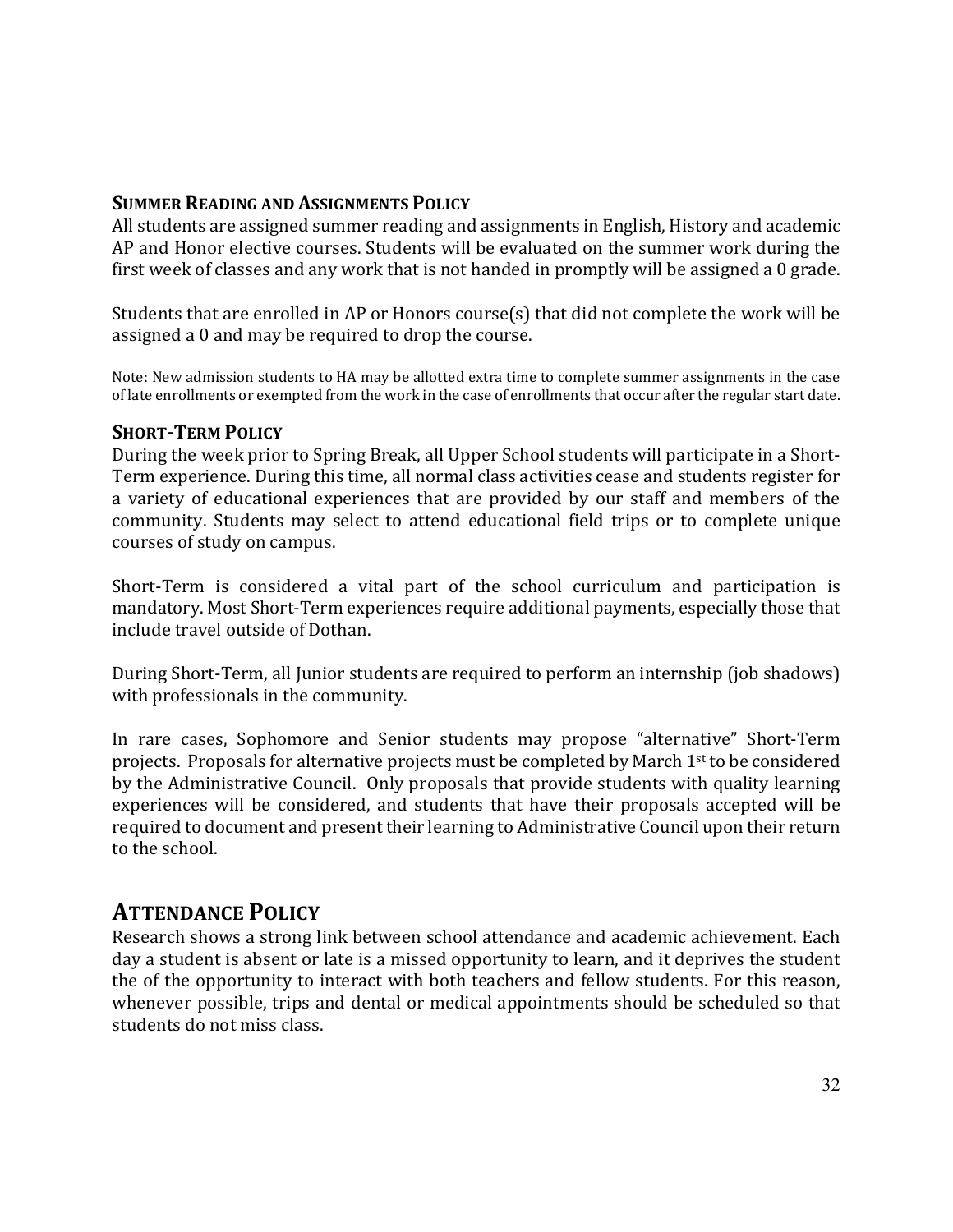**Parents/guardians must provide written justifications for all regular absences.** Justifications can be provided in any of the following manners:

- Made in advance of the absence by providing a written justification and having the student complete a Pre-Arranged Absence Form.
- Sending an email on the morning of the absence.
- Sending a written note with the student upon his/her return to school.

If a student is absent due to **school-related activities** (field trips, athletic events, or an approved college visit), the absence will be labelled as an SRA and will not be counted against the student's attendance record provided that the student attends the event and makes up any assigned work.

All students returning to school following a regular absence or pre-arranged absence, must report to the office before returning to class. The office will provide the student with an "Entry Slip" to confirm that the student was absent for a justified reason **(written)** and therefore notifies and authorizes the teacher to work with the student to make-up missed assignments/evaluations.

If a student is absent on the day that an assignment (essay, project, etc.) is due, they must submit all work electronically. If the work cannot be submitted electronically due to the nature of the assignment, the student must contact the teacher and make alternative arrangements. The student will be assigned academic penalties if these conditions are not met. If a student is absent on the day of an assessment (quiz or test), they must make up the assessment on the day that they return to school or at the time established by the teacher.

All students are strongly encouraged to visit universities and colleges as part of the College Counseling program. Students that schedule college visits and provide documentation (online registration or email confirmation) of the visit when completing the Pre-Arranged Absence Form will receive a School Related Absence (SRA). Students that do not complete the Pre-Arranged Absence Form or fail to provide adequate documentation, will be marked absent and may receive 0s on missed work.

All questions regarding attendance requirements should be directed to the Head of Upper School. The Attendance Policy is further elaborated within the Absence Policy below.

Please note that attendance for student-athletes is governed by a separate set of rules and regulations described below in the Athletics Policies and Procedures section.

#### **SYNCHRONOUS LEARNING**

Students that are unable to attend school due to prolonged medical absences may solicit permission to participate in synchronous learning during their absence if the absence is expected to last more than two days. Synchronous learning does not equate to in person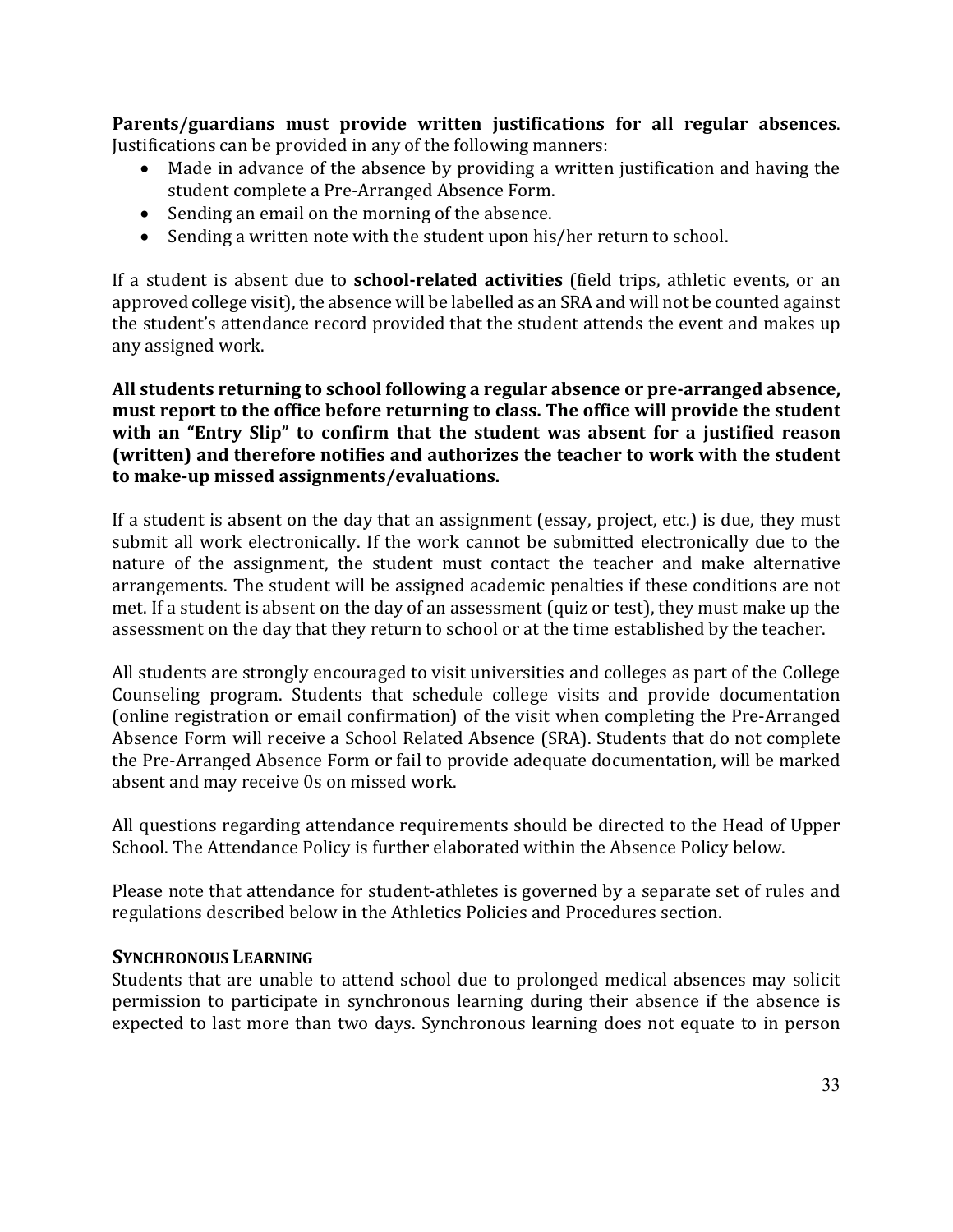learning; therefore, periods of synchronous learning should not exceed more than five (5) days.

# **APPOINTMENTS**

Students arriving after 8:10 AM must sign in at the office upon their arrival at school. Students who must depart campus before 3:15 PM for an appointment (medical, court date, etc.) must present a note from a parent or guardian prior to 7:55 AM that day confirming the appointment. The student will be given a pass in order to be dismissed from class at the appropriate time.

Parents are **strongly** encouraged to schedule appointments after school or during periods when Houston Academy is not in session. Please remember that students that miss more than 5 classes in any given class in a semester may lose their Exam Exemption privilege and that a continued accumulation of absences could lead to a loss of course credit.

# **TARDINESS**

Students will be on time for all classes, meetings, and assemblies. The classroom and advisory teacher will record tardies within PowerTeacher. All such tardies will be counted as unexcused unless the student has a note from a teacher or an administrator. Students who are tardy to class may be required to make up any missed work/time or may be assigned a 0 if the tardy was not justified.

For attendance purposes, if a student is more than 10 minutes late for a class, he/she is considered absent from that class and can be assessed a Major Infraction for "skipping school" unless they provide a justified excuse.

Students arriving to school after 8:10 AM will be counted as absent; therefore, they must report to the office to sign in with an excuse.

Consequences for excessive tardies include:

- Students who accumulate 3 tardies in a single class or 5 total tardies in a Semester will be assigned a Minor Infraction, serve detention and sign an Attendance Contract.
- Failure to comply with the Attendance Contract will result in further disciplinary action and the assignment of a Major Infraction which may include detentions, suspensions, or the removal of privileges (exam exemption, Senior free period, etc.).

#### **ABSENCES**

HA community members understand that excessive absences undermine the educational experience of a child and have a negative effect on academic performance. All absences are considered unexcused unless they are school related or justified. Students are required to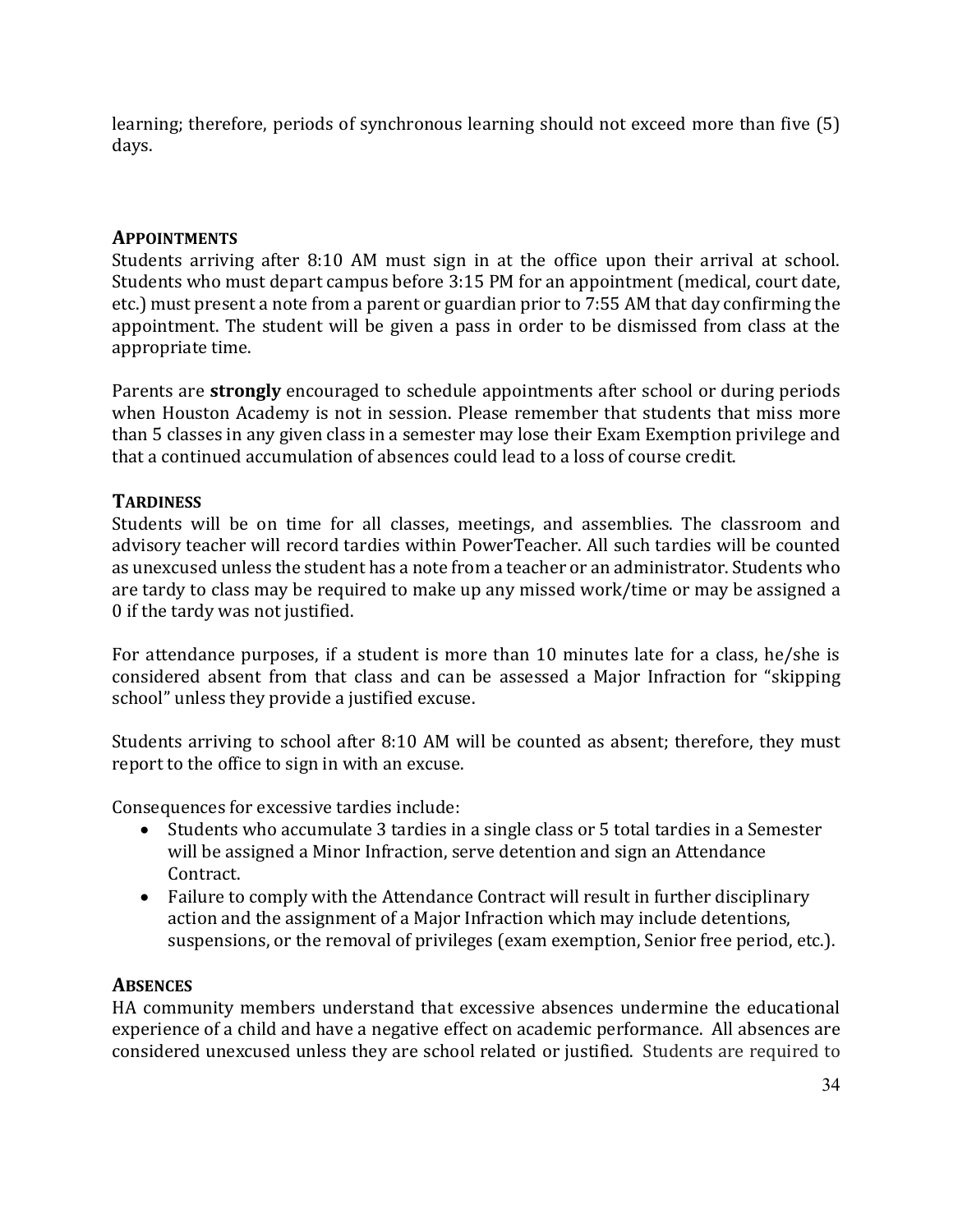provide documentation justifying their absences. Students that fail to do so may be assigned a 0 on any tests or assignments that they did not hand in or complete.

Valid reasons for missing a class include:

- Any school related absence;
- College visits (DOCUMENTED);
- Personal illness or scheduled healthcare appointments (DOCUMENTED);
- Court appearances:
- Family medical emergency or death in the immediate family;
- Pre-Arranged Absences that are approved in advance by the Head of Upper School.

If a student's absence cannot be avoided during a regular school day, the student will be given the opportunity to make up essential assignments provided that the absence is justified (Pre-Arranged, School Related, emergency situation, excused by a doctor, etc.).

Consequences for excessive absences for students in grades 9-11 include:

- If a student is absent more than five (5) classes, regardless of the reason for the absence, the family will be notified, and the student is automatically placed on an Attendance Probation.
- If a student is absent more than 7 classes in any semester of study without justification, he/she will be required to attend Saturday School.
- If a student is absent more than 9 classes, and he/she/the guardian has not provided adequate justification(s), he/she may lose their exam exemption privilege and/or be required to attend Saturday School.
- If a student is absent more than 12 classes, he/she will lose their exam exemption, and the school may choose to not offer an enrollment contract the next school year.

Consequences for excessive absences for Senior students include:

- If a Senior is absent more than five (5) classes in any semester, regardless of the reason for the absence, they will be notified and are automatically placed on an Attendance Probation.
- If a Senior is absent more than 7 classes in any subject in either semester of study without justification, he/she will be required to attend Saturday School or lose their Senior Privilege for a defined period of time.
- If a Senior is absent more than 9 classes in the first semester of study, their free period will be removed, and he/she will be assigned to a Study Hall. If a Senior is absent more than 9 times in any class in the second semester, the minimum qualification standard of 80% in both Quarter 3 and 80% in Quarter 4 to exempt exams will be increased to 90% and he/she will be required to attend Saturday School.
- If a student is absent more than 12 classes in any class in either semester, he/she will lose their exam exemption all together.

# **PRE-ARRANGED ABSENCES:**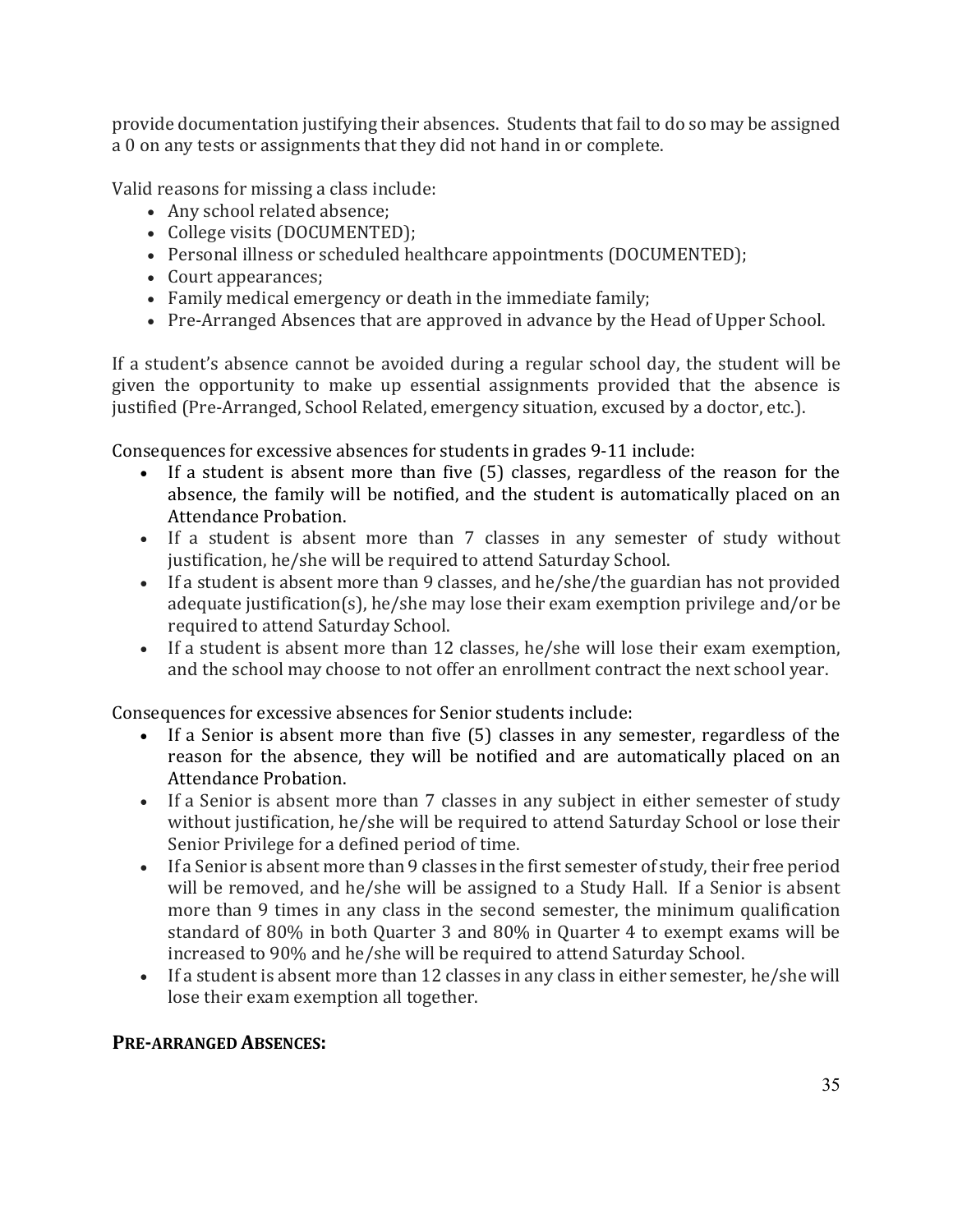The school's vacations are both generous in number and length; therefore, Houston Academy expects parents and students to observe the dates specified on the school calendar. Students that plan to miss school due to any pre-arranged absence must complete the Pre-Arranged Absence Form (available in the main office) and have the form signed by all of their teachers and submitted to the Head of Upper School for approval no less than two school days prior to the absence. The student must request all assignments from his/her teachers and make appropriate arrangements to take any missed tests or quizzes in advance or upon return to the school (at the discretion of the teacher).

If the student fails to complete or follow the procedures outlined above, it may result in the academic consequences (0 on assessments and assignments) and disciplinary consequences (Major Infraction for skipping school).

If a student is not meeting the academic, disciplinary, or attendance expectations, prearranged absences may not be granted.

# **SCHOOL RELATED ABSENCES:**

Students that miss school when representing Houston Academy in local, state, or national competitions or events will be assigned a School Related Absence (SRA). Additionally, students that participate in college visits may receive SRA provided that the student provides documentation (email correspondence or itinerary) and completes the Pre-Arranged Absence form a minimum of two days in advance of the visit.

# **ILLNESS**

If a student is ill or injured, he/she is encouraged to seek medical help with the goal of returning to school in a safe and timely manner. If a student is vomiting, sick to his/her stomach, or has a fever or any illness that is contagious, he/she should remain at home or will be immediately sent home if they are present on campus. The student may not return to school until he/she is symptom free and/or fever free for a 24-hour period (without medication). If a student has a prolonged absence to illness or injury, he/she must communicate with the administrative team to develop a plan in the best academic interest of the student.

Upon a student's return to school, he/she should always provide a written excuse in accordance to the following recommendations:

- $\bullet$  Absence of one day = parents excuse
- $\bullet$  Absence of more than one day = medical excuse

If a student returns to school but is unable to participate in physical education or any other activity/class, he/she must provide a note from his/her doctor. If the student is not able to participate for an extended period of time, he/she will also be required to be cleared by a doctor before he/she can return to regular physical activity.

# **INCLEMENT WEATHER AND FORCE MAJEURE**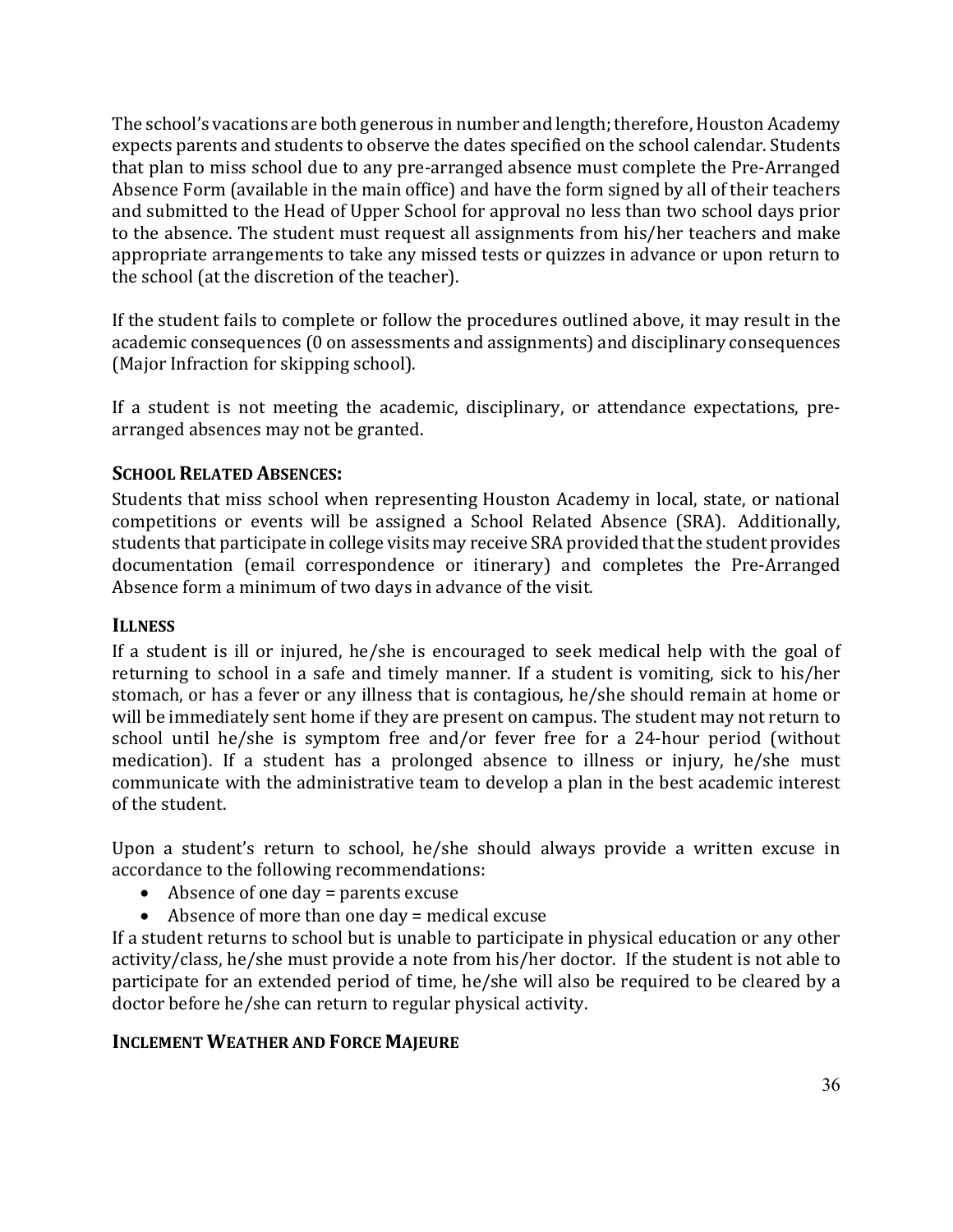The school reserves the right to cancel school or dismiss students early in the case of any force majeure. In situations of inclement weather or force majeure, the school will send an emergency alert (email, text, and message) to all parents with as much advance notification as possible.

If a school closure is expected to last more than one day or if a total of three days is missed within the same semester of study, HA will implement its "Remote Learning Policy".

As part of the remote learning policy, all students MUST continuously check their email, PowerSchool, and Google Classroom to see what work is assigned. All work assigned during remote learning experiences will count toward the student's grades as well as GPA, and regular grading policies will apply to all work.

# **SENIOR OFF-CAMPUS PRIVILEGES**

Seniors may leave campus at lunch and during their free periods. Parental permission for this privilege must be on file in the office. At certain times during the year, individual appointments, group meetings, etc. may be scheduled during what is normally considered a "free period". Failure to attend the appointment/event may result in loss of the free period. Seniors who are not meeting the academic standards may have this privilege revoked until their progress can be reviewed and their grade(s) improve. Students that do not comply with the established rules and regulation in the Student/Parent Handbook may also have this privilege revoked. Students that have their privilege revoked will be assigned to a Study Hall and/or required to eat in Dunning Hall.

#### **CHECKING IN/OUT**

Students may not leave campus for any reason during school hours without parental permission that is verified by a school administrator.

Students must check in at the main office if they arrive late or are returning from an absence mid-day, and they must provide a note indicating that they had their parent's permission. Students that do not abide by this policy will be considered to have "skipped school", and they will be assessed a Major Infraction.

# **GENERAL POLICY**

# **VISITORS TO CAMPUS**

For the safety of our students, ALL parents, guests, and visitors must check in at the main office and receive a name badge in order to be present on campus. A Visitor Pass must be worn for the duration of the visit, and visitors are not permitted to be in instructional areas unless they are accompanied by an HA community member. Students from other schools are not allowed to be on campus during school hours at any time for social purposes.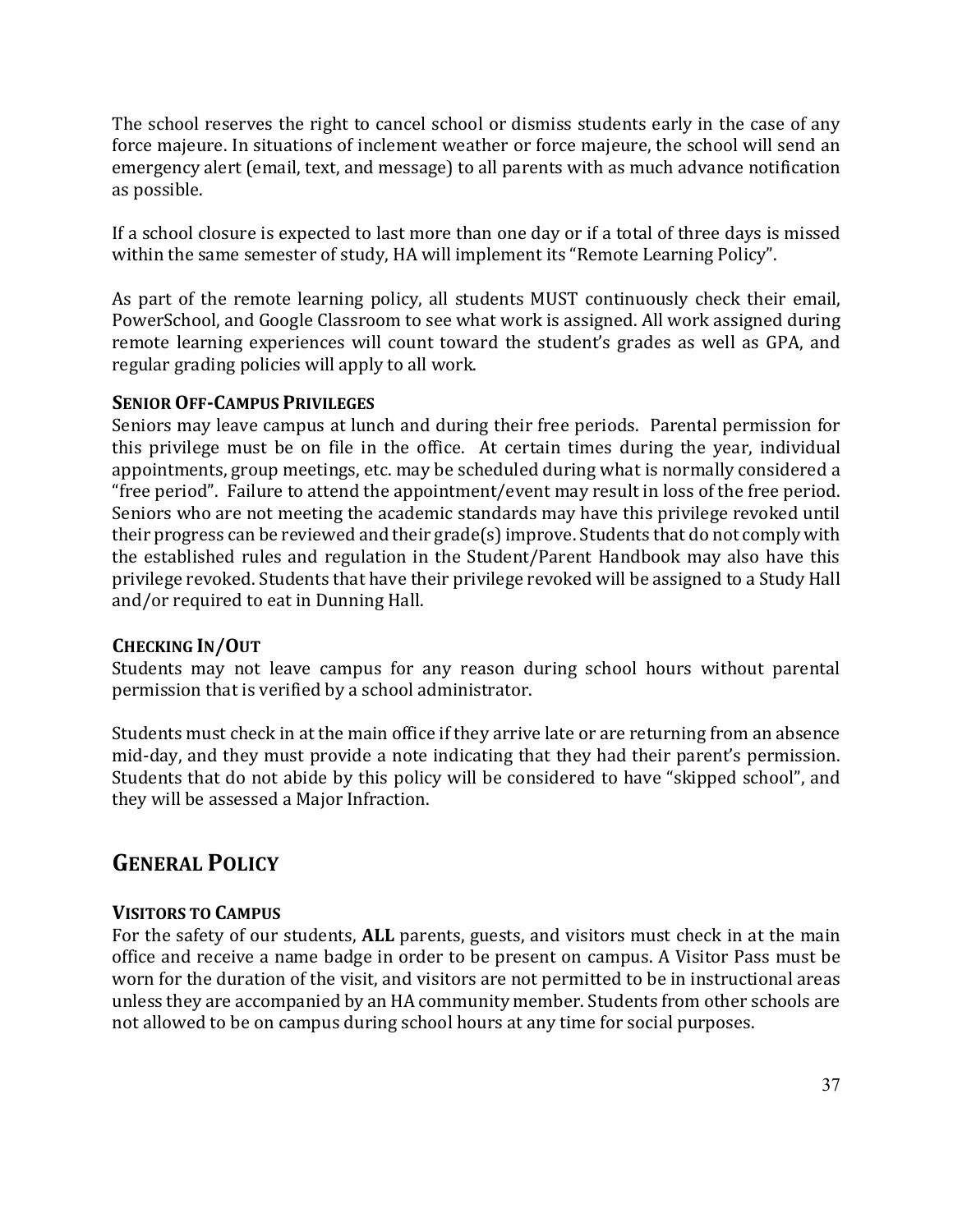#### **STUDENT IDS**

Students are required to have a student ID that is purchased and delivered at the beginning of the school year for \$5. The ID will allow students to attend all home regular season athletic events at no charge. Student IDs may also be used to earn students a discount at many businesses, museums, parks, etc.

#### **LOCKERS**

Lockers and locks must be rented at the beginning of the school year. The Dean of Students distributes lockers and locks. Lockers should be locked during the day and after school. The school will not be responsible for items taken from unlocked lockers. Students must return their lock and locker in good order at the end of the year. Failure to do so will result in a \$10 replacement fee.

For security reasons, the locker area will be opened at 7:00 AM and locked at 5:00 PM. Students may not call school personnel to come to the school to open the locker area after school hours. The school reserves the right at any time to search lockers on the school premises. 

Students should not carry all of their books in their backpacks as that is the purpose of the locker and books are heavy and can be extremely cumbersome. Backpacks should be used, primarily for bringing items to and from school and for picking up and storing books between classes and at break and lunch. Students are NOT allowed to use their car as a locker.

#### **CARS / PARKING**

Bringing a car on campus and parking on campus is a privilege. Any reckless driving or violation of parking rules will result in the loss of this privilege. The school reserves the right to search cars located on school premises, and students will be held accountable for any items that are found within their vehicle that violate school rules.

Parents, guests and visitors are asked to use the visitor parking areas in the front driveway and in the Lower School parking lot. Please do not park in a space on the Upper School side.

Students who are licensed to drive may rent reserved parking spaces for \$5 from the Dean of Students. Students who do not rent a parking space may not bring a vehicle to school. Students may not bring any other type of vehicle other than a traditional car, SUV, or truck and they may not tow trailers or any other objects.

Students must park in their assigned spot and display the HA Parking Permit. HA Parking Permits are available through the Dean of Students. If a student's assigned spot is taken for any reason, the student must park in visitor parking. On some days during the school year, students will not be permitted to park on campus or will be requested to park at an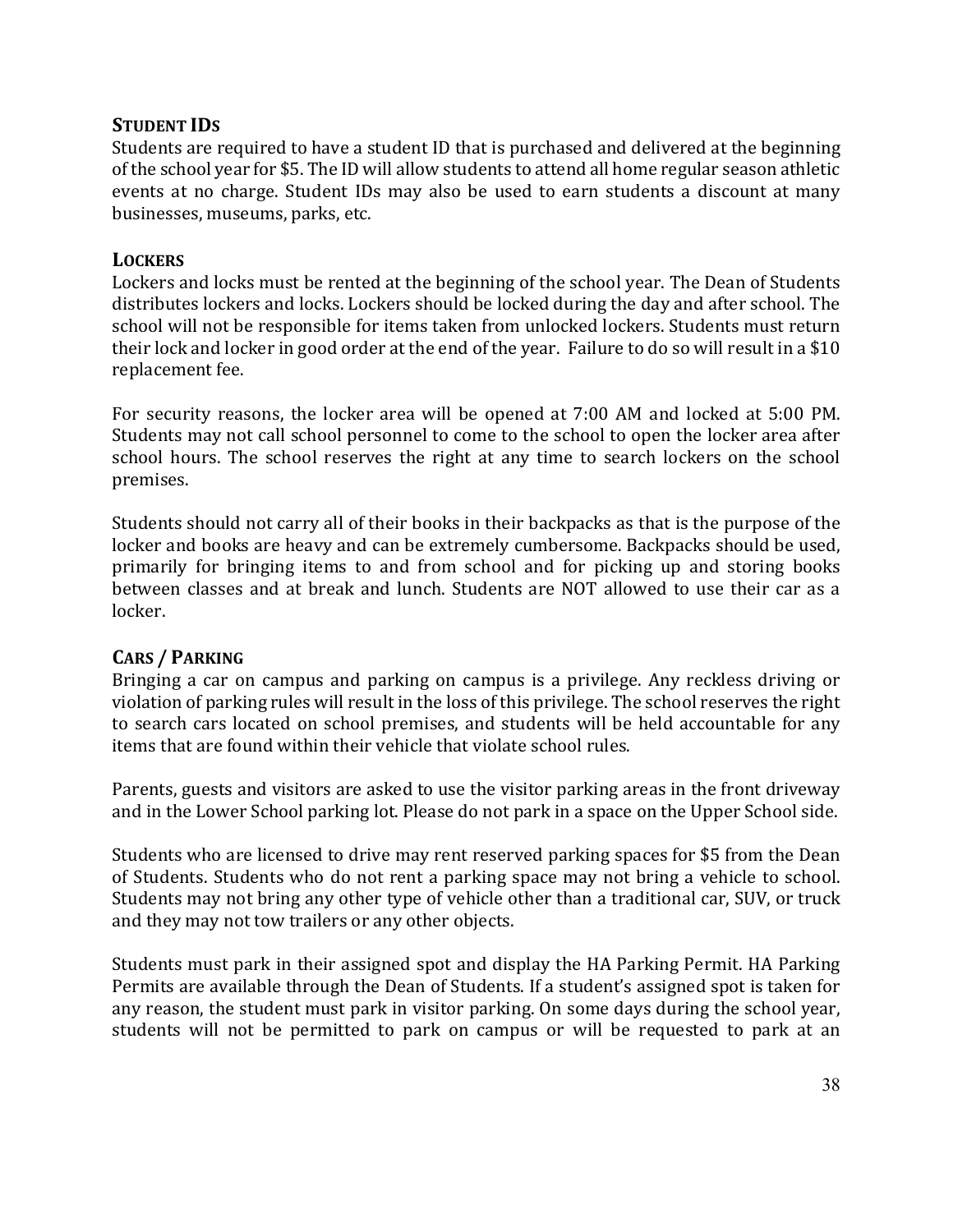alternative site (Westgate). On these days, shuttle buses will be provided to assist students to arrive to school on time.

Students may not be in the parking lot during school hours except upon their arrival and/or departure from school. Students may not go to their cars during the school day without the explicit permission of a faculty member. All books, lunches, and other items needed for the day should be put in the students' lockers upon his/her arrival on campus.

Although qualifying Seniors have the privilege to leave campus during their lunch and/or their free period, they may NOT loiter in their cars when leaving or coming back to school. No Senior student may leave campus for morning break unless it is aligned to a Senior Free Period. All students, including Seniors, must attend advisory and all assemblies and pep rallies.

# **LUNCH**

No food can be delivered to the school during the regular school day from any source (home or delivery). Three lunch options are available for our grade 9-11 students:

- Students can bring lunch from home in the AM and leave it in their locker.
- Students can pre-order lunch from the school approved catering service We Lunch It. $*$
- Students can purchase food using cash or their school account through Raider Retail.

Students will eat in Dunning Hall (DH), at the picnic table areas outside of DH, in the Upper School courtyard, and occasionally in the gym if DH is closed. All trash must be placed in a bin, and any spills or messes must be cleaned up by the student.

Water, in an appropriate container, is the only food or drink permitted in classrooms. Students may only eat in certain designated areas (usually Dunning Hall and courtyard areas) at the appropriate times (break and lunch).

Students in grades 9-11 may not leave campus for lunch unless they are in the company of a parent or guardian. The parent or guardian must sign the student out in the office (telephone permission is not acceptable). The students must sign in at the office again upon returning to campus.

*\*The school catering service provides a convenient lunch for students that must be ordered online through the We*  Lunch It website.

# **RAIDER RETAIL**

Raider Retail (RR) is located in Dunning Hall and is staffed by HA PTO volunteers. It is open Monday through Friday at Break and Lunch. Raider Retail sells snacks and drinks in Dunning Hall and via the vending machine in the Gym Lobby. There are healthy options available such as yogurt, cheese, fruit, and water in addition to routine snacks. For convenience, parents may open accounts for the students, but cash is accepted as well. Checks should be made out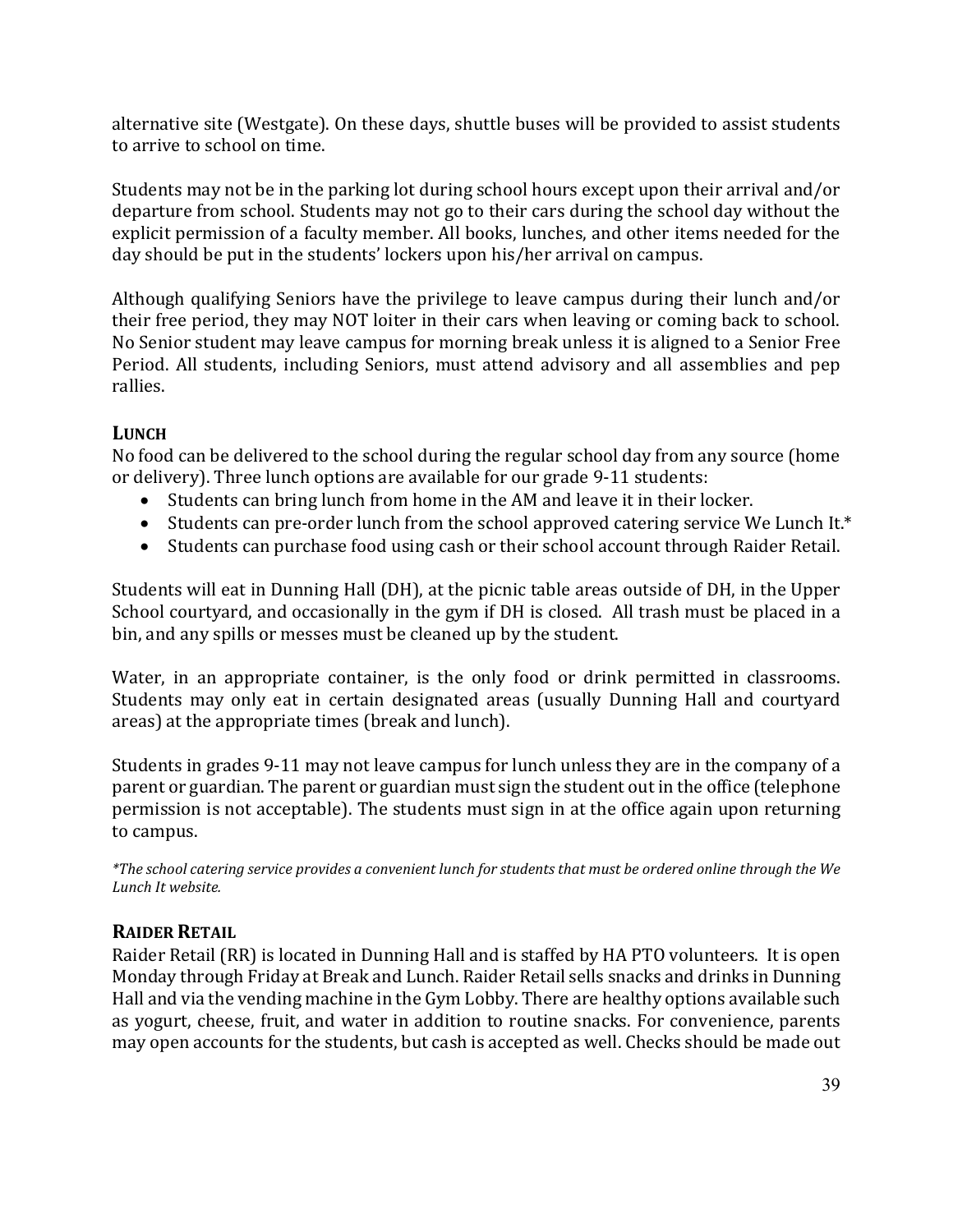to HA PTO, and the responsible parent's name and cell phone number should be provided. A record is kept of what is bought and can be reviewed if desired. Since time is very limited during break and lunch, the student's name and items purchased are written down, and after peak periods, it is deducted from the account card. For this reason, it is impossible for volunteers to follow any special instructions or know if a student reaches a negative balance. A volunteer will contact you by text when your child's balance is depleted.

All proceeds from Raider Retail sales are donated back to the school. RR is a great volunteer opportunity for parents and a good way to meet and become familiar with HA community members. 

# **MEDICATION**

No medication will be administered to a student without a parent's written permission. Written permission for prescription medication must include date, name of medication, dosage, and times to be administered. These medications must be given to the school counselor. At no time should students have any medication, prescription or nonprescription, in their possession.

# **WATER BOTTLES**

Proper hydration is essential to efficient brain function and effective learning; therefore, students are strongly encouraged to drink water during the school day. In order to be environmentally responsible, students are asked to use refillable bottles that have sealable tops that will not spill. Refillable bottles cannot exceed 1 liter (32 oz.). Refillable "Camelback" bottles are available for purchase at Raider Retail. Water is the only drink/food that is permitted in classrooms.

# **LIBRARY POLICY**

The library is a resource center for the school instructional program, and the students are encouraged to use it. In order to ensure that students have equal access to the library facilities, the following guidelines must be followed:

- Responsible care of library materials is stressed to all students.
- Students may check out as many as 2 books for 2 weeks. This number may be increased for special assignments. At or before the end of the 2 weeks, the books must be returned to the library or renewed for another 2 weeks.
- Students who have overdue books at the end of the year will not receive their report cards until the library obligation is cleared.
- The library does not charge fines for overdue books, but it will charge students for damaged or lost books and/or media materials.
- Books are checked out on an individual basis. The community member who checks out a book is responsible for returning it to the library.
- The computers in the library fall under the same guidelines as all other school computers.
- Students must follow the established rules and regulations of the library.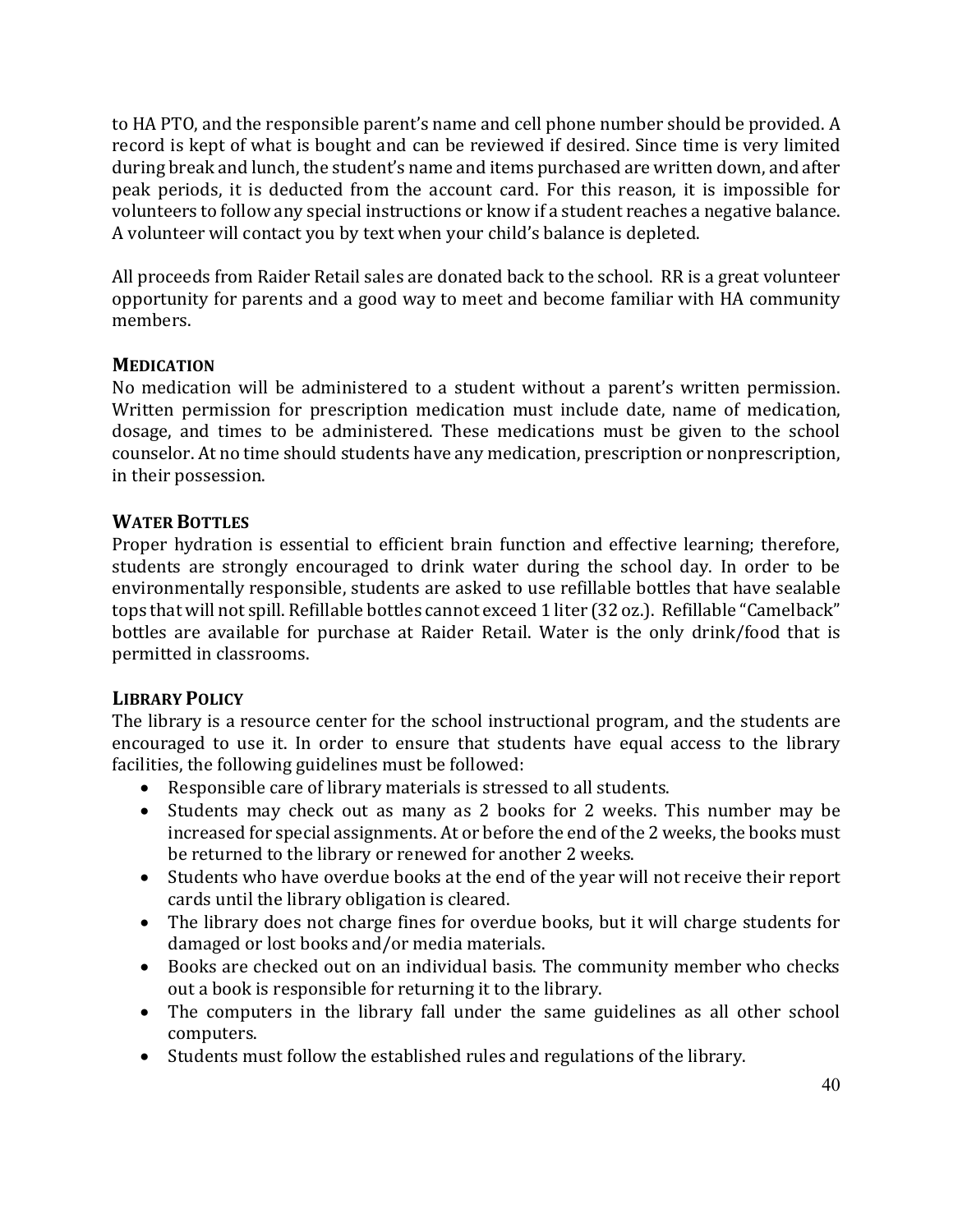The library is typically open from 7:30 - 4:00 PM on Monday through Thursday, and it closes at 3:45 PM on Friday. Students may visit the library before/after class or with a pass from their teacher during regular school hours.

#### **COPY MACHINES AND PRINTING**

Students are expected to print and make copies of any assigned work at home. Not having ink at home is not an acceptable excuse for not handing in work on time. Students may print and make copies in the Library Media Center when necessary; however, they must ask the area supervisor in charge of the facility to run the copies.

#### **CHALLENGING CURRICULUM CONTENT**

Parents have the right to challenge curricular content due to religious or cultural beliefs. Parents and students that have concerns must communicate with the Head of Upper School and complete a process that includes a justification for the challenge and a plan to complete alternative work.

#### **TEXTBOOKS AND SCHOOL SUPPLIES**

Tuition does not include the cost of school supplies, textbooks, and/or workbooks. Students may purchase their books from any online service that offers textbooks or from another student. The school supplies list and a list of textbooks required for each course offered are available on the website at www.houstonacademy.com. Students are expected to have procured the proper textbooks by the first day of school. Failure to do so will affect the academic performance of the student and may result in the assignment of a Minor Infraction for not being prepared for class.

#### **CHEWING GUM**

Recent educational research suggests that chewing gum may enhance learning and testtaking proficiency. Given that teachers have primary responsibility for comportment in their own classroom, teachers may prohibit gum chewing in their rooms. It should also be acknowledged that gum may pose a safety issue in science laboratories and may be prohibited. Additionally, students may be prohibited from chewing gum if they dispose of it improperly or chew it at inappropriate times (e.g., during ceremonies). We believe, however, that if gum chewing is allowed, students will be more likely to dispose of it properly.

# **TECHNOLOGY POLICY**

All Upper School students are provided with a school-issued laptop computer to use for educational purposes. The school uses filtering to limit student access to noneducationalrelated content during the school day. Any student that uses their computer inappropriately will receive an infraction (Major or Minor) and disciplinary consequences. Students may only use audio earphones in classrooms when the teacher provides explicit permission to do so and audio earphones must be connected to the student's laptop.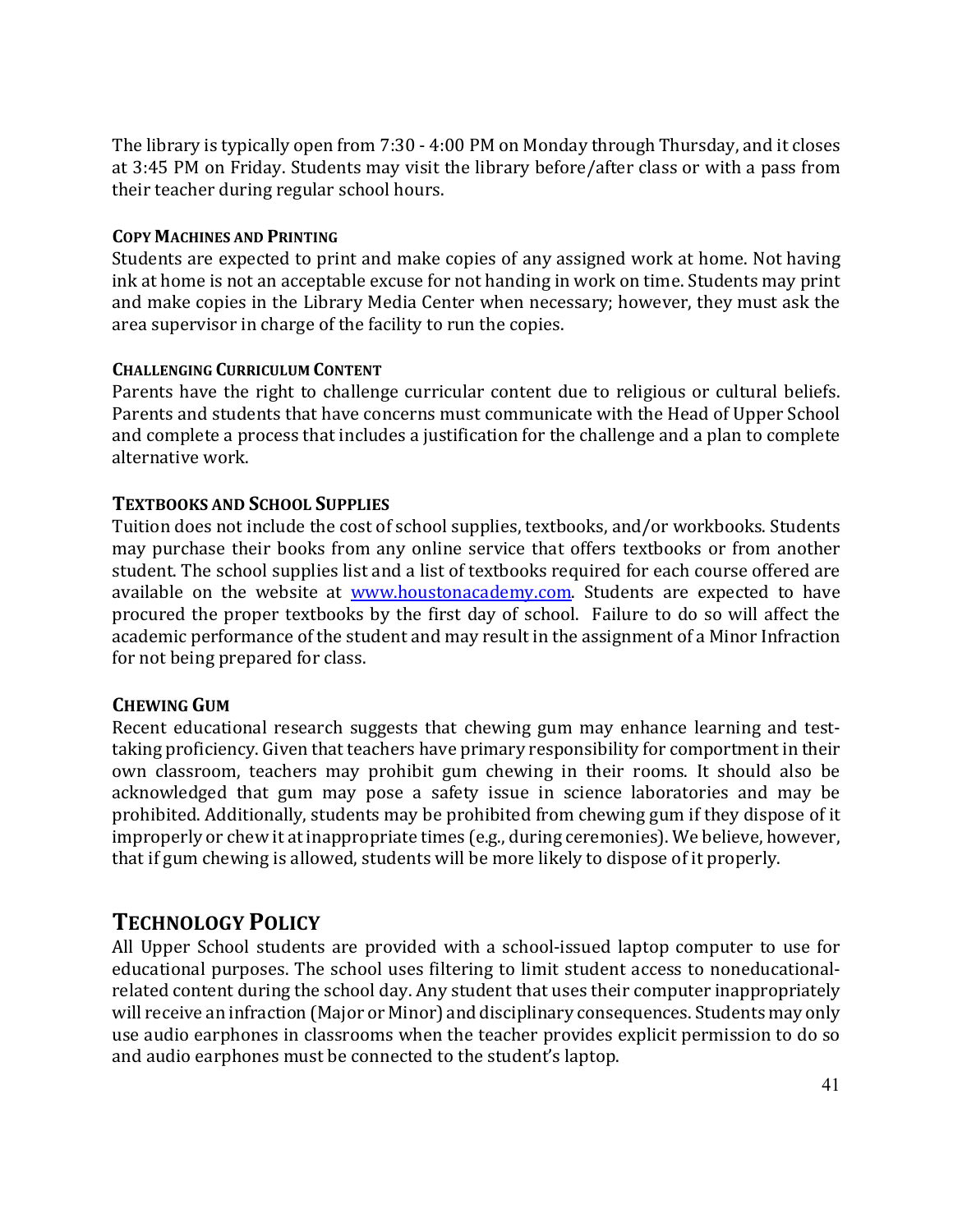The following general rules apply to the use of any electronic device by HA community members:

- Under no circumstance can a student use an electronic device to post or take a picture, video, or recording of any nature of any community member without his or her consent;
- Under no circumstance can a student use an electronic device to post or share any information that can be deemed as disrespectful or demeaning to any community member;
- HA is a mandatory reporter; therefore, the use of any electronic device to create, distribute, or promote content that may be construed as illegal will be reported to the proper authorities in addition to any consequences that are taken by the school.

While these rules and regulations have been designed to address the use of technology on campus, incidents of inappropriate use of technology off campus that causes any kind of disruption to the educational community or is disrespectful to a member of the community will not be tolerated and will result in the assignment of an infraction and disciplinary consequence in accordance with the Student Code of Conduct.

All students are expected to bring their laptop fully charged to all classes on a daily basis. Failure to do so will result in an infraction for not following school rules. All technology falls under the Acceptable Use Policy (AUP), which has been signed and agreed to by each student and each parent. HA will not be responsible for any loss or theft of personal electronic devices.

# **ELECTRONIC DEVICES / CELL PHONES / WEARABLE DEVICES**

Houston Academy believes that the learning environment should not be interrupted at any time and that distractions within the classroom and school setting must be avoided. For this reason, all personal electronic devices, including cell phones, smart watches, wearable technology, etc., **MUST** be turned off and stored in the student's backpack. Cell phones may be stored in students' school bags; however, cell phones may not be on their person at any time between 7:55 AM and 3:15 PM. Access to personal electronic devices may also be restricted at school-related activities that take place off campus or before/after regular school hours (field trips, tutorials, etc.).

If any child or parent has an emergency and needs to communicate, they must do so through the main office.

Consequences for using or having a personal electronic device on your person while on campus during school hours or restricted times include:

• First Offense in a Semester: Minor Infraction = Detention and seizure of the device. The device will be returned to the student at the end of the school day.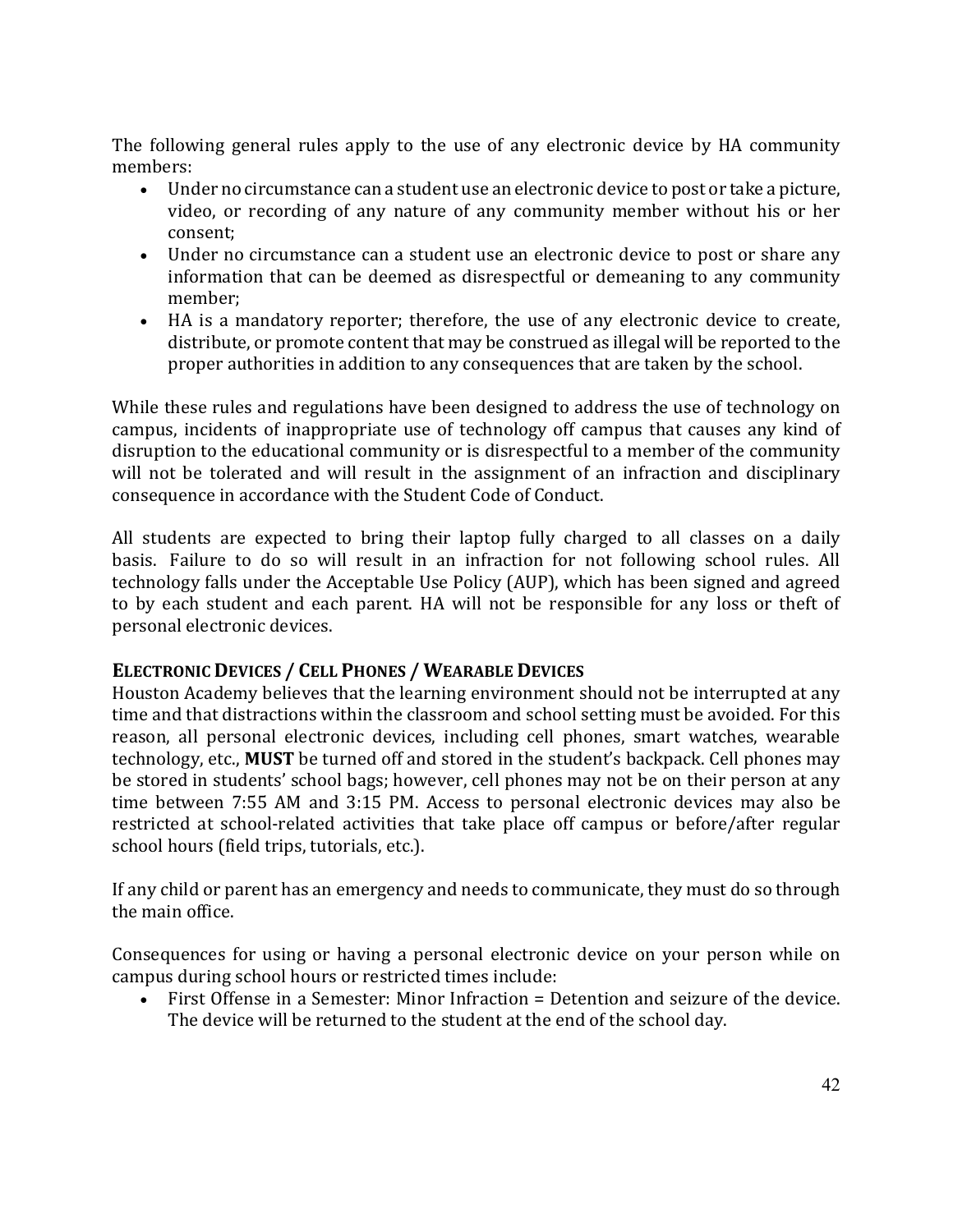- Second Offense in a Semester: Minor Infraction = Saturday School and seizure of the device. The device will be returned to the student at the end of the school day.
- Third Offense in a Semester: Major Infraction = Seizure of device and referral to the Discipline Committee. The Discipline Committee will assign consequences and return the device to the student following the Discipline Committee meeting.
- Subsequent offenses will be managed in accordance with the ruling of the Discipline Committee.

\*The recommended consequence for a Major Infraction of this type includes but is not limited to: In School Suspension, loss of privilege (Exam Exemption Privilege, Senior Privilege, NJHS/NHS, etc.) and a Behavior Contract/Probation.

Any refusal to surrender the device will result in an additional referral for a Major Infraction for insubordination.

# **ACCEPTABLE USE POLICY**

Houston Academy seeks to place the latest technological advances into the hands of skilled, active learners. Providing Internet access to HA students promotes educational excellence by facilitating resource sharing, innovation, and research. Responsibilities come with the use of technology. It is, therefore, important that all parents and students are familiar with the school's policies regarding its use. Each year, as part of the completion of the required online Information Update Form, the Acceptable Use Policy (AUP) and Laptop Contract are signed electronically. Those documents give details of the policies and procedures concerning the use of technology by our students. Below are some of the most basic policies. Please see the Parent page of the Houston Academy website for the full AUP and Laptop Contract.

• During school hours, school computers are for educational use only. Students may not play games, listen to music, or watch videos except when part of a teacher's assignment (i.e. adding music to an iMovie or watching an assigned video). Use of social networking sites, including but not limited to, Snapchat, Instagram, TikTok, Pinterest, Twitter, and Vimeo, is prohibited during school hours.

• Instant messaging, blogging, and participating in chat rooms are prohibited on campus except as part of an assigned, in-class activity that is supervised by faculty or administration.

• Students may not install programs on a computer without specific permission from the Director of Technology or teacher. No games, utilities, or plug-ins should be downloaded without permission.

• Cyber-bullying is strictly prohibited and is subject to appropriate consequences including prosecution. This applies whether the cyber-bullying occurs on or off our school campus.

• Students may not use school printers to print invitations, flyers, campaign information, game cheat sheets, or any other material deemed non-educational or inappropriate.

• Students are not to open, read, or alter another student's work either on the computer or on the network. Any attempt to copy another student's work will be treated as cheating and/or plagiarism as addressed in this Student Handbook.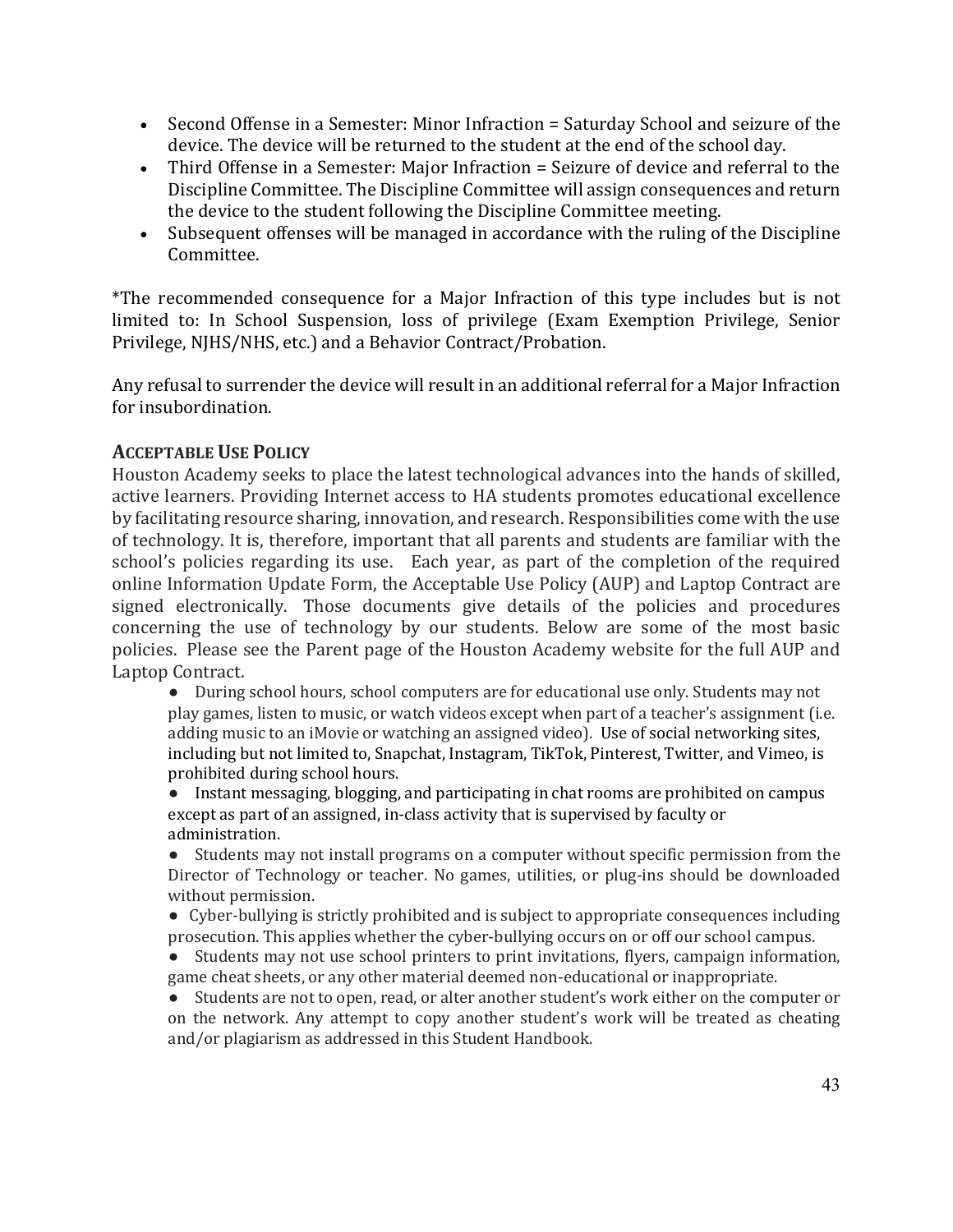- If a student causes damage to the software configuration or the hardware of a computer, he/she will be liable for the cost of repair and/or replacement of the equipment.
- Students may not enter any area protected by a password unless authorized to do so.

# **UNIFORM POLICY**

Lands' End is the official uniform provider for Houston Academy. Some uniform pieces may also be purchased locally at Sandra Jean Uniforms. All shirts, bottoms, and outerwear must have the HA logo except the plaid skirt. Once students enter campus in the morning, they are expected to be in proper uniform regardless of the time that they arrive. Faculty will continuously review and report violations of the Uniform Policy to the Dean of Students. HA faculty will confiscate any items that are worn that are not part of the approved Uniform Policy and will return those items at the end of the academic day. Students that are not in uniform will be removed from class until the proper uniform is procured.

Note - Senior students have the privilege of selecting a unique color that they may substitute for the regular HA polo shirt during their Senior year.

#### **OUTERWEAR**

The following items are considered part of the regular HA uniform and are available through Lands' End or Sandra Jean:

- HA Squall Parka or Lined Rain Jacket (navy or royal blue)
- HA Puffer Jacket (royal blue)
- HA Fleece Jacket or Vest (navy or royal blue)
- HA Cardigan (females)
- HA Blazer (males and females)
- HA Knit Sweater (males and females)

The HA Letterman Jacket purchased through Herff Jones is also approved outerwear.

HA apparel that does not meet the outerwear criteria above (sweatshirts, hoodies, warmups, etc.) that are sold by Raider Retail, HAraiderwear.com, or obtained through an HA team, club, or organization, may **ONLY** be worn on Raider Days (Fridays). Blankets, generic and/or HA, are never allowed during school days/hours.

Note - if outerwear is worn, students must still comply will all aspects of the dress code, wearing uniform attire underneath (collared shirt, belt, etc.).

#### **FEMALES' 9-12**

The following items are a part of Houston Academy's Uniform Dress Code for females:

• White, royal blue or light blue HA polo shirt (long or short sleeve) of athletic or knit material OR an HA button-down dress shirt.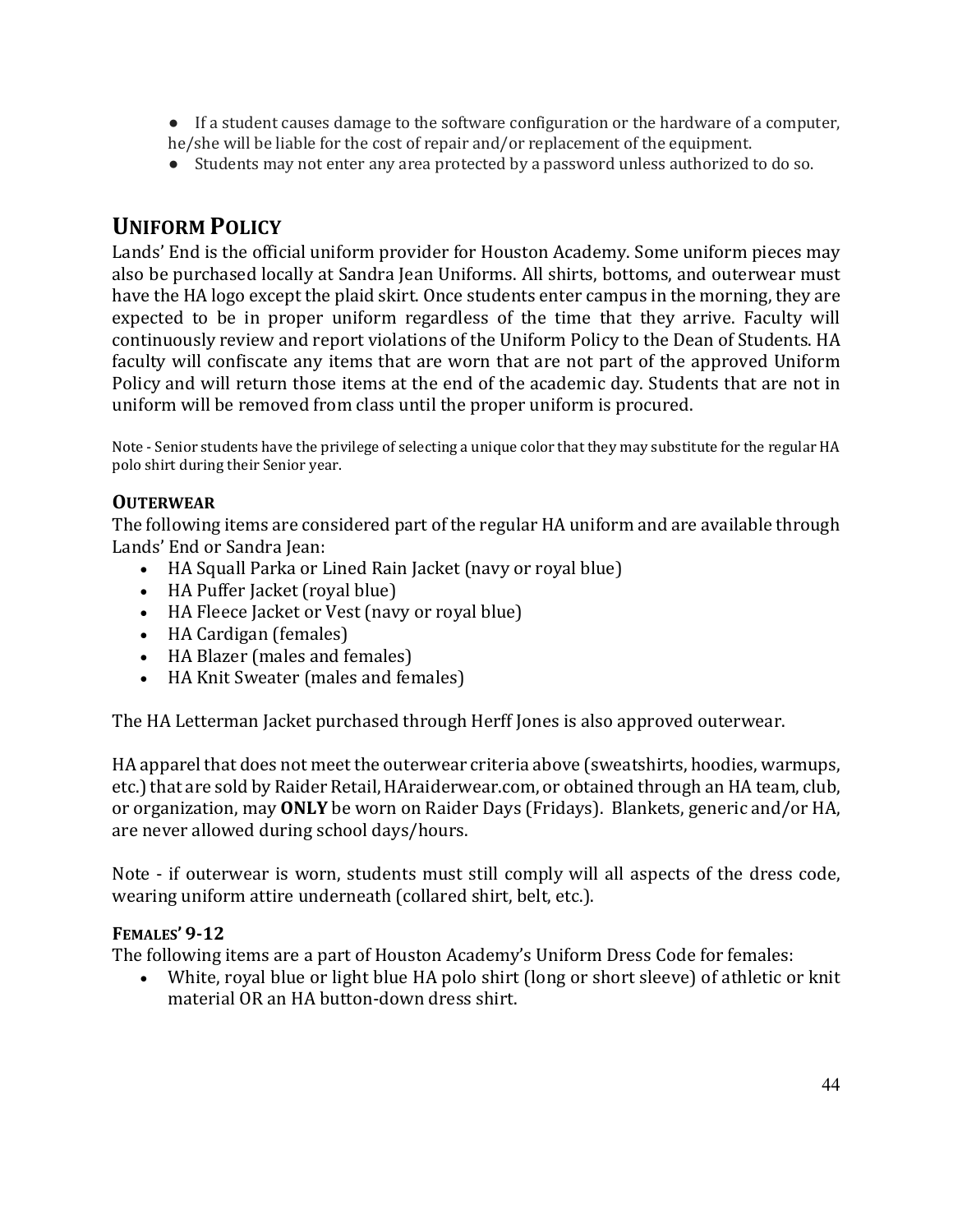- HA plaid skirt/skort (no HA logo is required), which must fall between the top of the knee and the bottom of the quadricep muscle and have a minimum separation of five inches between the skirt hem and shirt tail.
- HA short or pant of athletic or knit material.

# **FEMALES' GENERAL GUIDELINES**

- Uniforms must be neat and clean. Clothing with stains, holes, tears, or fraying cannot be worn at school.
- Uniforms should fit well, be modestly cut, and should not be too tight or too baggy.
- Socks of solid matching color (white, blue, grey, black) or the HA branded socks are required. If the brand is visible, it must be a single logo and may not include stripes, bands, etc.
- Athletic (tennis) shoes (matching) which are predominately white, black, blue or grey with no more than one solid accent color (preferably a school color). Closed toe brown or black shoes (Wallabees, deck/boat, saddle oxfords, etc.) are acceptable. No open toe shoes/sandals/flip flops, boots\*, heels of any kind, etc. are allowed. \*Dress boots are permitted on Raider Days but no cowboy boots unless paired with jeans.
- Tights and leggings (seamless without visible brand names) that reach the ankle and are tight to the ankle must be solid in color (blue, grey, black or white).
- Skorts, skirts, and shorts must have a minimum separation of 5 inches between the hem of the skirt and the shirt tail and must fall between the top of the knee and the bottom of the quadricep.
- Any visible items worn under the regular uniform must be solid white, grey, or royal blue and may not contain any visible logos.
- The midsection must be fully covered by the shirt, even when the arms are raised.
- Hats, caps, sunglasses, or other headgear are not permitted on campus at any time from arrival until dismissal.
- Females may wear headbands that are white, grey, black, or royal blue.
- No athletic/club jackets, sweatshirts, etc. may be worn except on Raider Days.
- No accessory or article of clothing worn at school at any time may advertise/promote/reflect drugs, alcohol, or contain any slogans or words that may be deemed inappropriate or offensive by the school administration.
- No accessory or article of clothing may be worn that may distract from the learning environment (this includes any political message, slogan, or direct promotions).
- Distracting make-up, hair, or jewelry is not allowed. Hair must be a natural color.
- Visible tattoos are not allowed.
- Piercings must be confined to the ear and may not be distracting.
- All articles of clothing, especially outerwear, should be labeled with the student's name.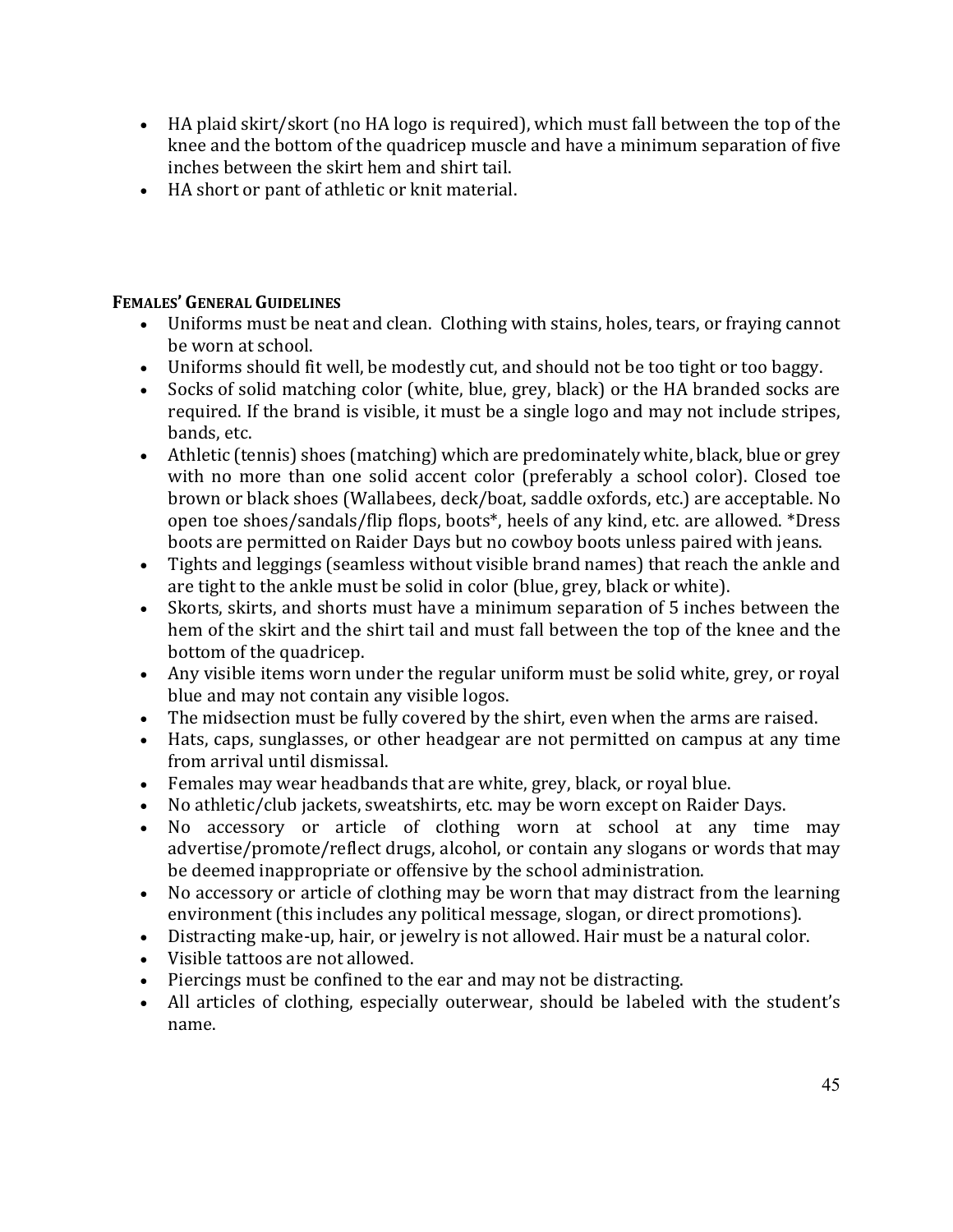The administration retains the right to determine if any article of clothing is inappropriate and therefore cannot be worn to school.

# **MALES' 9-12**

The following items are a part of Houston Academy's Uniform Dress Code for males and are available through Lands' End:

- White, royal blue or light blue HA polo shirt (long or short sleeve) of athletic or knit material OR an HA button-down dress shirt.
- HA short or pant of athletic or knit material.

# **MALES' GENERAL GUIDELINES**

- Uniforms should fit well, be modestly cut, and should not be too tight or too baggy.
- Shirts must be tucked in at all times so that the belt is visible and shirts should not come untucked when the student's arms are raised.
- A solid color belt (brown or black with no patterns) or the HA branded belt must be worn at all times with the HA short and pant.
- Socks of solid color (white, blue, grey, black) are required. If the brand is visible, it must be a **single logo** and may not include stripes, bands, etc.
- Athletic (tennis) shoes which are predominately white, black, blue or grey with no more than one accent color. Closed shoes (wallabee, deck/boat, saddle oxfords, etc.) are acceptable. No open toe shoes/sandals/flip flops, boots (boots are permitted on Raider Days when worn with jeans or HA khaki pant), heels of any kind, etc. are allowed.
- No athletic/club jackets, sweatshirts, etc. may be worn except on Raider Days.
- No article of clothing worn at school at any time may advertise/promote/reflect drugs, alcohol, or contain any slogans or words that may be deemed inappropriate or offensive by the school administration.
- No accessory or article of clothing may be worn that may distract from the learning environment (this includes any political message, slogan, or direct promotions).
- Any visible items worn under the uniform must be solid white, grey, or royal blue and may not contain any visible logos.
- Hats, caps, sunglasses, or other headgear are not permitted on campus at any time from arrival until dismissal.
- Hair may be no longer than the top of the collar in the back and may not be any longer than top of the eyebrow in the front. Distracting haircuts or hair colors are not allowed. Hair must be of a natural color and not two toned.
- No visible body piercing or tattoos are allowed.
- Male students cannot remove their shirts on campus at any time.
- All articles of clothing, especially outerwear, should be labeled with the student's name.

The administration retains the right to determine if any article of clothing is inappropriate.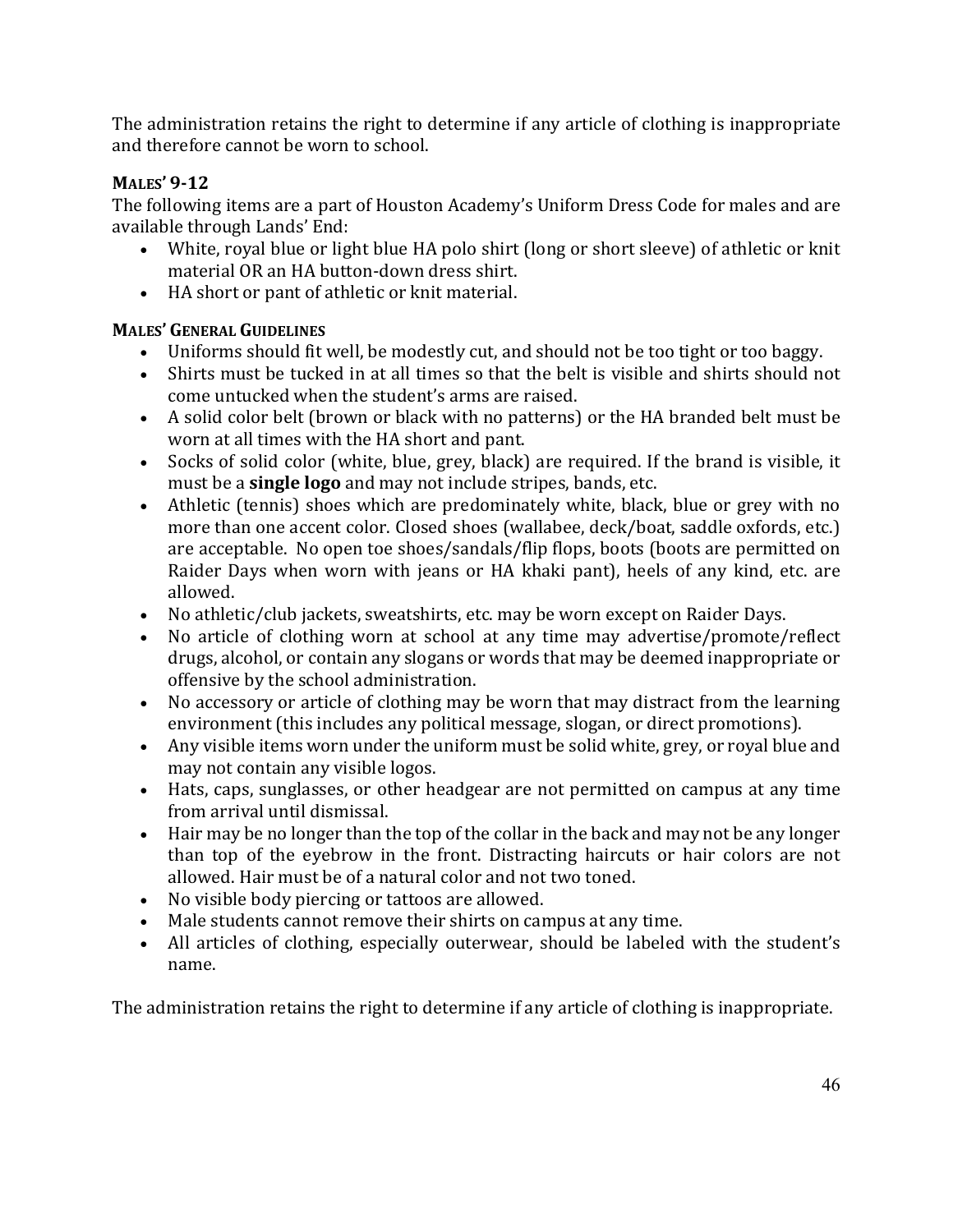Violations of the uniform policy will result in a disciplinary infraction and repeated violations will result in more severe disciplinary consequences. Discipline consequences include but are not limited to:

- First Offense in a Semester: Seizure of item, Minor Infraction and Detention
- Second Offense in a Semester: Seizure of item, Minor Infraction and Saturday School
- Third Offense in a Semester: Seizure of item, Major Infraction = Internal Suspension & loss of privilege (Exam Privilege, Senior Privilege, NJHS/NHS, etc.) and Behavior Contract.
- Additional Offenses will be managed in accordance to the conditions outlined with the Behavior Contract.

#### **PHYSICAL EDUCATION**

Students are required to wear the approved HA PE uniform (HAraiderwear.com) or a solid color (blue, black, white, or grey) short and a Raider t-shirt. There must be a separation of a minimum of 5 inches between the shirt line and the bottom of the short at all times.

Students that do not dress in the appropriate PE uniform may not be permitted to participate in PE class and will lose participation points. Repeated violations of the PE uniform policy will result in a discipline referral and will significantly lower a student's grade.

#### **RAIDER DAYS**

Fridays are designated as "Raider Days". On Raider Days, the dress code is relaxed; however, students are still held to high standards and a defined set of rules and regulations. On these days, students may wear any approved HA T-shirt, sweatshirt, or athletic jersey/jacket issued through clubs, teams, or PTO/Raider Retail sales. Students may wear blue jeans (long) with no holes or fraying; otherwise, they must wear regular uniform bottoms. Although athletic shoes or a solid school color continue to be the recommended shoe (especially if the student is enrolled in PE or Athletics and Fitness), boots (no high heel boots) may be worn with jeans or HA pants. Students must wear regular school uniforms if they elect not to participate in Raider Day.

#### **SPIRIT DAYS**

Students are encouraged to participate in Spirit Days by dressing in the designated theme that is approved by the Upper School Head. Although uniforms are not required these days, student attire must still be appropriate, considered to be in "good taste", and not distract from the learning environment or create conflict of any kind. No short shorts/skirts, tank tops, headwear, face paint, or other distracting objects are permitted unless specifically specified by the administrative team. In all cases, it is recommended that students seek clarification of the specific rules for theme days vs. interpreting the rules and regulations incorrectly. Students that do not comply with the above standards on theme days will not be permitted to enter class until they correct the issue. Students that do not participate fully in the designated spirit theme must wear regular uniform.

#### **SCHOOL RELATED EXTRA-CURRICULAR EVENTS OFF CAMPUS**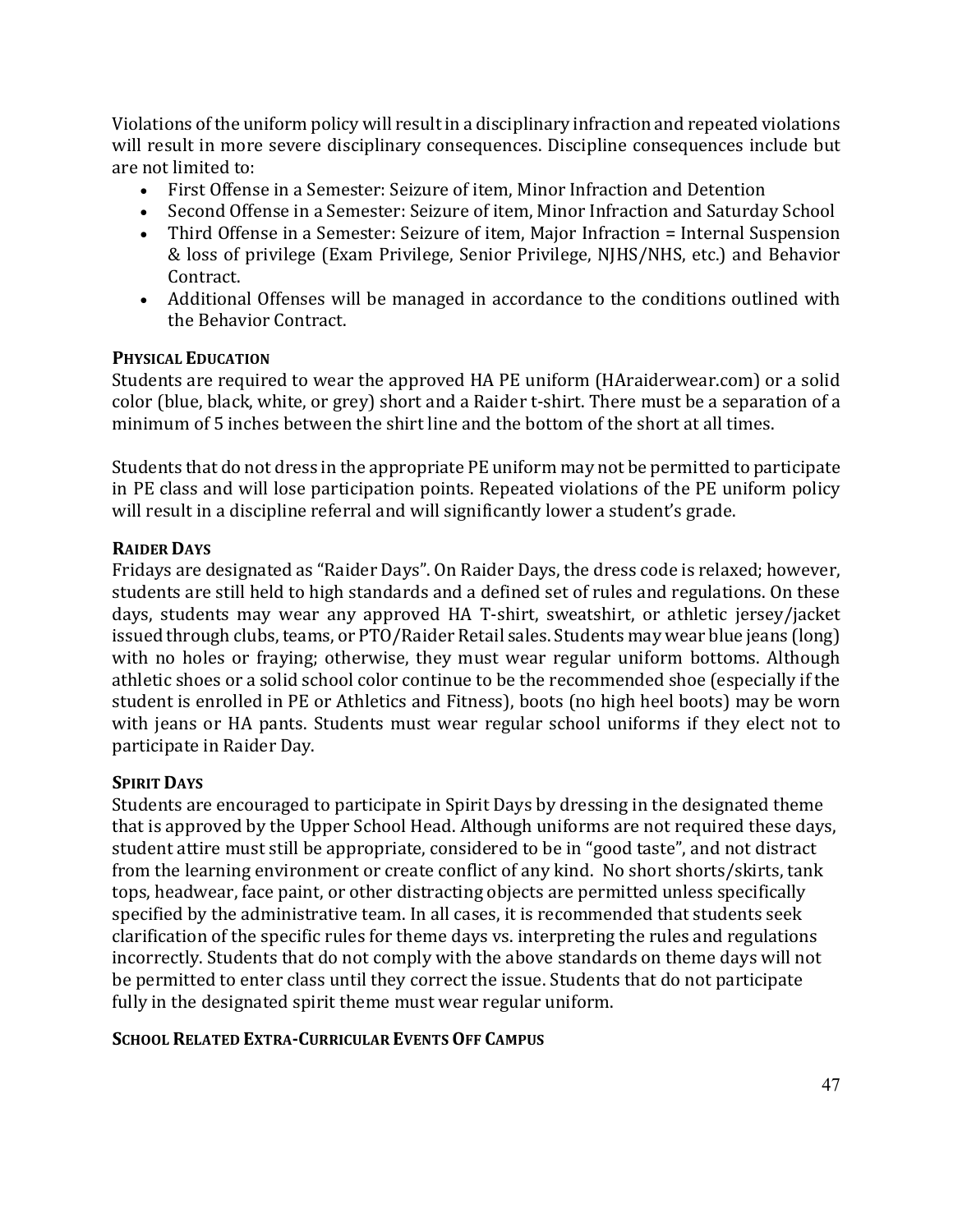Students must wear regular uniforms to any school related extra-curricular event that takes place off campus unless otherwise stipulated and approved by the event supervisor and the Head of Upper School.

#### **SPECIAL EVENTS DURING REGULAR SCHOOL HOURS**

If non-HA uniforms are approved to be worn for special events during the regular school day, students must follow the guidelines established by the school. For events that require students to dress up, "business attire" (something that you would wear to a job or scholarship interview) will be required.

#### **SPECIAL EVENTS OUTSIDE REGULAR SCHOOL HOURS**

For events such as Prom, Homecoming, or the Sadie Hawkins dance, age and school appropriate formal wear is required. HA expects students to dress in a conservative manner that is consistent with our core values.

# **STUDENT ORGANIZATIONS AND CLUBS**

Houston Academy sponsors a variety of clubs and school organizations. Students are encouraged to participate in school activities as an important component of an integral education. Students are required to sign up for one Service Club and are also encouraged to sign up for at least one School Organization or Club.

All clubs and organizations must develop internal rules and regulations and a system of governance. Students may belong to multiple clubs/organizations; however, they may only hold a leadership role in one club/organization.

Some clubs and organizations will have dues, and all clubs will require participation of the students in activities outside the regular schedule. Students that do not fulfill their responsibilities and designated roles may be removed from the club/organization.

#### **SCHOOL ORGANIZATIONS**

HA offers students the opportunity to participate in a variety of school organizations to further the school's mission and to build school spirit and leadership skills. Organizations include but are not limited to:

#### **RAIDER AMBASSADORS**

Houston Academy Student Ambassadors are a prestigious team of HA's top student leaders who participate in special events in an official capacity. These students act as liaisons between the school and prospective students, their families, guests, alumni, business partners, and friends of the school. The Ambassador program provides student leaders to assist in admission efforts, college connection efforts, campus wide events, and to promote the image of Houston Academy in Dothan and the surrounding community.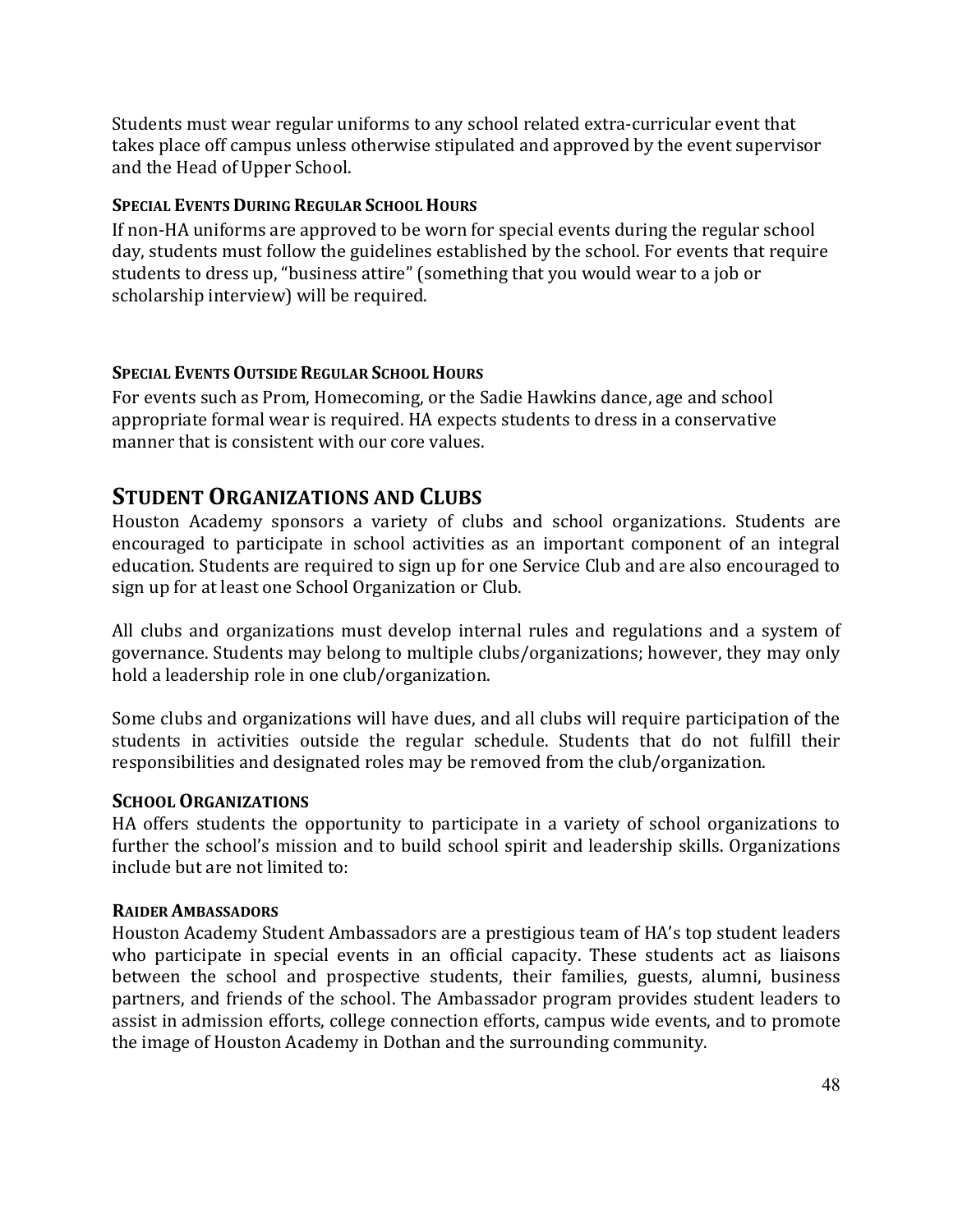#### **NATIONAL HONOR SOCIETY AND NATIONAL JUNIOR HONOR SOCIETY**

The National Honor Society is an organization that recognizes students that who have displayed outstanding, character, scholarship, leadership, and citizenship. Students must meet the minimum GPA requirement and comply with the conditions outlined in the Houston Academy NHS/NJHS Charter in order to qualify and maintain their membership.

Students must maintain an exemplary discipline and academic record and participate in all NHS/NJHS activities in order to maintain membership. Any violations or infractions of the Student Code of Conduct or Honor Code will result in the student being referred to the Faculty Council for review in accordance with the NHS/NJHS Charter.

#### **STUDENT GOVERNMENT ASSOCIATION**

The Student Government Association (SGA) is the students' representative body. It promotes school spirit, sponsors the homecoming activities, and organizes activities throughout the year. In the spring, the student body elects a president, vice-president, secretary, and treasurer to serve as officers for the upcoming year. Students must apply to be members to serve on SGA. The SGA has a charter that governs membership responsibilities and duties.

#### **OTHER SCHOOL CLUBS**

Many school clubs have specific requirements for membership as well as membership fees. Club members often represent Houston Academy in competitions or seminars throughout the school year. When representing the school, students must wear appropriate school uniforms. Clubs may include but are not limited to:

#### **THE BLUE ZONE**

The Blue Zone Pep Club works as a support group to promote school spirit. The Blue Zone sponsors tailgates at various athletic events and helps raise awareness of Houston Academy student activities.

#### **COMMUNITY SERVICE CLUBS**

Houston Academy partners with local and global organizations to provide students with opportunities to participate in service-based learning experiences. At the beginning of each academic year, students may sign up for a service club.

#### **LANGUAGE CLUBS AND LANGUAGE HONOR SOCIETIES**

Students may sign up to participate in language clubs and honor societies to enrich their understanding and mastery of a language.

#### **ARCHERY CLUB**

Students may sign up to participate in archery and represent HA at competitions throughout the local area and state.

#### **CHESS CLUB**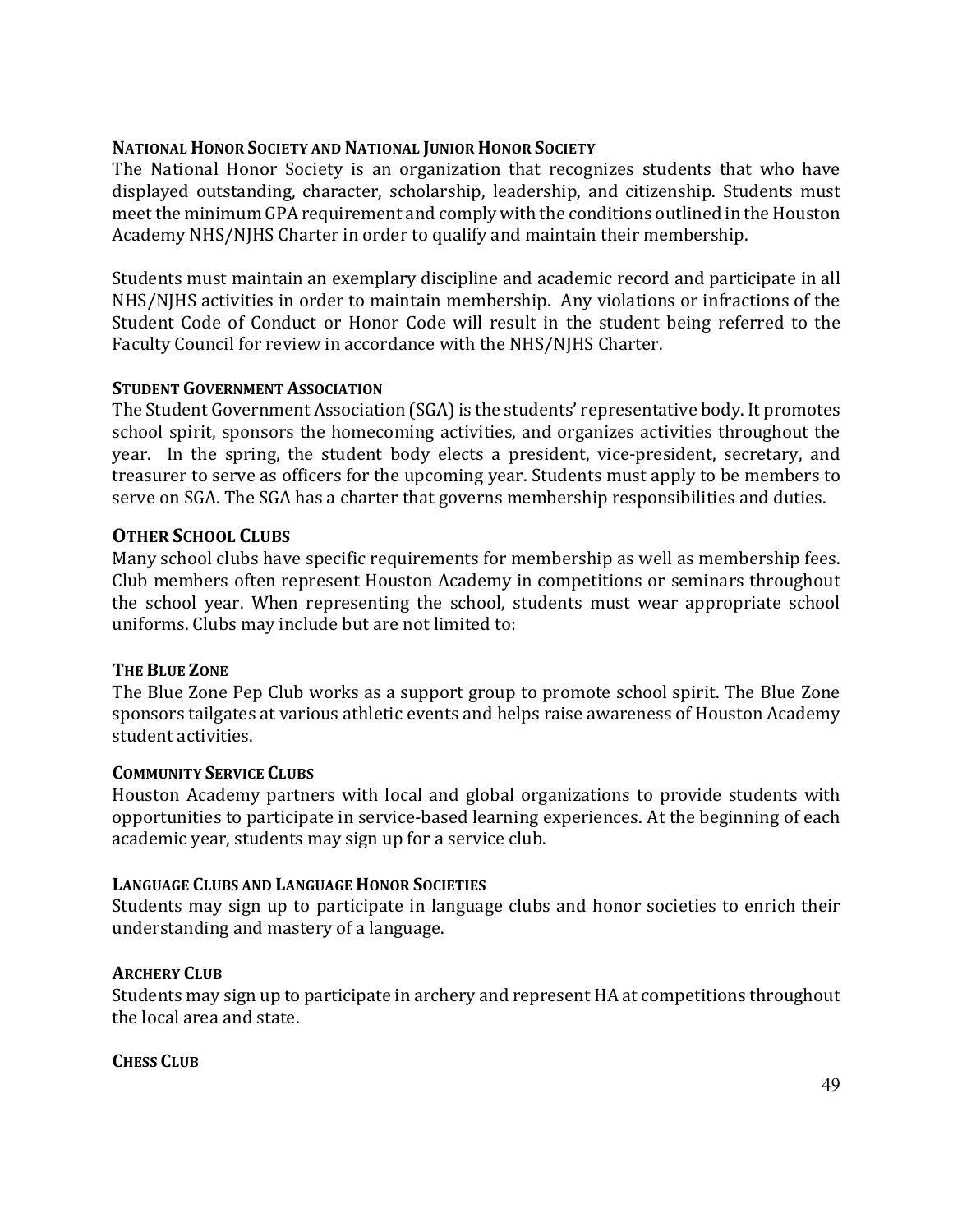Students involved in the chess club receive instruction in the fundamental strategies and tactics of chess. In addition, they engage in weekly matches with fellow club members.

# **FELLOWSHIP OF CHRISTIAN ATHLETES AND FIRST PRIORITY**

Two faith-based organizations, the Fellowship of Christian Athletes (FCA) and First Priority that promote Christian values through participation in internal and external activities.

# **MODEL UNITED NATIONS**

Model United Nations, also known as Model UN or MUN, is an educational simulation and/or academic competition in which students learn about diplomacy, international relations, and the United Nations. MUN involves and teaches research, public speaking, debating, and writing skills, in addition to critical thinking, teamwork, and leadership abilities.

# **ROBOTICS**

The Robotics club takes students of all interests and they work together in building a robot for competition. This involves taking a real-life problem designed by engineers within the community and challenges the students to solve the problem using a variety of methods.

# **SCHOLARS' BOWL**

Sr. Scholars' Bowl is open to students in grades 9-12. Students study and practice together to prepare for participation in academic competitions throughout the state.

# **MATH TEAM**

The Math Team members are typically selected by the US Math teachers and students represent the school at Math Competitions throughout the state.

# **SPECIFIC ATHLETIC POLICIES AND PROCEDURES**

# **ANTICIPATED ATHLETIC TEAMS FOR THE 2021-2022 SCHOOL YEAR**

Houston Academy recognizes and promotes the importance of interscholastic activities. As a member of the Alabama High School Athletic Association (AHSAA) the school offers a broad spectrum of organized programs in the following sports:

| Fall                            | Winter                       | Spring                    |
|---------------------------------|------------------------------|---------------------------|
| Cheerleading (V, JV)            | Archery (club)               | Boys Baseball (V, JV, JH) |
| Boys Cross Country (V, JV, MS)  | Boys Bowling (V)             | Boys Golf (V)             |
| Girls Cross Country (V, JV, MS) | Girls Bowling (V)            | Girls Golf (V)            |
| Football (V, JV)                | Cheerleading (V, JV)         | Boys Tennis (JV, V)       |
| Girls Volleyball (V, JV, JH)    | Boys Basketball (V, JV, MS)  | Girls Tennis (JV, V)      |
| Boys Swimming (V)               | Girls Basketball (V, JV, JH) | Boys Soccer (V, JV, MS)   |
| Girls Swimming (V)              | Wrestling (V)                | Girls Soccer (V, JV)      |
|                                 | Indoor Track (V)             | Boys Track & Field (V)    |
|                                 |                              | Girls Track & Field (V)   |
|                                 |                              | Girls Softball (V, JV)    |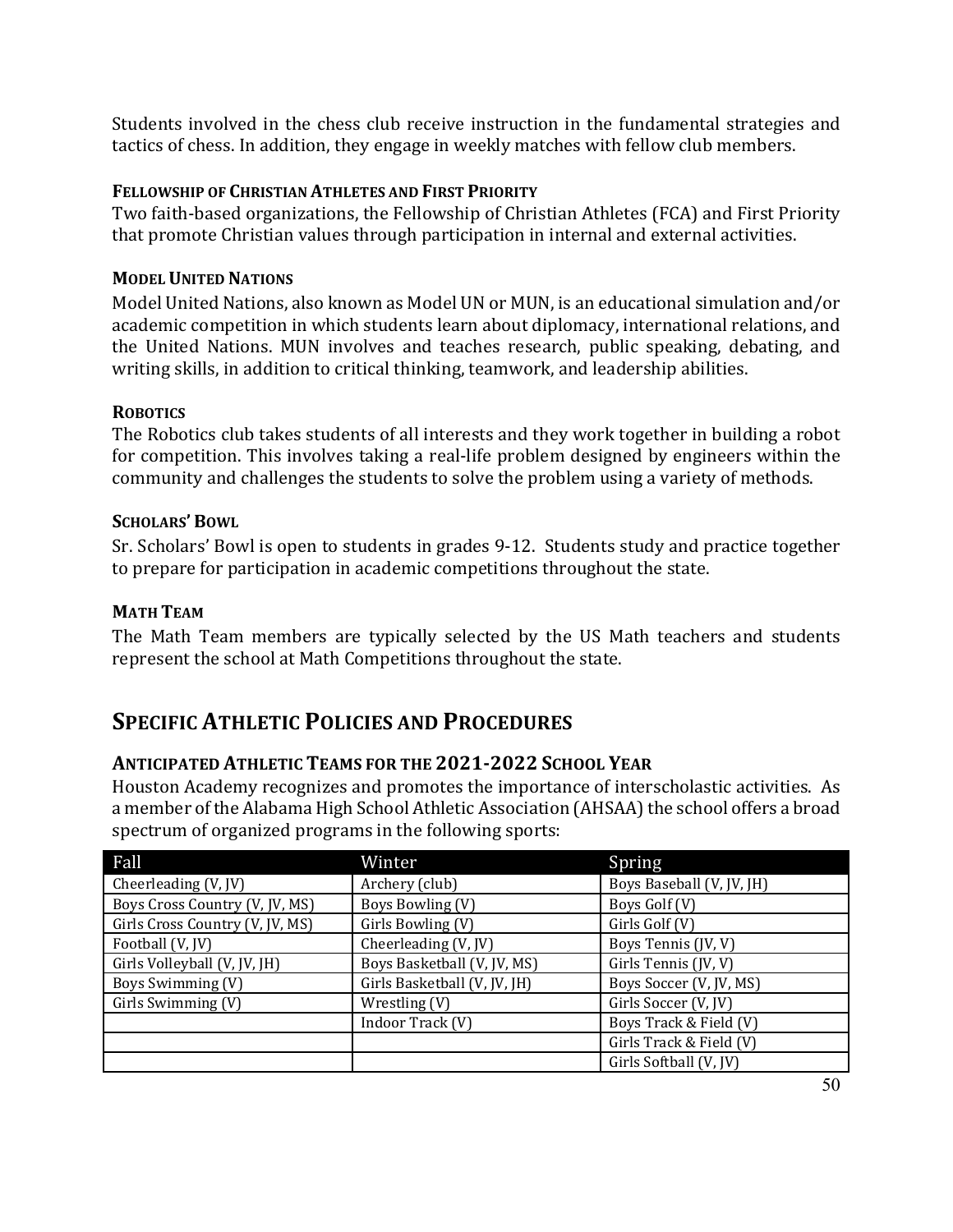|  |  |  | – <i>–</i><br>- - -<br>ווור |
|--|--|--|-----------------------------|
|--|--|--|-----------------------------|

### **AHSAA STUDENT REQUIREMENTS**

All students must have the following information properly signed and on file in the Athletic office before they may practice.

- 1. Birth Certificate
- 2. Concussion Consent Form
- 3. Student Release Form
- 4. Physical
- 5. Sportsmanship Certificate

All forms may be found on the AHSAA website or Houston Academy's website.

#### **DIRECTIONS FOR SPORTSMANSHIP REQUIREMENT**

All athletes are required to register on the www.nfhslearn.com and to complete the sportsmanship elective course for students. The course is free. Make Sure you print the completion certificate at the end and give a copy to your coach or Athletic Director. For additional rules regarding eligibility and participation, please contact the Athletic Director or visit the AHSAA website at www.ahsaa.com.

Students that do not comply with Sportsmanship rules and regulations are required to pay any fines that are assessed by the AHSAA. Students may reduce their fines by completing an online sportsmanship class.

#### **ACADEMIC RULE AND ELIGIBILITY**

Students in grades nine through twelve must have passed all core courses during the last two semesters of study and have a minimum composite numerical average of 70 in six courses  $(4 \text{ core courses}$  and  $2 \text{ electrodes}$ <sup>\*</sup>. \*does not include Study Hall

# **TRANSFER RULE AND ELIGIBILITY**

The AHSAA clearly establishes rules and regulations that determine eligibility for any students that transfers to HA after the completion of  $6<sup>th</sup>$  grade. These rules are subject to change and should be reviewed on the AHSAA website if any family is considering a move.

Students are not considered eligible until their cases have been reviewed by the administrative team and, in some cases the AHSAA. Once approved, students have to be officially registered and attend school a minimum of three days once the school year has begun. Students that are not eligible for any reason may be permitted to practice with teams; however, they cannot play or be rostered in any varsity sport during their period of ineligibility. 

#### **TRYOUTS**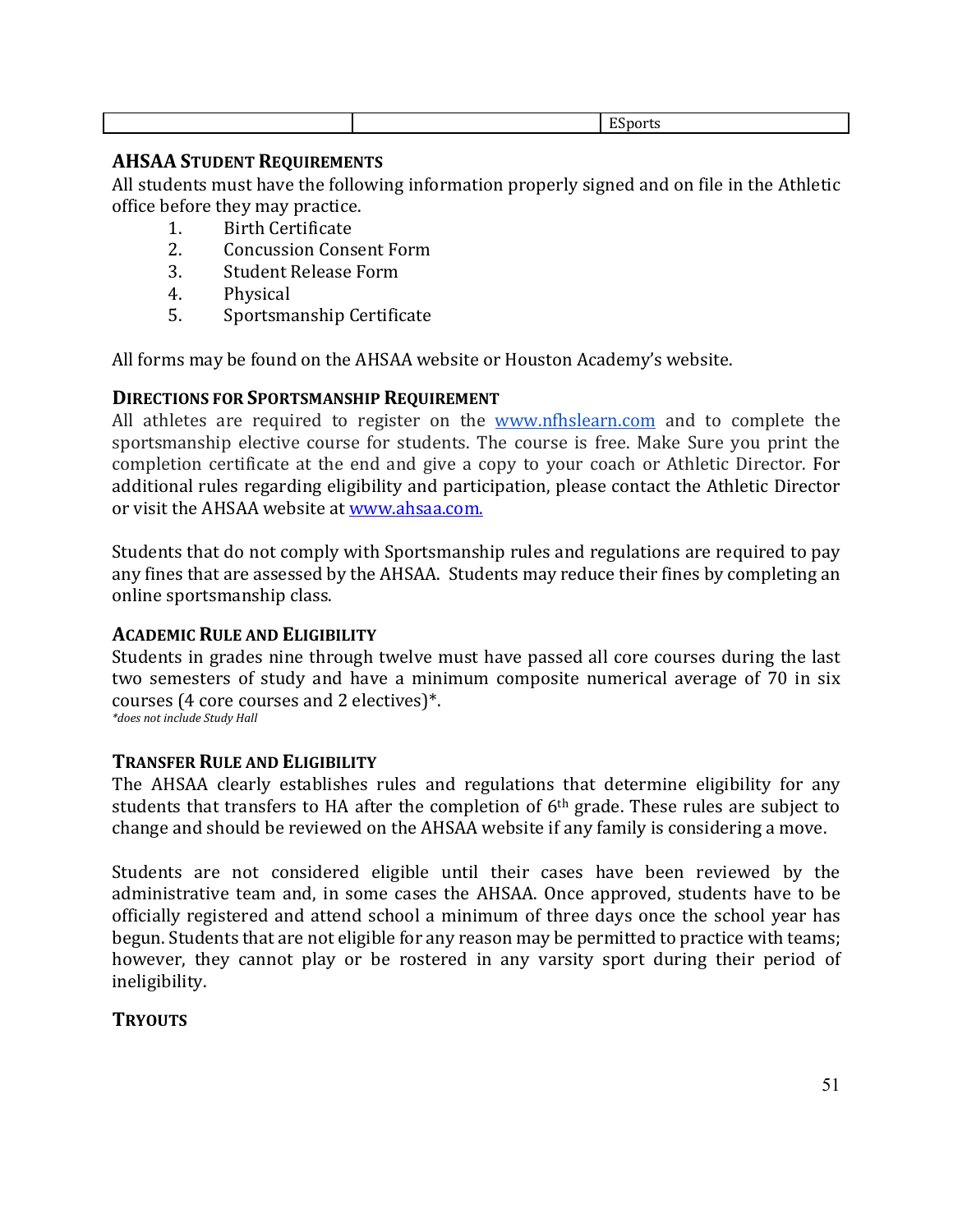Students are encouraged to contact coaches or the Athletic Director for tryout information and dates. Once tryout dates are established, they will be posted on Tandem Calendar. Students must attend all tryouts or provide a written justification for their absence in order to be selected for a team.

#### **SCHOOL ATTENDANCE ON GAME DAY AND PRACTICE DAY**

Student athletes must be in school the entire day in order to be able to participate in any athletic game or match. Student athletes that are absent for any reason on a game day must request permission from the Head of the Upper School in order to be "eligible" to play in game. Permission may only be granted if the student missed less than one period of school or had a prearranged appointment and received prior approval to be absent.

Student athletes must be in school a minimum of three class periods to be able to practice after school. Any student athlete that is sent home during the day because of illness may not return to school to practice or play in a game/match. Student athletes that violate this policy will be suspended for the next game on a first offense and multiple games for a second offense. A third violation will result in the student losing the privilege to participate on any HA team.

#### **GAME SCHEDULING**

No games or practices will be scheduled the week before or the week of exams or AP tests. Please note that exceptions may be made for playoff games; however, the Head of Upper School must approve those games. Additionally, no games may be scheduled during Short Term. Coaches may schedule games during school holidays; however, coaches must communicate with the players and parents before tryouts and make this expectation clear to student athletes.

Coaches ideally will schedule no more than two games a weekend ideally: only one away game that requires more than an hour and a half of total travel time and one game between Monday and Thursday. Only regional or sectional games will be rescheduled in the case of any cancellation. Coaches will also make significant efforts to minimize student absences from class by scheduling games (taking into account travel time) outside of regular school hours. Coaches must present a proposed schedule to the Athletic Director for approval a minimum of two months prior to the start of the season. Additionally, coaches must present out of season training schedules to the Athletic Director by January 1st.

#### **TUTORIALS AND REGULAR CLASSES**

All student athletes must have the opportunity to attend tutorial sessions before or after school without consequence from the coach. Coaches, teachers, and students must work collaboratively to maximize student academic and athletic talent; therefore, coaches must encourage student athletes to attend tutorials and study sessions whenever available, and teachers are asked to work with athletes to assist them to manage their schedules and to make up any work missed due to team sporting events. Student athletes must attend all regularly scheduled classes and may only be pulled from class for away games, never for